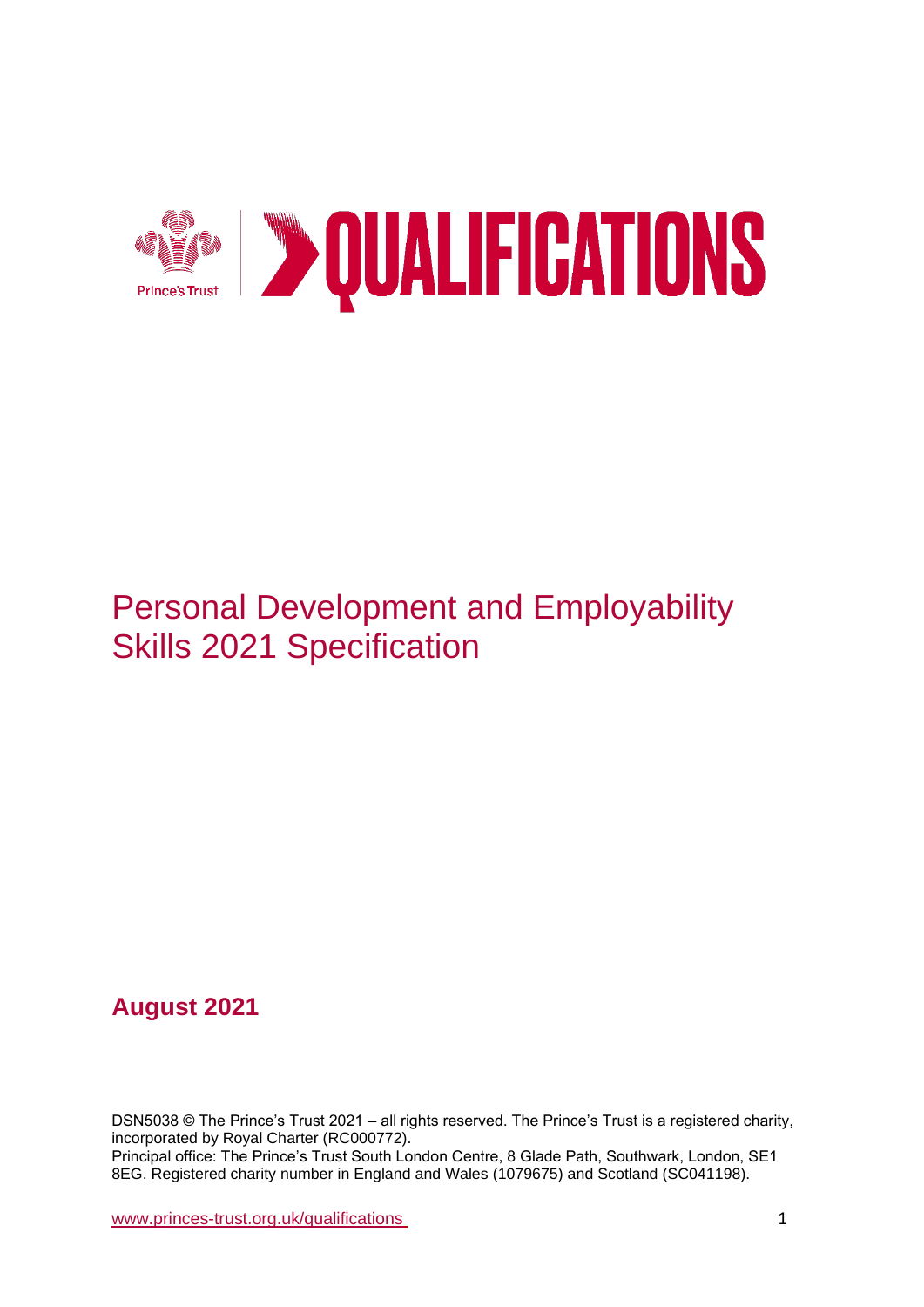# <span id="page-1-0"></span>Purpose of this document

The Qualification Specification is designed to give centres information so that they can offer the Personal Development and Employability Skills qualifications to their learners. It contains the information to ensure learners complete the correct number of units and in the correct combination to meet the qualification structures and the rules of combination required.

This document must be read in conjunction with the following documents to ensure centres and learners have all the information about how to achieve these qualifications.

### Centre Handbook

This handbook explains the administration processes that support qualification delivery, for example how to become an Approved Centre, what access arrangements Prince's Trust Qualifications (PTQ) has for learners with special requirements, what level of service you can expect from ourselves and what systems and sanctions PTQ uses should malpractice or maladministration be suspected.

This handbook also outlines the roles and responsibilities expected of an Assessor and Internal Quality Assurer within a centre and provides competency profiles for each role.

### Qualification Support Pack 01 – Building a Portfolio

This handbook is a good practice guide to building a portfolio and is intended to support centres when designing assessment activities and supporting portfolio evidence formats. It gives examples of common issues and practical steps to overcome them.

The examples used are not all specific to the Personal Development and Employability Skills qualification, but the principles explained still apply.

#### Qualification Support Pack 02 – Internal Quality Assurance

This handbook describes the different internal quality assurance activities that may be undertaken within centres and gives good practice examples which centres can use to support their own practice.

#### Qualification Support Pack 03 – Making Claims and Results

This handbook explains the administration processes when making a claim for units or qualifications, issuing of certificates, the resubmission process as well as the Appeals Procedure. PTQ's assessment strategy can also be found in this handbook as well as information outlining the retention of evidence requirements.

All these handbooks can be found on our Qualifications webpage [\(www.princes](http://www.princes-trust.org.uk/qualifications)[trust.org.uk/qualifications\)](http://www.princes-trust.org.uk/qualifications) by clicking on the country where the qualification will be delivered and then following the link to ['Guidance for Centres'](https://www.princes-trust.org.uk/about-the-trust/qualifications/guidance-for-centres) or by following the hyperlink above.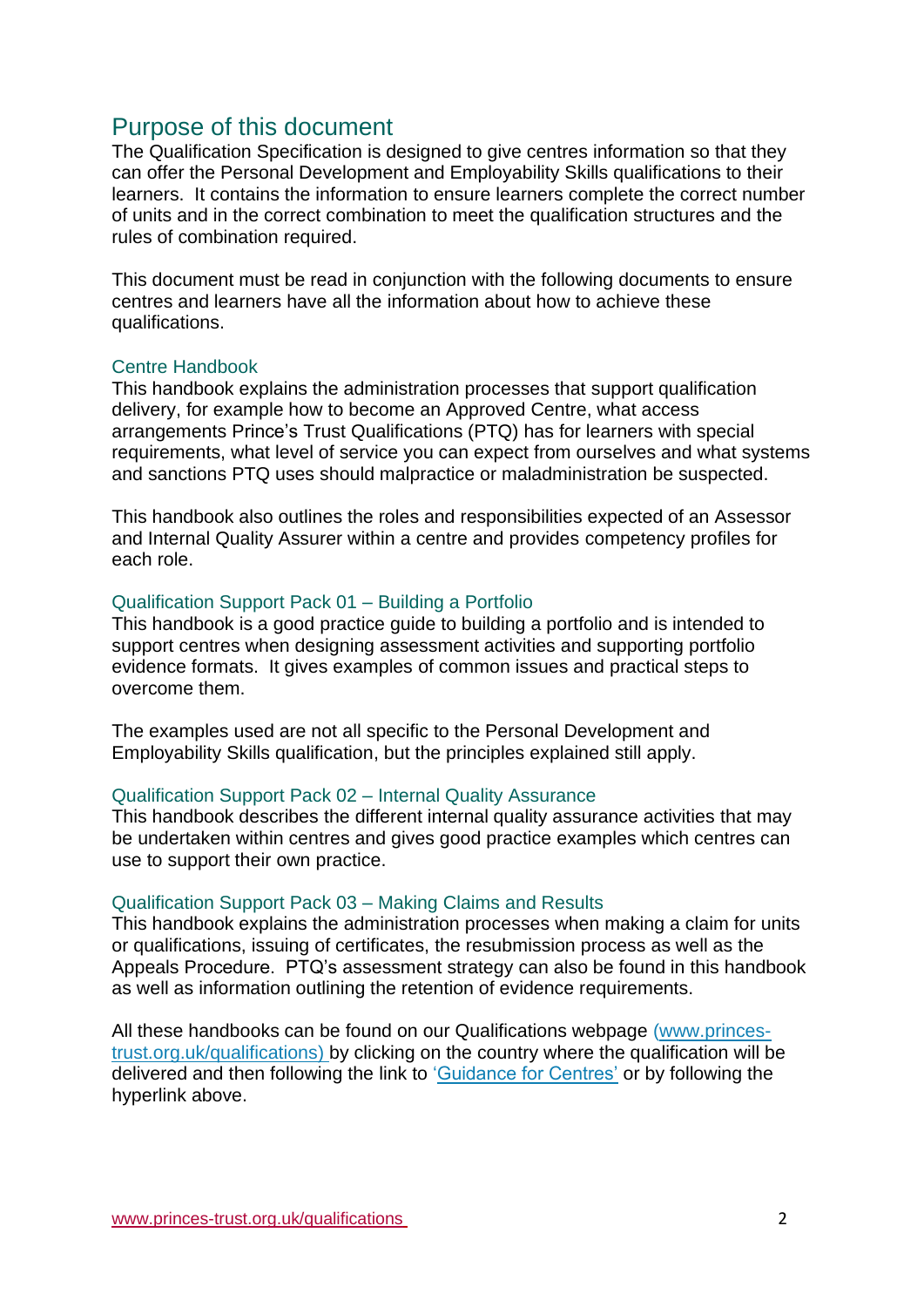# **Contents**

| Qualification Summaries - Certificates  8          |  |
|----------------------------------------------------|--|
| Qualification Summaries - Extended Certificates  9 |  |
| Qualification Summaries - Diplomas 10              |  |
|                                                    |  |
|                                                    |  |
|                                                    |  |
|                                                    |  |
|                                                    |  |
|                                                    |  |
|                                                    |  |
|                                                    |  |
|                                                    |  |
|                                                    |  |
|                                                    |  |
|                                                    |  |
|                                                    |  |
|                                                    |  |
|                                                    |  |
|                                                    |  |
|                                                    |  |
|                                                    |  |
|                                                    |  |
|                                                    |  |
|                                                    |  |
|                                                    |  |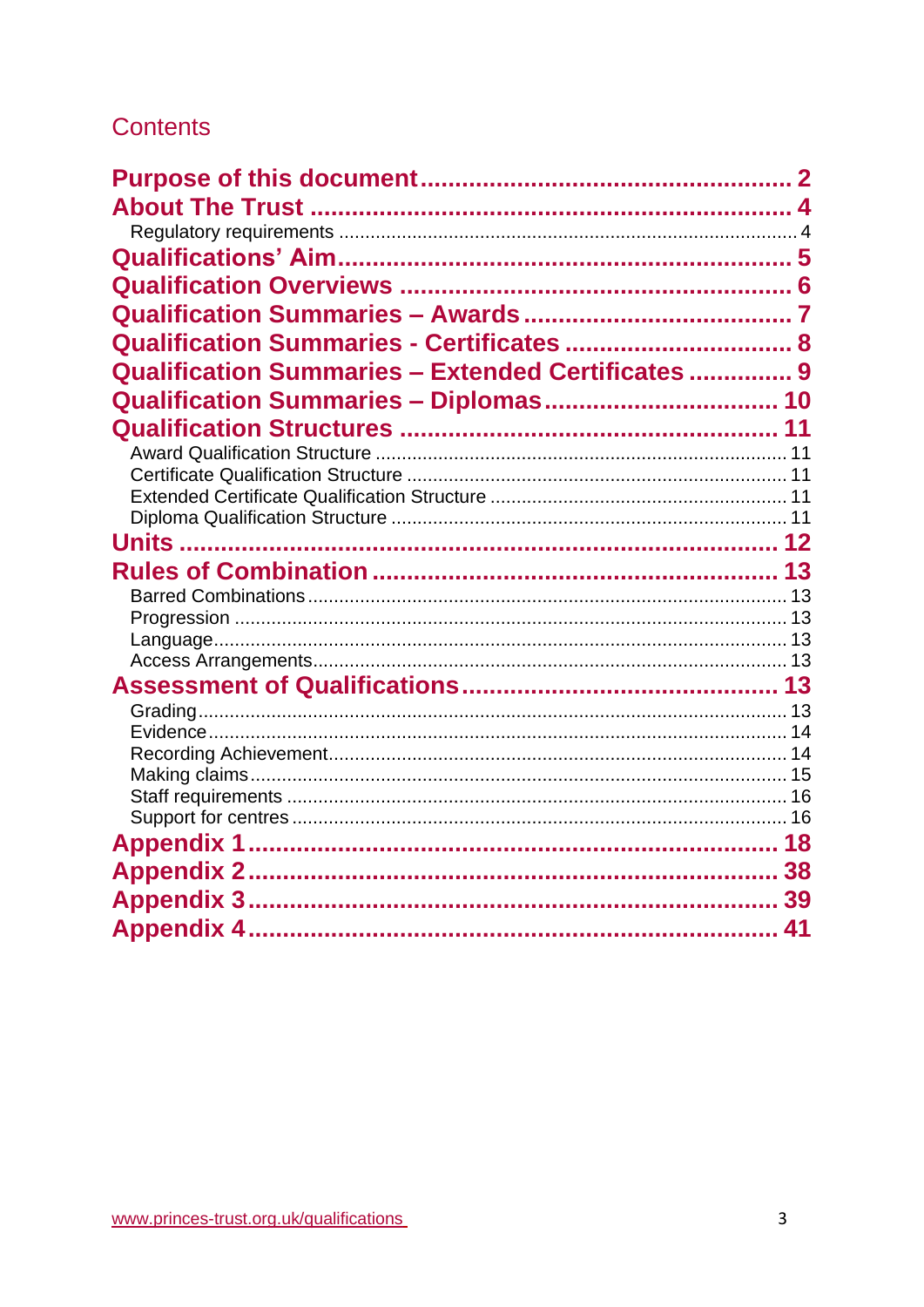# <span id="page-3-0"></span>About The Trust

The Prince's Trust was founded by HRH The Prince of Wales in 1976 and has helped more than one million young people to date, giving them the skills and confidence to change their lives.

In 2010, The Prince's Trust became an Awarding Organisation recognised by the qualification regulator in England to develop, offer and award qualifications. Since then, recognition has been gained by the regulators in Wales, Northern Ireland and Scotland. As well as offering qualifications to support young people we also work with organisations and training providers to develop qualifications for professionals.

### Prince's Trust Qualifications seek to:

- ➔ Ensure learners have every opportunity to gain formal recognition of their skills and achievements
- ➔ Develop qualifications that offer flexibility, choice and pathways to progression
- ➔ Provide excellent support and service to our partners to ensure they are best placed to support their learners

### Quality of Service:

Prince's Trust Qualifications believes that everyone should have the chance to succeed. We want you to have a positive experience when you work with us, so we are committed to ensuring that:

- ➔ You will be treated equally and with respect
- → Your information will only be used in a way we've agreed with you, unless you tell us something that places you or others at risk of harm
- ➔ You can expect to be treated by staff in a professional manner
- ➔ You can also expect our staff to be approachable, inspiring, empowering, passionate and non-judgemental

### <span id="page-3-1"></span>Regulatory requirements

Prince's Trust Qualifications is regulated by all UK qualification regulators and as such our regulatory responsibilities are:

- **→** Maintaining the integrity of nationally recognised qualifications
- $\rightarrow$  Issuing formal qualifications
- → Ensuring qualifications are accessible to all and free from barriers and discrimination
- → Continuous self-assessment to ensure components and qualifications are robust and fit for purpose
- ➔ Meeting regulatory criteria and principles

Contact details: [qualifications@princes-trust.org.uk](mailto:qualifications@princes-trust.org.uk)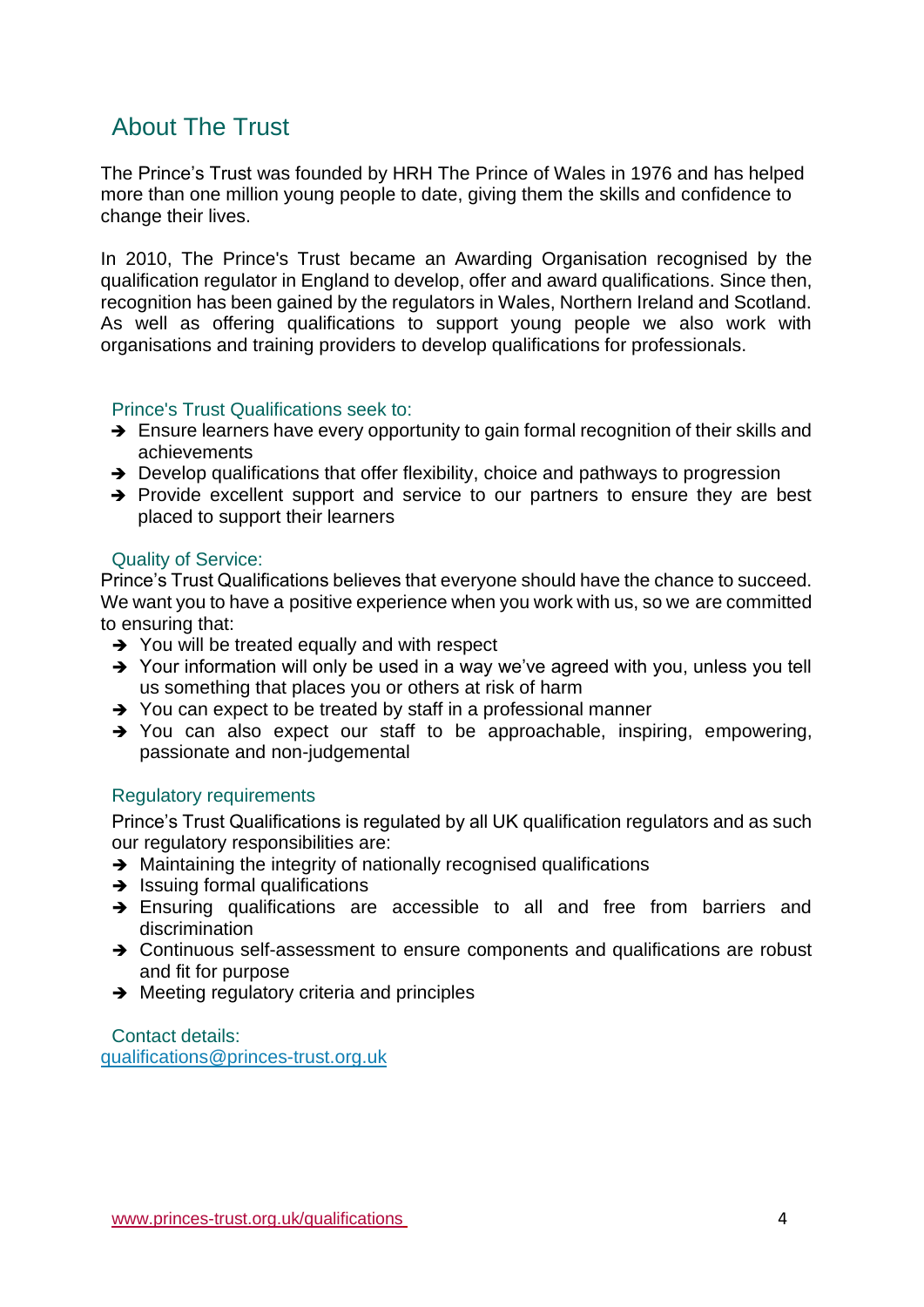# <span id="page-4-0"></span>Qualifications' Aim

The Prince's Trust qualifications in Personal Development and Employability Skills recognise a breadth of personal skills, qualities and attitudes required by employers across a range of sectors. They have been developed with the aim of progressing learners into further education and/or employment and are available for use with pre and post 16-year-old learners.

They give learners the opportunity to:

- → Develop their own personal growth and engagement in, and through, learning
- ➔ Engage in learning that is relevant to them and support their development of personal skills and attributes that are essential for working life and employment
- **→** Prepare themselves for progression into further education programmes, apprenticeships or other work-based learning
- → Develop their English and mathematics skills within a practical, relevant context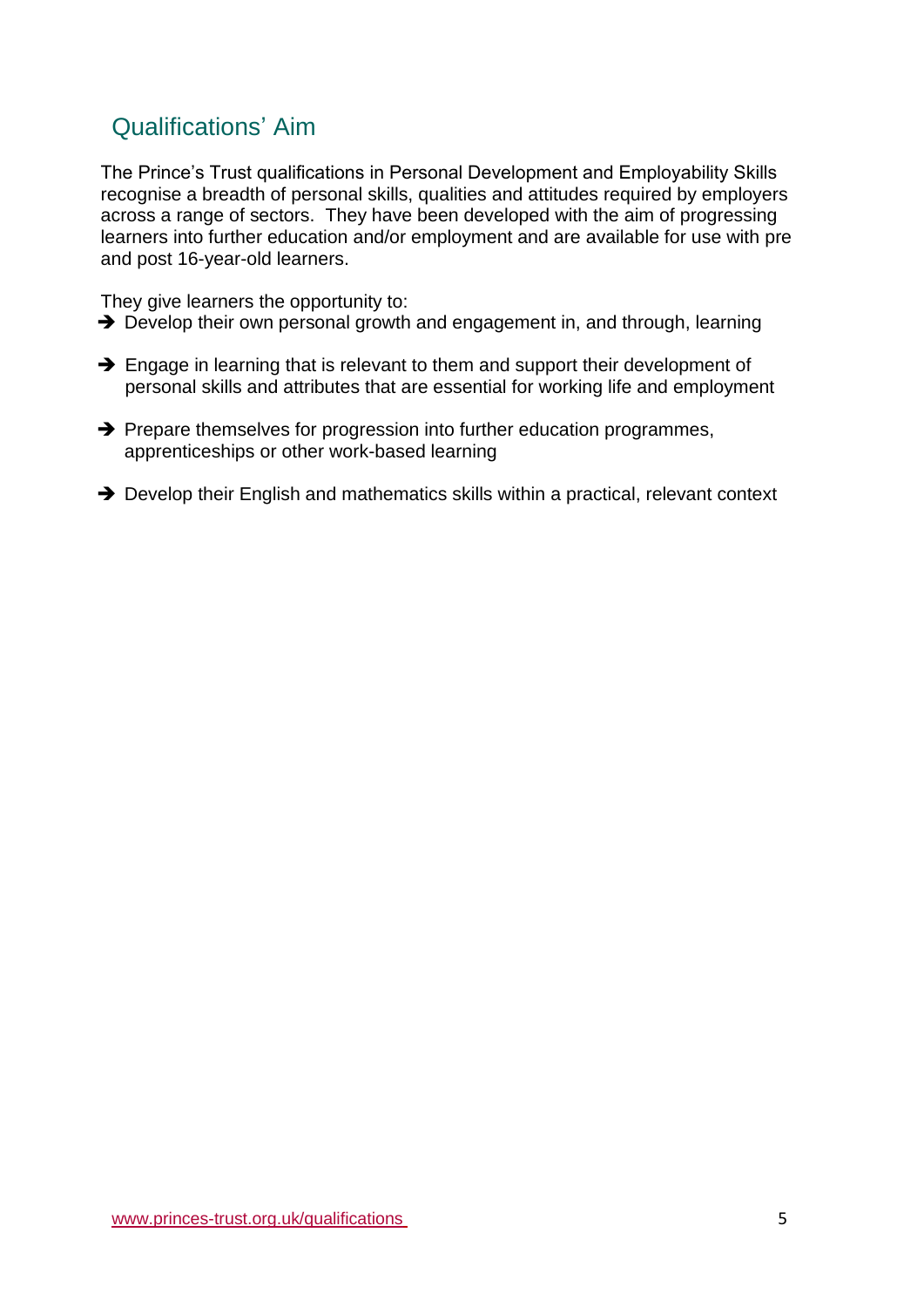# <span id="page-5-0"></span>Qualification Overviews



In recognition of the fact that some learners can achieve different levels for different units, PTQ operate on the basis that learners can achieve units within the same qualification at one level above or one level below the level of the overall qualification claimed.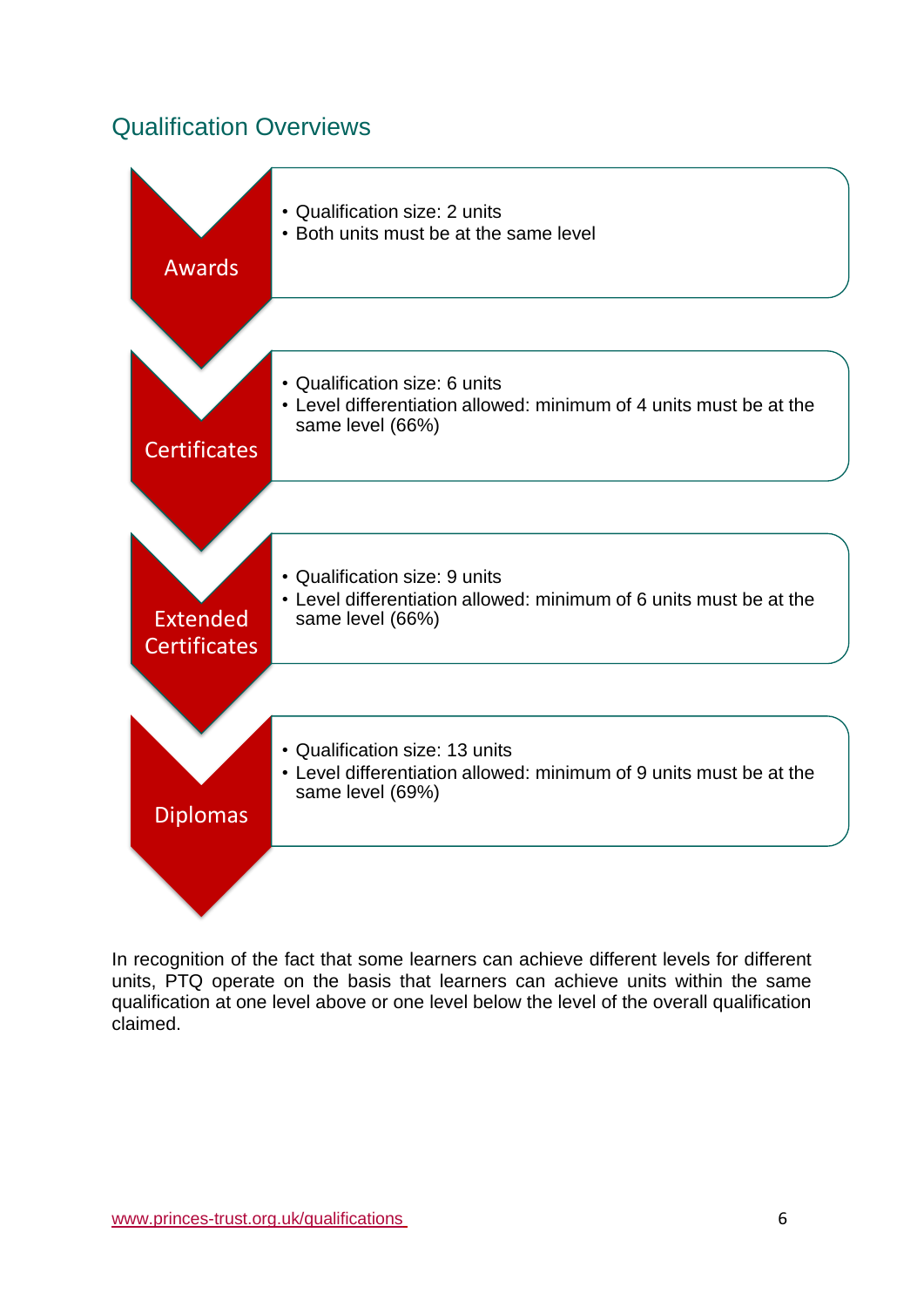# <span id="page-6-0"></span>Qualification Summaries – Awards

| Prince's Trust Entry 3 Award in Personal Development and Employability Skills |                                                                             |  |
|-------------------------------------------------------------------------------|-----------------------------------------------------------------------------|--|
| <b>Qualification framework</b>                                                | <b>RQF</b>                                                                  |  |
| Qualification number (QN)                                                     | 603/7667/3                                                                  |  |
| QW Approval/Designation No.                                                   | C00/4444/5                                                                  |  |
| Date for registrations                                                        | August 2021                                                                 |  |
| Age range                                                                     | Pre 16, 16-18, 19+                                                          |  |
| Units required                                                                | 2 at Entry 3                                                                |  |
| Assessment of qualification                                                   | Portfolio of evidence, centre assessment                                    |  |
| Guided learning hours (GLH)                                                   | 54                                                                          |  |
| <b>Total Qualification Time (TQT)</b>                                         | 60                                                                          |  |
| Grading information                                                           | Pass grade                                                                  |  |
| Entry requirements                                                            | Learners do not need any other<br>qualifications as pre-requisites to entry |  |

## Prince's Trust Level 1 Award in Personal Development and Employability Skills

| <b>Qualification framework</b>        | <b>RQF</b>                                                                  |
|---------------------------------------|-----------------------------------------------------------------------------|
| Qualification number (QN)             | 603/7669/7                                                                  |
| QW Approval/Designation No.           | C00/4444/6                                                                  |
| Date for registrations                | August 2021                                                                 |
| Age range                             | Pre 16, 16-18, 19+                                                          |
| Units required                        | 2 at Level 1                                                                |
| Assessment of qualification           | Portfolio of evidence, centre assessment                                    |
| Guided learning hours (GLH)           | 54                                                                          |
| <b>Total Qualification Time (TQT)</b> | 60                                                                          |
| Grading information                   | Pass grade                                                                  |
| Entry requirements                    | Learners do not need any other<br>qualifications as pre-requisites to entry |

## Prince's Trust Level 2 Award in Personal Development and Employability Skills

| <b>RQF</b>                                                                  |
|-----------------------------------------------------------------------------|
| 603/7673/9                                                                  |
| C00/4444/7                                                                  |
| August 2021                                                                 |
| Pre 16, 16-18, 19+                                                          |
| 2 at Level 2                                                                |
| Portfolio of evidence, centre assessment                                    |
| 54                                                                          |
| 60                                                                          |
| Pass grade                                                                  |
| Learners do not need any other<br>qualifications as pre-requisites to entry |
|                                                                             |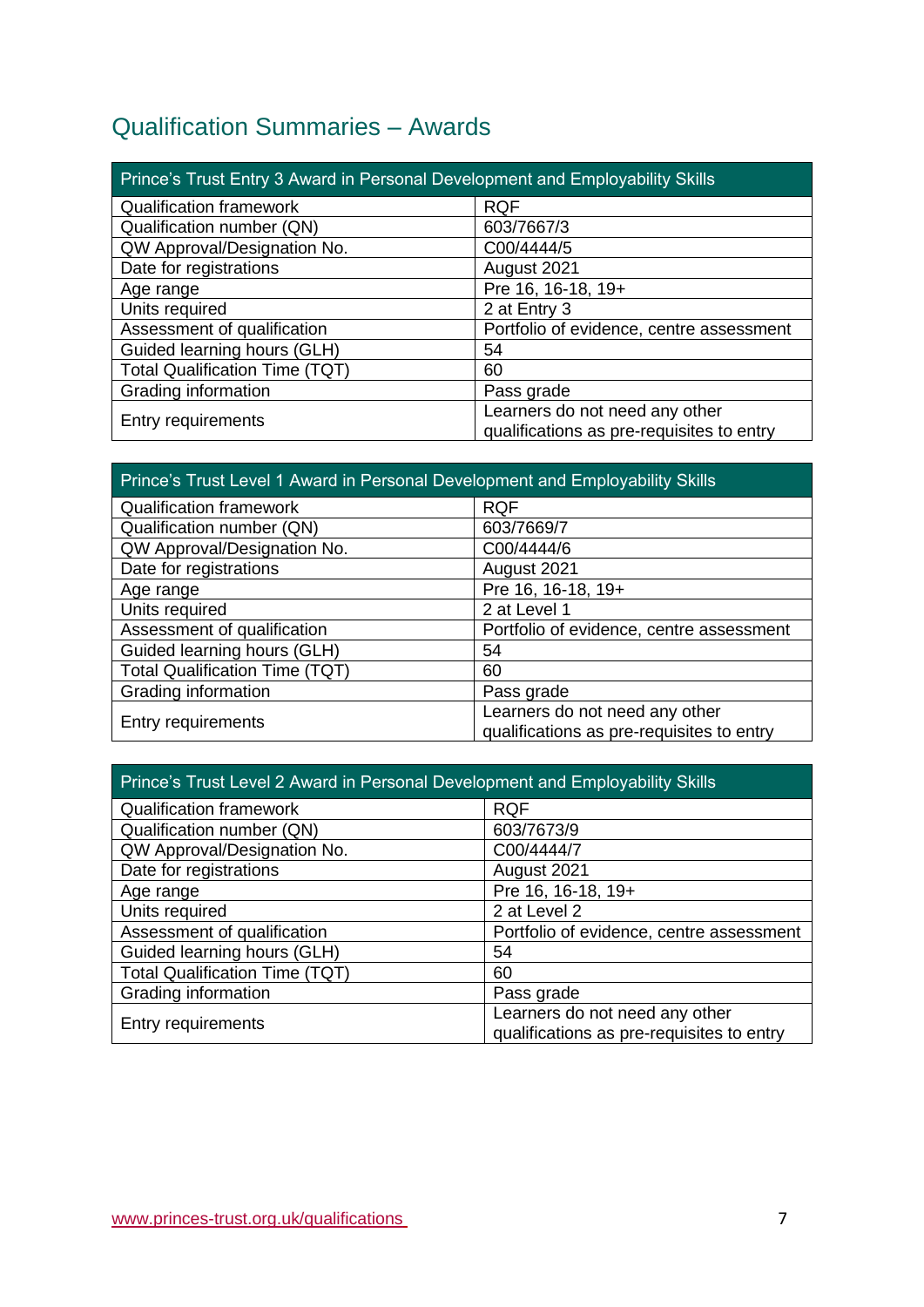# <span id="page-7-0"></span>Qualification Summaries - Certificates

| Prince's Trust Entry 3 Certificate in Personal Development and Employability Skills |                                                                                                                  |  |
|-------------------------------------------------------------------------------------|------------------------------------------------------------------------------------------------------------------|--|
| <b>Qualification framework</b>                                                      | <b>RQF</b>                                                                                                       |  |
| Qualification number (QN)                                                           | 603/7668/5                                                                                                       |  |
| QW Approval/Designation No.                                                         | C00/4444/8                                                                                                       |  |
| Date for registrations                                                              | August 2021                                                                                                      |  |
| Age range                                                                           | Pre 16, 16-18, 19+                                                                                               |  |
| Units required                                                                      | 6                                                                                                                |  |
| Level differentiation allowed                                                       | Minimum of 4 units must be at Entry 3,<br>up to a maximum of 2 units can be<br>achieved at Level 1, 0 at Level 2 |  |
| Assessment of qualification                                                         | Portfolio of evidence, centre assessment                                                                         |  |
| Guided learning hours (GLH)                                                         | 162                                                                                                              |  |
| <b>Total Qualification Time (TQT)</b>                                               | 180                                                                                                              |  |
| Grading information                                                                 | Pass grade                                                                                                       |  |
| Entry requirements                                                                  | Learners do not need any other<br>qualifications as pre-requisites to entry                                      |  |

| Prince's Trust Level 1 Certificate in Personal Development and Employability Skills |                                           |  |
|-------------------------------------------------------------------------------------|-------------------------------------------|--|
| <b>Qualification framework</b>                                                      | <b>RQF</b>                                |  |
| Qualification number (QN)                                                           | 603/7670/3                                |  |
| QW Approval/Designation No.                                                         | C00/4444/9                                |  |
| Date for registrations                                                              | August 2021                               |  |
| Age range                                                                           | Pre 16, 16-18, 19+                        |  |
| Units required                                                                      | 6                                         |  |
| Level differentiation allowed                                                       | Minimum of 4 units must be at Level 1,    |  |
|                                                                                     | up to a maximum of 2 units can be         |  |
|                                                                                     | achieved at either Entry 3 or Level 2     |  |
| Assessment of qualification                                                         | Portfolio of evidence, centre assessment  |  |
| Guided learning hours (GLH)                                                         | 162                                       |  |
| <b>Total Qualification Time (TQT)</b>                                               | 180                                       |  |
| Grading information                                                                 | Pass grade                                |  |
| Entry requirements                                                                  | Learners do not need any other            |  |
|                                                                                     | qualifications as pre-requisites to entry |  |

| Prince's Trust Level 2 Certificate in Personal Development and Employability Skills |                                                                                                                  |
|-------------------------------------------------------------------------------------|------------------------------------------------------------------------------------------------------------------|
| <b>Qualification framework</b>                                                      | <b>RQF</b>                                                                                                       |
| Qualification number (QN)                                                           | 603/7675/2                                                                                                       |
| QW Approval/Designation No.                                                         | C00/4445/0                                                                                                       |
| Date for registrations                                                              | August 2021                                                                                                      |
| Age range                                                                           | Pre 16, 16-18, 19+                                                                                               |
| Units required                                                                      | 6                                                                                                                |
| Level differentiation allowed                                                       | Minimum of 4 units must be at Level 2,<br>up to a maximum of 2 units can be<br>achieved at Level 1, 0 at Entry 3 |
| Assessment of qualification                                                         | Portfolio of evidence, centre assessment                                                                         |
| Guided learning hours (GLH)                                                         | 162                                                                                                              |
| <b>Total Qualification Time (TQT)</b>                                               | 180                                                                                                              |
| Grading information                                                                 | Pass grade                                                                                                       |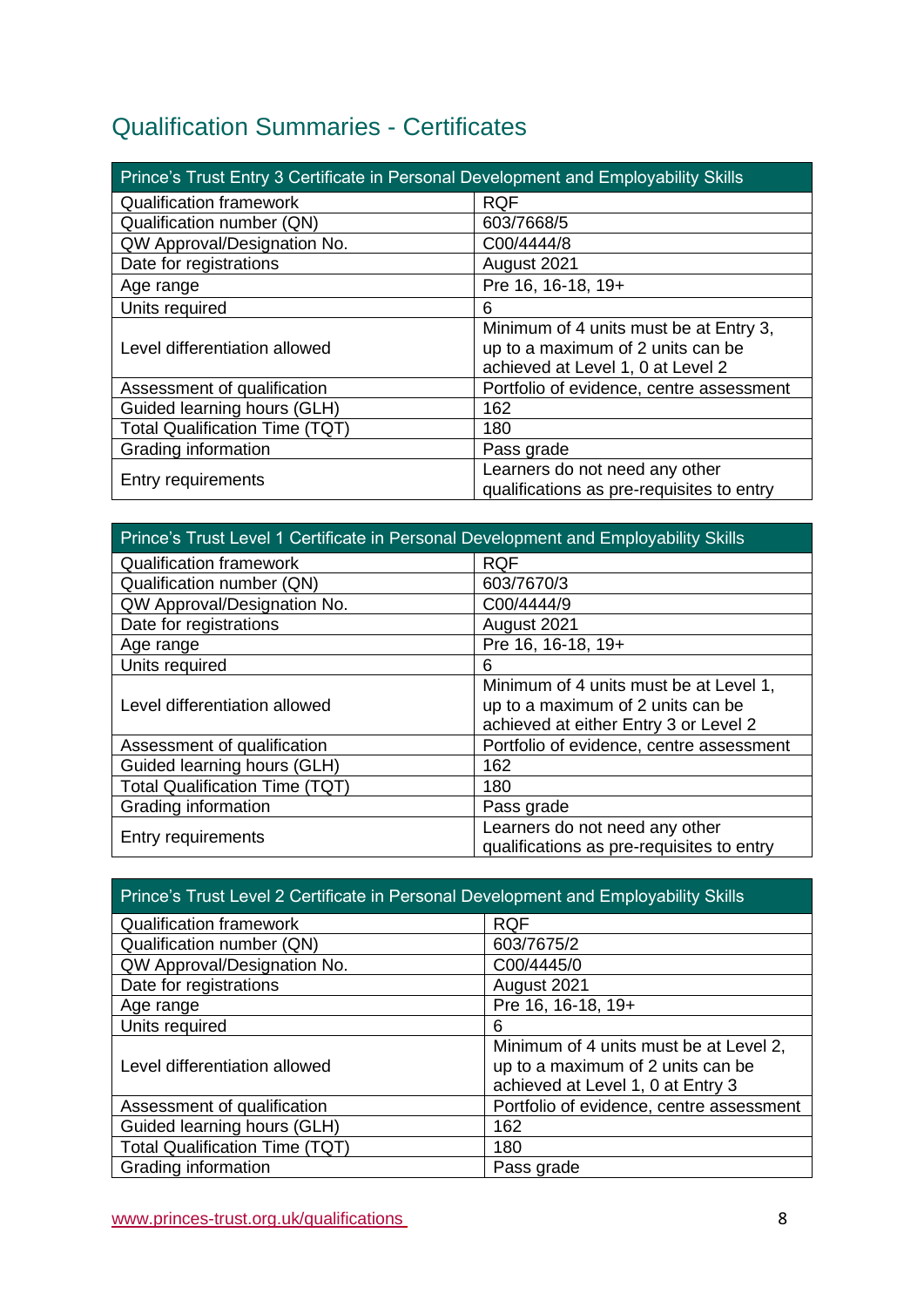| <b>Entry requirements</b> | Learners do not need any other            |
|---------------------------|-------------------------------------------|
|                           | qualifications as pre-requisites to entry |

# <span id="page-8-0"></span>Qualification Summaries – Extended Certificates

| Prince's Trust Level 1 Extended Certificate in Personal Development and Employability<br><b>Skills</b> |                                                                                                                      |  |
|--------------------------------------------------------------------------------------------------------|----------------------------------------------------------------------------------------------------------------------|--|
| <b>Qualification framework</b>                                                                         | <b>RQF</b>                                                                                                           |  |
| Qualification number (QN)                                                                              | 603/7671/5                                                                                                           |  |
| QW Approval/Designation No.                                                                            | C00/4445/1                                                                                                           |  |
| Date for registrations                                                                                 | August 2021                                                                                                          |  |
| Age range                                                                                              | Pre 16, 16-18, 19+                                                                                                   |  |
| Units required                                                                                         | 9                                                                                                                    |  |
| Level differentiation allowed                                                                          | Minimum of 6 units must be at Level 1,<br>up to a maximum of 3 units can be<br>achieved at either Entry 3 or Level 2 |  |
| Assessment of qualification                                                                            | Portfolio of evidence, centre assessment                                                                             |  |
| Guided learning hours (GLH)                                                                            | 246                                                                                                                  |  |
| <b>Total Qualification Time (TQT)</b>                                                                  | 270                                                                                                                  |  |
| Grading information                                                                                    | Pass grade                                                                                                           |  |
| <b>Entry requirements</b>                                                                              | Learners do not need any other<br>qualifications as pre-requisites to entry                                          |  |

| Prince's Trust Level 2 Extended Certificate in Personal Development and Employability<br><b>Skills</b> |                                                                                                                  |
|--------------------------------------------------------------------------------------------------------|------------------------------------------------------------------------------------------------------------------|
| <b>Qualification framework</b>                                                                         | <b>RQF</b>                                                                                                       |
| Qualification number (QN)                                                                              | 603/7676/4                                                                                                       |
| QW Approval/Designation No.                                                                            | C00/4445/2                                                                                                       |
| Date for registrations                                                                                 | August 2021                                                                                                      |
| Age range                                                                                              | Pre 16, 16-18, 19+                                                                                               |
| Units required                                                                                         | 9                                                                                                                |
| Level differentiation allowed                                                                          | Minimum of 6 units must be at Level 2,<br>up to a maximum of 3 units can be<br>achieved at Level 1, 0 at Entry 3 |
| Assessment of qualification                                                                            | Portfolio of evidence, centre assessment                                                                         |
| Guided learning hours (GLH)                                                                            | 246                                                                                                              |
| <b>Total Qualification Time (TQT)</b>                                                                  | 270                                                                                                              |
| Grading information                                                                                    | Pass grade                                                                                                       |
| Entry requirements                                                                                     | Learners do not need any other<br>qualifications as pre-requisites to entry                                      |

There is not an Extended Certificate at Entry 3.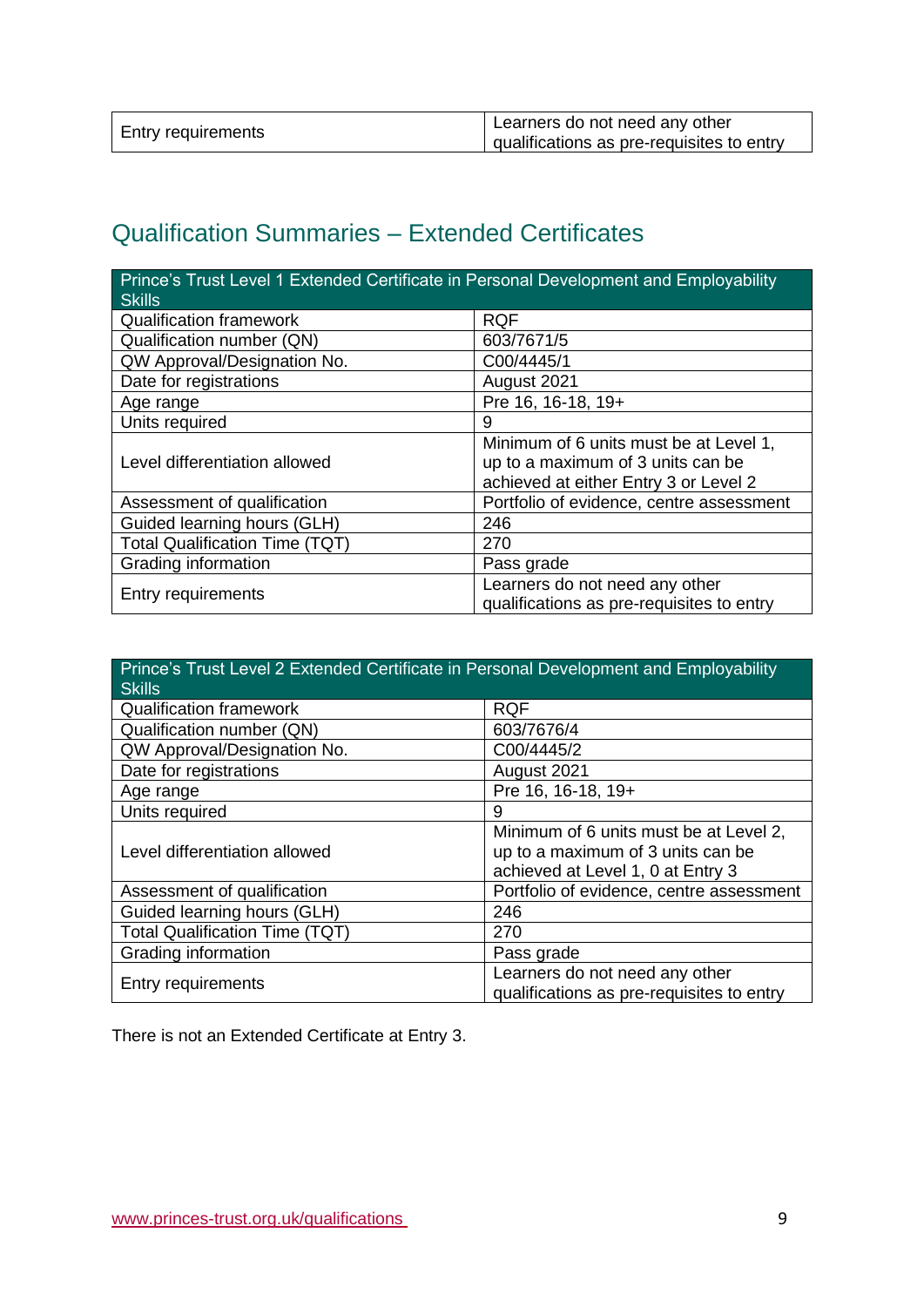# <span id="page-9-0"></span>Qualification Summaries – Diplomas

| <b>Prince's Trust Level 1 Diploma in Personal Development and Employability Skills</b> |                                                                                                                      |  |
|----------------------------------------------------------------------------------------|----------------------------------------------------------------------------------------------------------------------|--|
| <b>Qualification framework</b>                                                         | <b>RQF</b>                                                                                                           |  |
| Qualification number (QN)                                                              | 603/7672/7                                                                                                           |  |
| QW Approval/Designation No.                                                            | C00/4445/3                                                                                                           |  |
| Date for registrations                                                                 | August 2021                                                                                                          |  |
| Age range                                                                              | Pre 16, 16-18, 19+                                                                                                   |  |
| Units required                                                                         | 13                                                                                                                   |  |
| Level differentiation allowed                                                          | Minimum of 9 units must be at Level 1,<br>up to a maximum of 4 units can be<br>achieved at either Entry 3 or Level 2 |  |
| Assessment of qualification                                                            | Portfolio of evidence, centre assessment                                                                             |  |
| Guided learning hours (GLH)                                                            | 366                                                                                                                  |  |
| <b>Total Qualification Time (TQT)</b>                                                  | 390                                                                                                                  |  |
| Grading information                                                                    | Pass grade                                                                                                           |  |
| <b>Entry requirements</b>                                                              | Learners do not need any other<br>qualifications as pre-requisites to entry                                          |  |

| Prince's Trust Level 2 Diploma in Personal Development and Employability Skills |                                                                                                                  |  |
|---------------------------------------------------------------------------------|------------------------------------------------------------------------------------------------------------------|--|
| <b>Qualification framework</b>                                                  | <b>RQF</b>                                                                                                       |  |
| Qualification number (QN)                                                       | 603/7677/6                                                                                                       |  |
| QW Approval/Designation No.                                                     | C00/4445/4                                                                                                       |  |
| Date for registrations                                                          | August 2021                                                                                                      |  |
| Age range                                                                       | Pre 16, 16-18, 19+                                                                                               |  |
| Units required                                                                  | 13                                                                                                               |  |
| Level differentiation allowed                                                   | Minimum of 9 units must be at Level 2,<br>up to a maximum of 4 units can be<br>achieved at Level 1, 0 at Entry 3 |  |
| Assessment of qualification                                                     | Portfolio of evidence, centre assessment                                                                         |  |
| Guided learning hours (GLH)                                                     | 366                                                                                                              |  |
| <b>Total Qualification Time (TQT)</b>                                           | 390                                                                                                              |  |
| Grading information                                                             | Pass grade                                                                                                       |  |
| <b>Entry requirements</b>                                                       | Learners do not need any other<br>qualifications as pre-requisites to entry                                      |  |

There is not a Diploma at Entry 3.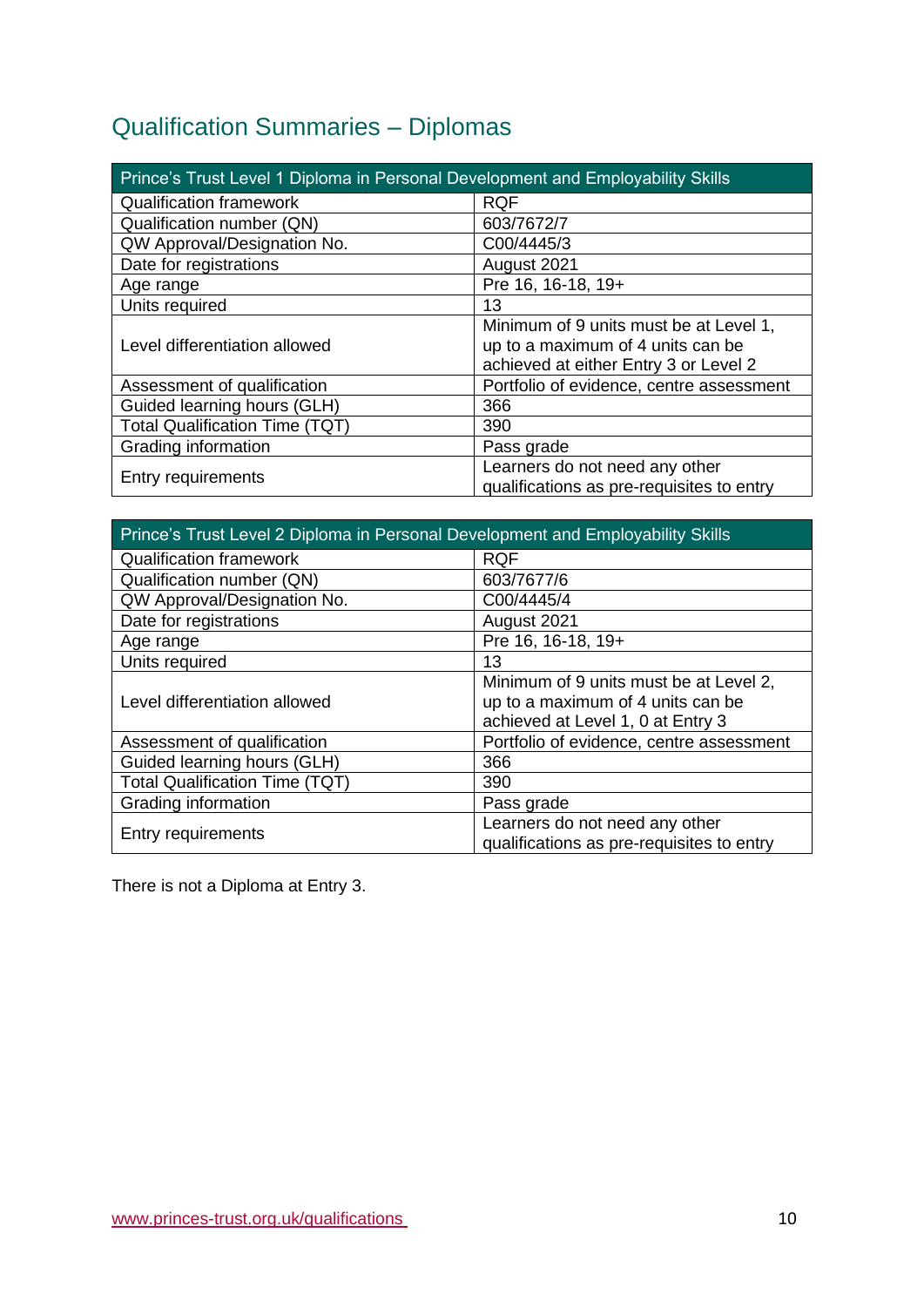# <span id="page-10-0"></span>Qualification Structures

## <span id="page-10-1"></span>Award Qualification Structure

The rules of combination detailed below need to be met before Prince's Trust Qualifications can award any of the Award sized qualifications.

| Number of units to be achieved at level of qualification |  |  |
|----------------------------------------------------------|--|--|
|----------------------------------------------------------|--|--|

### <span id="page-10-2"></span>Certificate Qualification Structure

The rules of combination detailed below need to be met before Prince's Trust Qualifications can award any of the Certificate sized qualifications.

| Number of units to be achieved |  |
|--------------------------------|--|

A minimum of 4 units must be at the level of the Qualification. Please see appendix 3 for rules of combination scenarios.

### <span id="page-10-3"></span>Extended Certificate Qualification Structure

The rules of combination detailed below need to be met before Prince's Trust Qualifications can award any of the Extended Certificate sized qualifications.

| Number of units to be achieved |  |
|--------------------------------|--|
|--------------------------------|--|

A minimum of 6 units must be at the level of the Qualification. Please see appendix 3 for rules of combination scenarios.

### <span id="page-10-4"></span>Diploma Qualification Structure

The rules of combination detailed below need to be met before Prince's Trust Qualifications can award any of the Diploma sized qualifications.

| Number of units to be achieved |  |
|--------------------------------|--|
|--------------------------------|--|

A minimum of 9 units must be at the level of the Qualification. Please see appendix 3 for rules of combination scenarios.

In recognition of the fact that some learners can achieve different levels for different units, PTQ operate on the basis that learners can achieve units within the same qualification at one level above or one level below the level of the overall qualification claimed. For further guidance please see Appendix 3.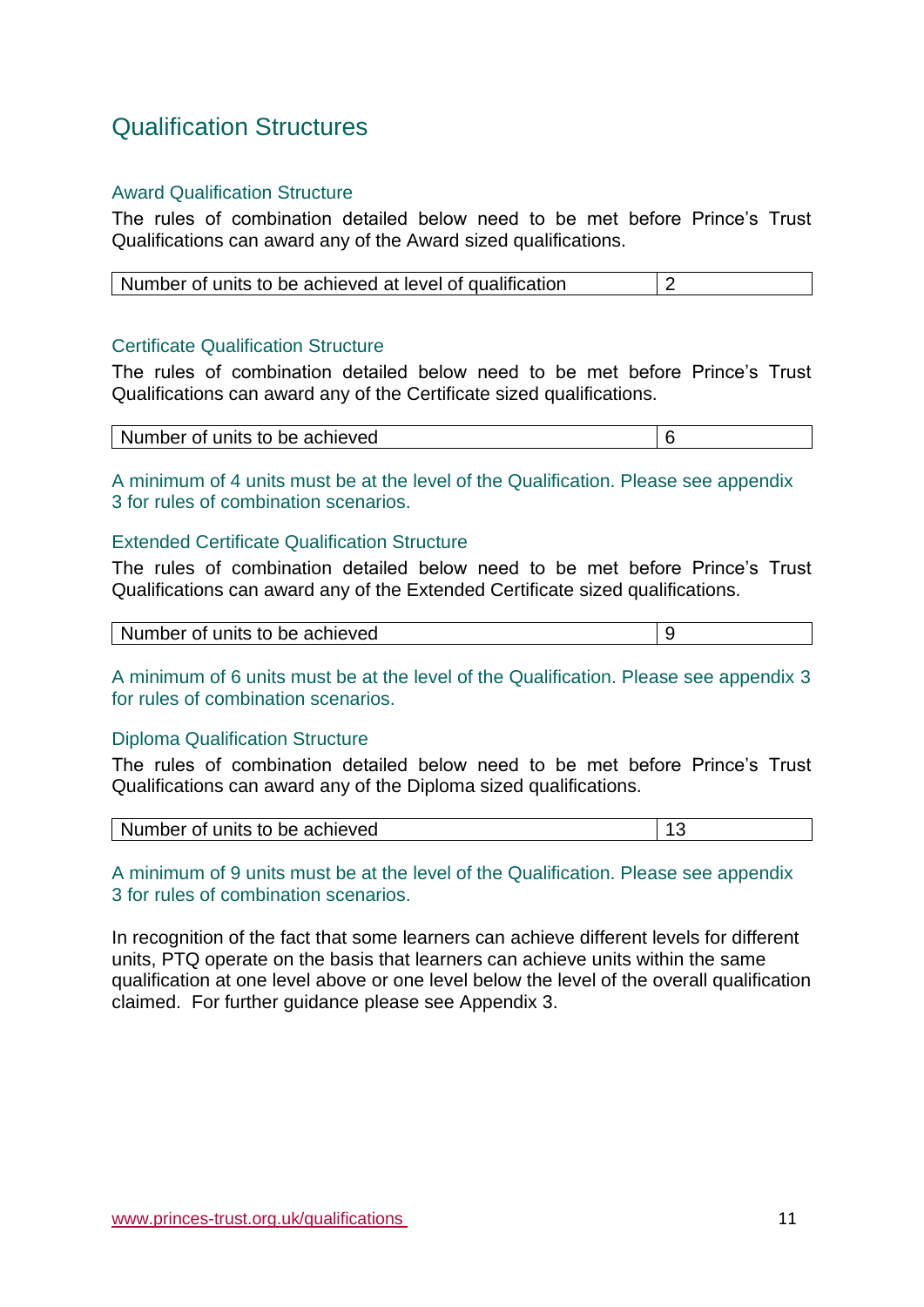# <span id="page-11-0"></span>**Units**

The Personal Development and Employability Skills qualifications cover a range of skills. An overview of the units available and the corresponding levels is given below.

| Unit title                            | <b>Available at</b> |  |                 |            |
|---------------------------------------|---------------------|--|-----------------|------------|
|                                       | Entry 3             |  | Level 1 Level 2 | <b>GLH</b> |
| <b>Career Planning</b>                |                     |  |                 | 30         |
| <b>Community Impact</b>               |                     |  |                 | 30         |
| <b>Customer Experience</b>            |                     |  |                 | 27         |
| <b>Digital Skills</b>                 |                     |  |                 | 27         |
| <b>Experiencing the World of Work</b> |                     |  |                 | 30         |
| <b>Managing Money</b>                 |                     |  |                 | 27         |
| <b>Personal Development</b>           |                     |  |                 | 27         |
| Preparing for the World of Work       |                     |  |                 | 27         |
| <b>Presentation Skills</b>            |                     |  |                 | 30         |
| Project based learning                |                     |  |                 | 30         |
| Sustainability                        |                     |  |                 | 30         |
| <b>Teamwork Skills</b>                |                     |  |                 | 30         |
| Undertaking an Enterprise Project     |                     |  |                 | 30         |
| Wellbeing                             |                     |  |                 | 27         |
| <b>Wellbeing - Healthy Eating</b>     |                     |  |                 | 27         |
| <b>Wellbeing - Physical Activity</b>  |                     |  |                 | 27         |
|                                       |                     |  |                 |            |

Appendix 2 provides the level descriptors for the three levels covered by the units and qualifications.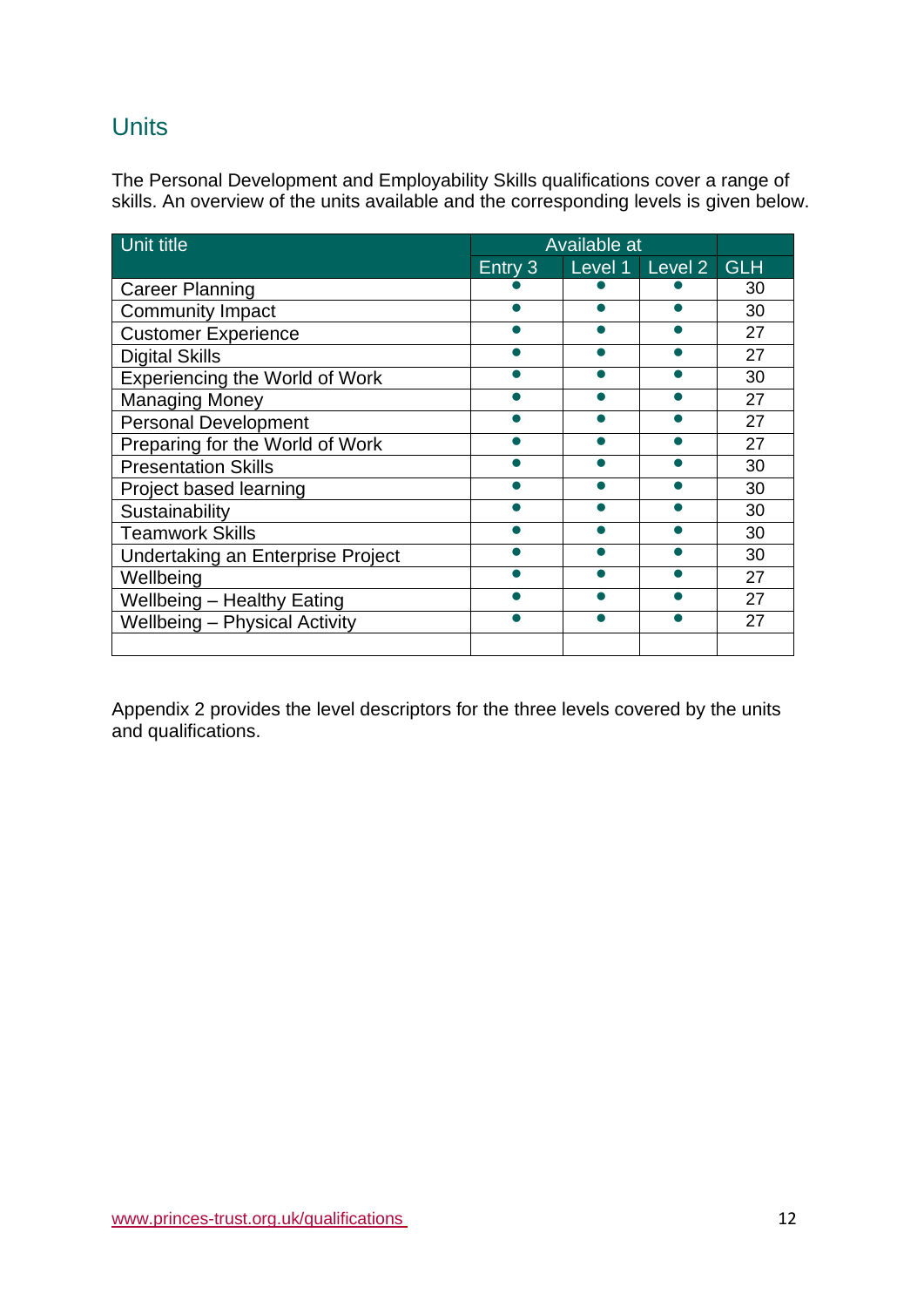# <span id="page-12-0"></span>Rules of Combination

When meeting rules of combination, learners do not have to achieve units in any particular order and Assessors should tailor learning programmes to meet individual learner needs. It is recommended that, wherever possible, centres adopt a holistic approach to the delivery of these qualifications and identify opportunities to link the units and levels.

## <span id="page-12-1"></span>Barred Combinations

There are no barred unit combinations in this Qualification suite. Learners undertaking the same units at different levels will only have the higher-level unit awarded for a qualification.

### <span id="page-12-2"></span>Progression

These qualifications provide a platform for learners to progress into further education programmes, apprenticeships, or other work-based learning, as they develop personal development and employability skills.

### <span id="page-12-3"></span>Language

If you wish to offer these qualifications in Welsh, please contact The Prince's Trust Qualifications.

### <span id="page-12-4"></span>Access Arrangements

More detailed information about the Special Consideration and Reasonable Adjustments policies for these qualifications is provided in the Centre Handbook.

# <span id="page-12-5"></span>Assessment of Qualifications

### <span id="page-12-6"></span>**Grading**

The Personal Development and Employability Skills qualifications are 100% centre assessed using portfolios of evidence and are graded as pass or fail. The portfolios are internally assessed by centres and externally moderated by The Prince's Trust.

The assessment process is as follows:

- ➔ Activities are internally set by the centre to meet the requirements detailed in the unit assessment criteria
- → The learners are assessed internally at the centre by an Assessor whilst they engage in activities
- → The learner's evidence is collated into a portfolio, which is referenced using a unit Tracking Sheet
- ➔ The centre undertakes internal quality assurance activities which includes sampling portfolios assessed by each Assessor.
- ➔ A further sample of portfolios is then externally moderated by Prince's Trust Qualifications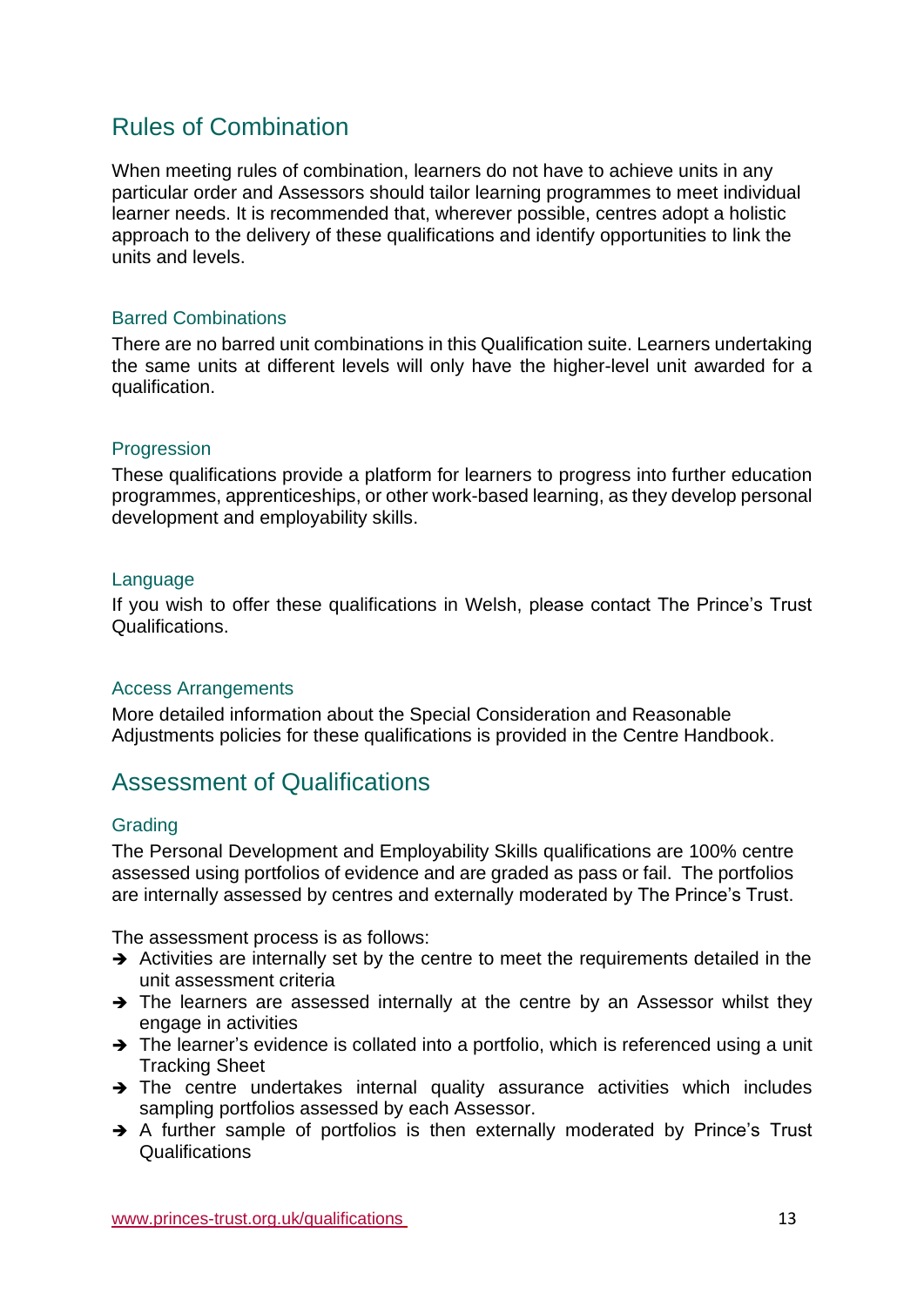With these qualifications the best practice approach is to assess by 'continuous assessment'. This means that the learner is assessed throughout their programme of study, allowing for alternative activities to be set and further evidence produced while there are still opportunities during the programme. Continuous assessment keeps learners motivated and engaged as it provides the learner with opportunities to discuss progress, check they are working at the correct level for their ability and producing sufficient evidence. This open dialogue with the learner should be recorded on their portfolio, directly on their work and on the Tracking Sheet in the form of assessor feedback. The writing of comments on learners' work, and Tracking Sheets, provides a means of communication between staff during the internal quality assurance and with the External Moderator if the work forms part of the moderation sample.

More detailed information about the assessment strategies for these qualifications is provided in the Centre Handbook and Making Claims and Results Handbook (QSP 03), both are available on our website [Guidance for centres](https://www.princes-trust.org.uk/about-the-trust/qualifications/guidance-for-centres) 

### <span id="page-13-0"></span>**Evidence**

To achieve the units and qualifications learners need to gather evidence from activities which demonstrate they have met each of the assessment criteria. Some evidence of a learner's performance will also be derived from observation records and testimonies from witnesses, who observe the learner carrying out activities. Evidence can be in a variety of forms and can be varied according to learners' interests and needs.

Through completion of activities on the learning programme, the learners should generate evidence to demonstrate they have completed all of the assessment criteria sufficiently.

More detailed information is provided in the Building a Portfolio handbook (QSP 01) which is available on our website [Guidance for centres](http://www.princes-trust.org.uk/about-the-trust/qualifications/guidance-for-centres)

### <span id="page-13-1"></span>Recording Achievement

When learners have gathered their evidence, Tracking Sheets are used to record which piece(s) of evidence meets each assessment criteria. Learners are likely to collect far more evidence than they need, and it is therefore important that the Tracking Sheets are only used to record the specific evidence needed to meet the criteria and not every piece of work produced.

The Tracking Sheets must be signed and dated by the learner and the Assessor. By signing the Tracking Sheets the learner and Assessor are declaring that the portfolio submitted is the learner's own work. The qualification will not be awarded without a signed declaration (wet and electronic signatures are acceptable).

The Trust does not require every piece of evidence to be signed and dated.

Tracking Sheets for this qualification can be downloaded from our [website.](https://www.princes-trust.org.uk/about-the-trust/qualifications/personal-development-employability)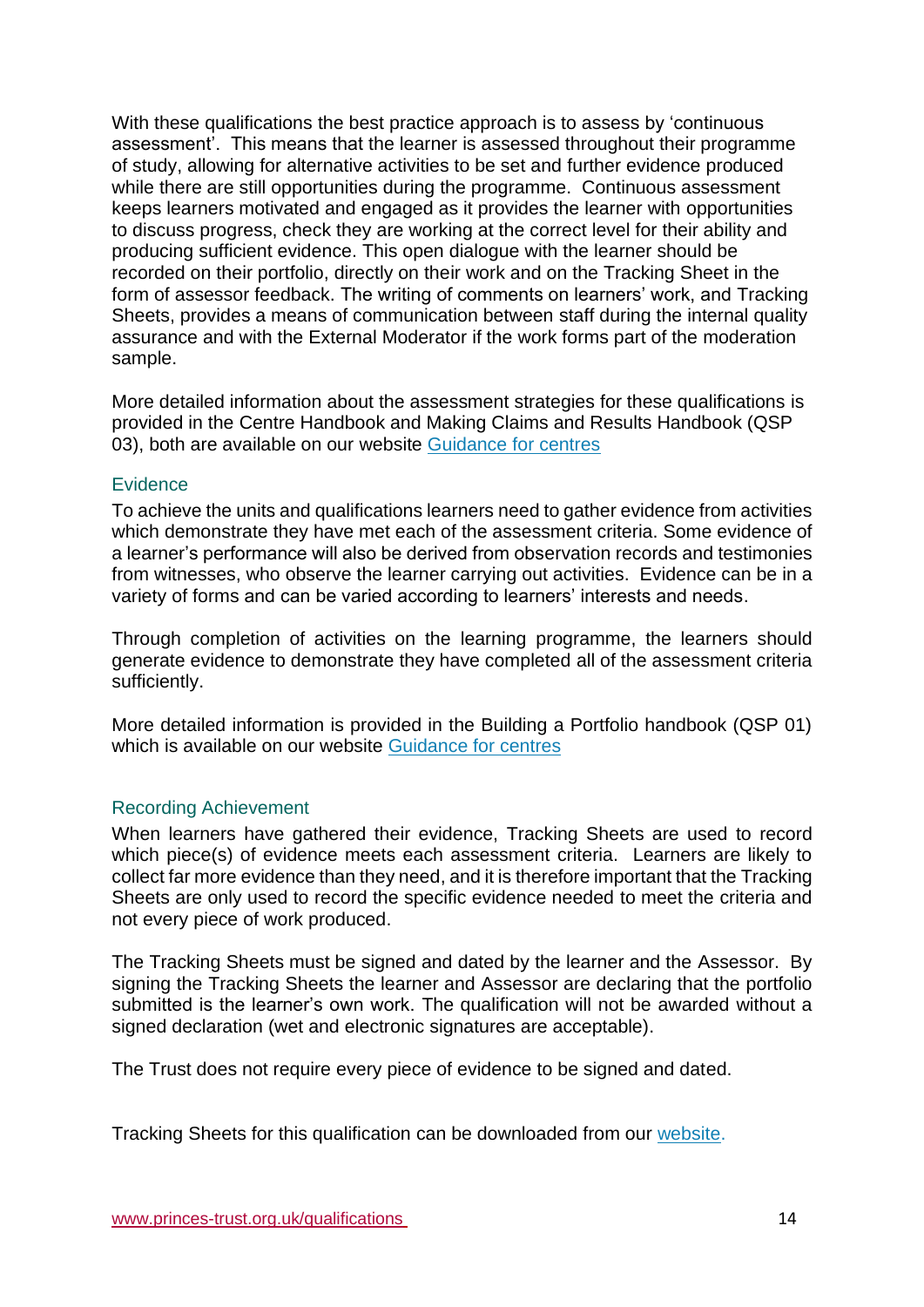### <span id="page-14-0"></span>Making claims

Centres should only claim qualifications for learners when they are satisfied that their portfolio meets all the assessment criteria, and the work has under-gone internal quality assurance. Making claims is the official stage of notifying Prince's Trust Qualifications that the learners are being submitted for external moderation.

There will be regular opportunities to claim qualifications throughout the year. Please check the qualification web page for the latest dates: [Prince's Trust Qualifications](https://www.princes-trust.org.uk/about-the-trust/qualifications/personal-development-employability)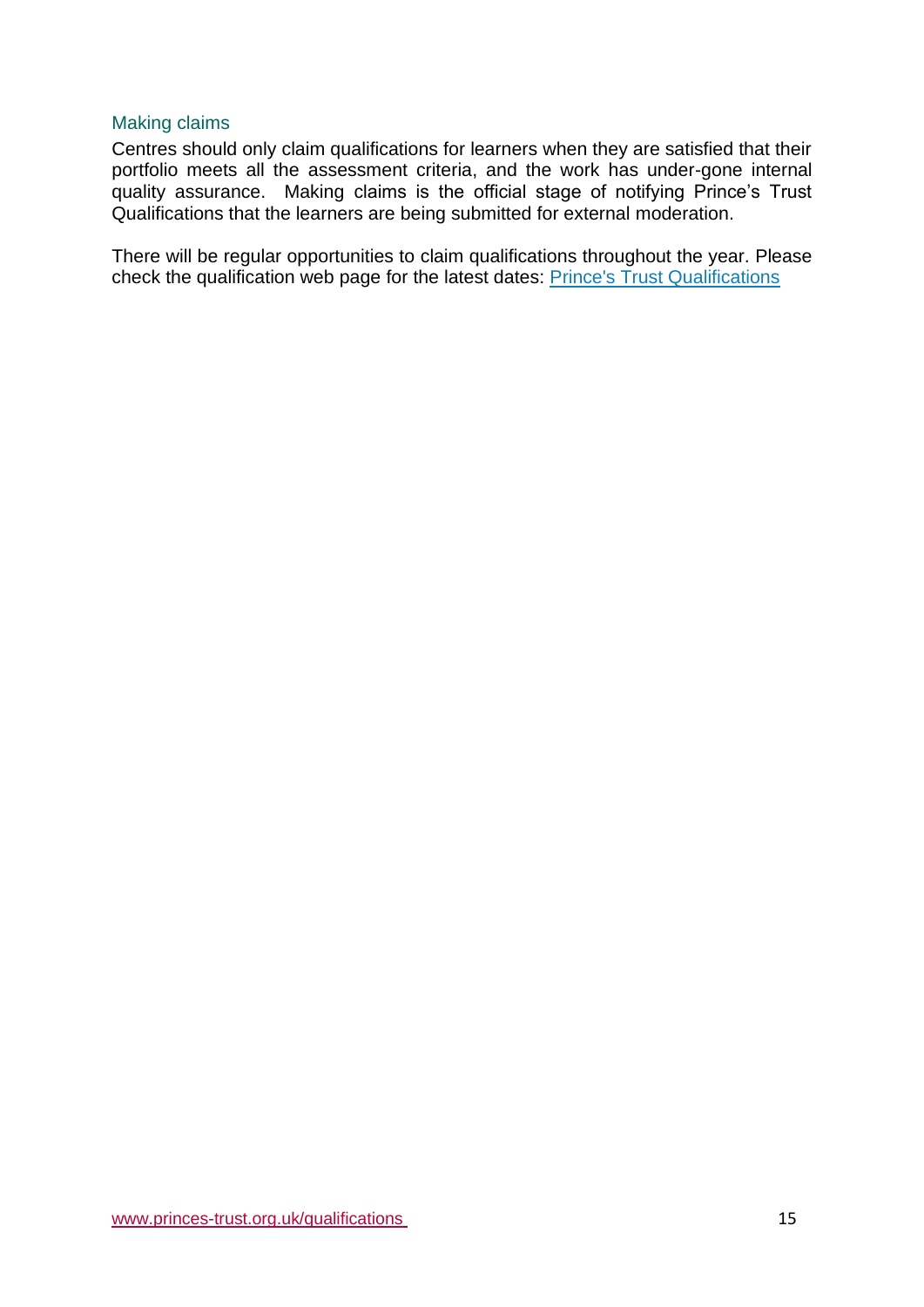## <span id="page-15-0"></span>Staff requirements

To adhere to The Prince's Trust quality assurance arrangements for these qualifications, the centre must ensure that the following roles and responsibilities have been undertaken:

- **→** Assessors
- → Internal Quality Assurer (IQA)

The same person must never complete the internal quality assurance processes on portfolios they have assessed. More detailed information for the Assessor and Internal Quality Assurers roles, with competency profiles, is provided in the Centre Handbook available on our website [Guidance for centres](https://www.princes-trust.org.uk/about-the-trust/qualifications/guidance-for-centres)

### <span id="page-15-1"></span>Support for centres

### **Training**

Prince's Trust Qualifications offers training to support centres deliver and administer these qualifications.

### **Website**

Our website is regularly updated to ensure the latest information about the qualification is available to centre staff, as too are best practice guidance notes and policies. The website can be accessed via the following link: [Prince's Trust Qualifications](https://www.princes-trust.org.uk/about-the-trust/qualifications/personal-development-employability)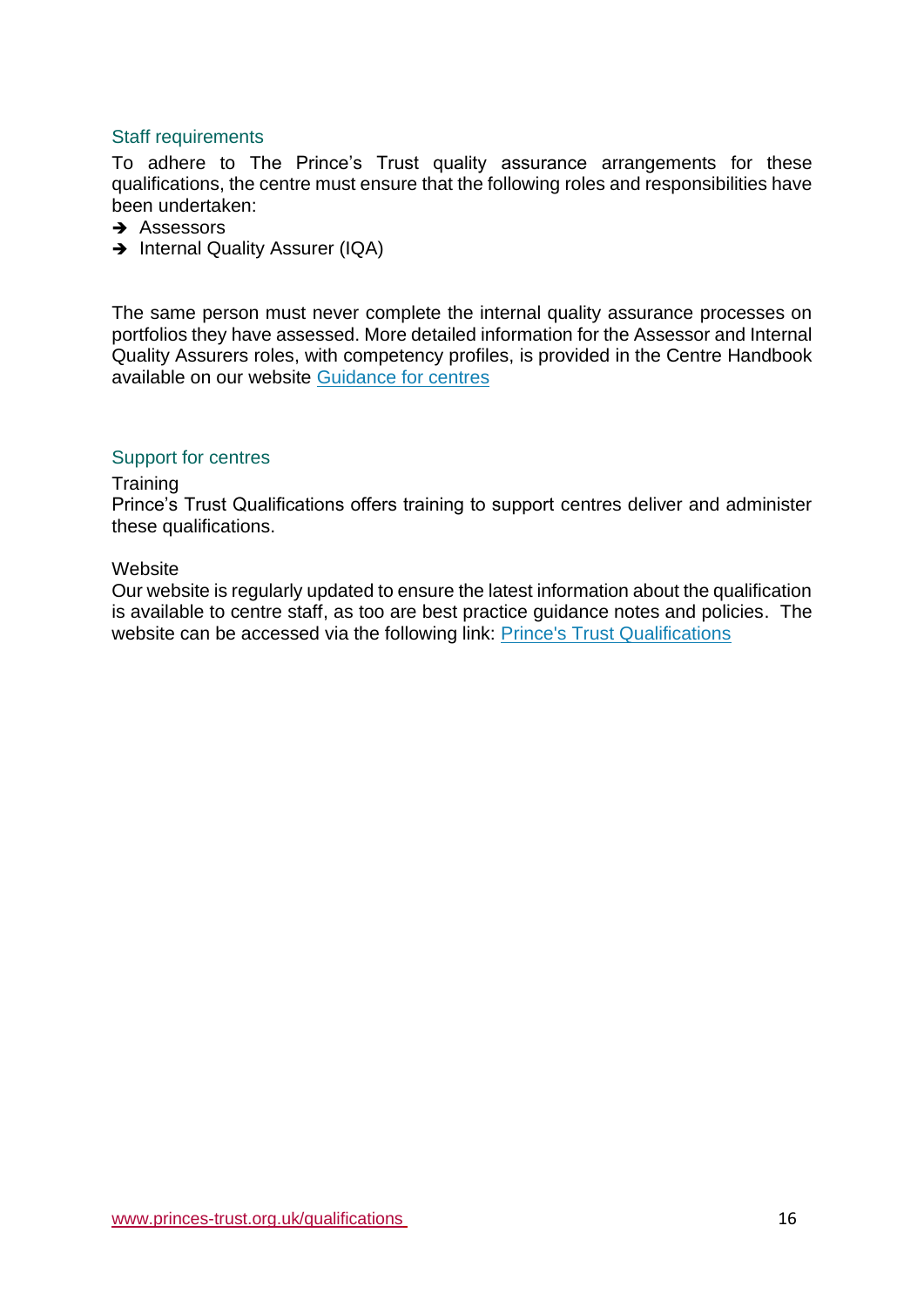# Appendix list

Appendix 1 - Unit summaries

Appendix 2 - Level descriptors

Appendix 3 - Rules of Combination illustrative examples

Appendix 4 - Qualification price list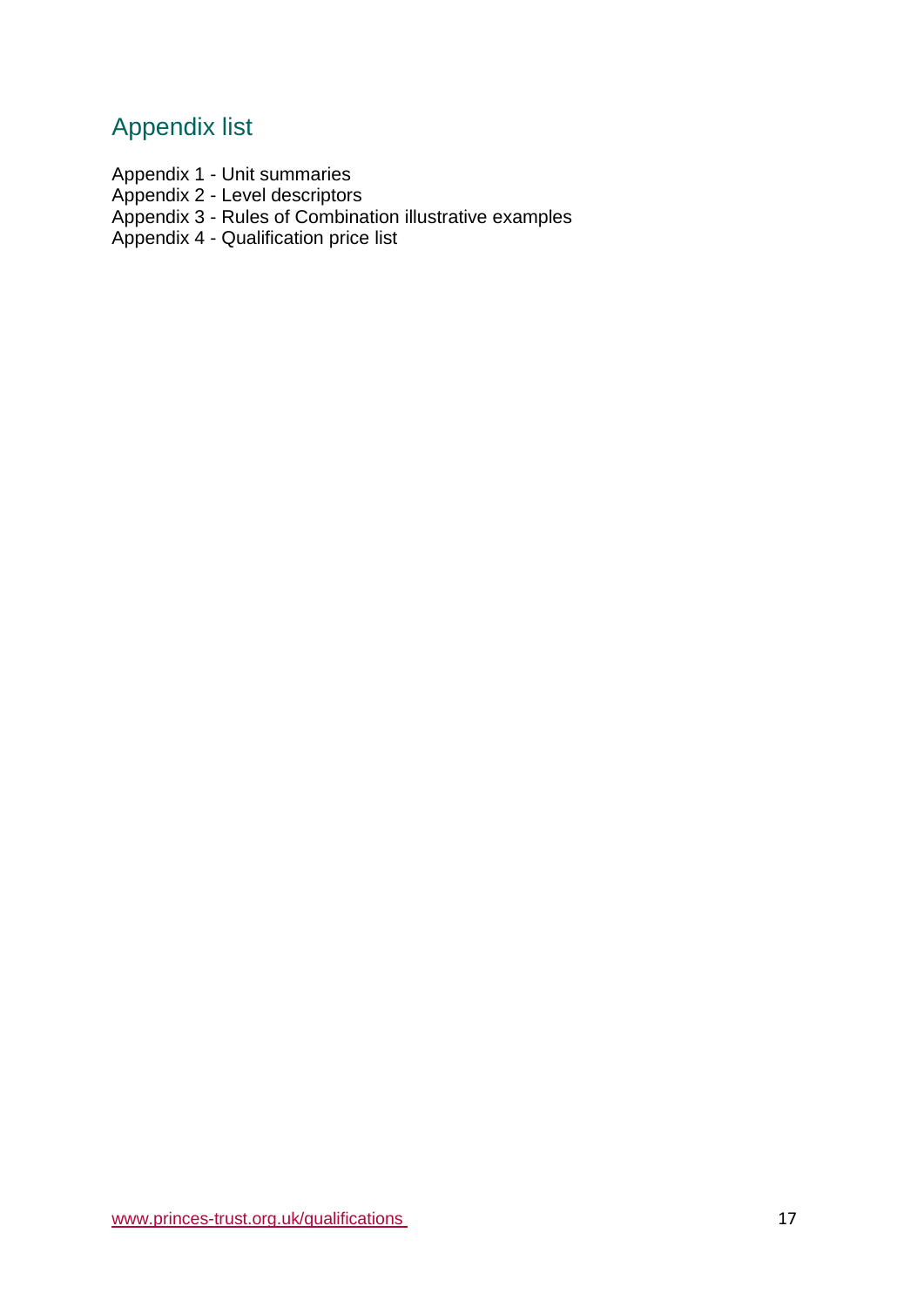<span id="page-17-0"></span>The units listed below are available for use from 1st August 2021

## Career Planning

With the high demand for jobs, learners need to be aware of where to search for suitable jobs and how to best present themselves through their CVs, applications, or at an interview. The aim of this unit is to give learners a better understanding of the jobs market and equip them with skills and knowledge to embrace social media to support their searches, job applications and interviews.  It is an opportunity for learners to think about careers they may wish to pursue, and reflect upon the training, education and experience required to enter that profession.

|                | Learning                                                                 | <b>Entry Level 3</b>                                                                                 | Level 1                                                                                              | Level <sub>2</sub>                                                                                |
|----------------|--------------------------------------------------------------------------|------------------------------------------------------------------------------------------------------|------------------------------------------------------------------------------------------------------|---------------------------------------------------------------------------------------------------|
|                | <b>Outcome</b>                                                           |                                                                                                      |                                                                                                      |                                                                                                   |
| 1 <sub>1</sub> | Be able to<br>recognise<br>suitable jobs<br>or training<br>opportunities | 1.1 Give an<br>example of a<br>career option<br>relevant to own<br>skills and interests              | 1.1 Give examples of<br>sources of information<br>about career options                               | 1.1 Give examples of<br>sources of<br>information about<br>career options                         |
|                |                                                                          | 1.2 State the skills<br>and qualities<br>required for chosen<br>career option                        | 1.2 Give examples of<br>career options relevant<br>to own skills<br>and interests                    | 1.2 Give examples of<br>career options<br>relevant to own skills<br>and interests                 |
|                |                                                                          | 1.3 State an<br>advantage and a<br>disadvantage of<br>the chosen career<br>option                    | 1.3 List advantages<br>and disadvantages of<br>the identified career<br>options                      | 1.3 Describe<br>advantages and<br>disadvantages of the<br>identified career<br>options            |
|                |                                                                          | 1.4 Identify job<br>vacancies or<br>training<br>opportunities<br>relevant to chosen<br>career option | 1.4 Give examples of<br>the skills and qualities<br>required for the<br>identified<br>career options | 1.4 Describe the skills<br>and qualities required<br>for the identified<br>career options         |
|                |                                                                          |                                                                                                      | 1.5 Identify job<br>vacancies or training<br>opportunities relevant<br>to a chosen career<br>option  | 1.5 Outline the<br>possible steps<br>needed to reach one<br>of your career options                |
|                |                                                                          |                                                                                                      |                                                                                                      | 1.6 Identify job<br>vacancies or training<br>opportunities relevant<br>to chosen career<br>option |
| 2.             | <b>Understand</b><br>how to apply<br>for jobs or                         | 2.1 State different<br>methods of<br>applying for jobs                                               | 2.1 State different<br>methods of applying<br>for jobs                                               | 2.1 State different<br>methods of applying<br>for jobs                                            |
|                | training<br>opportunities                                                |                                                                                                      | 2.2 Produce a<br>CV which highlights<br>own<br>skills, experience and<br>achievements                | 2.2 Produce a<br>CV which highlights<br>own<br>skills, experience and<br>achievements             |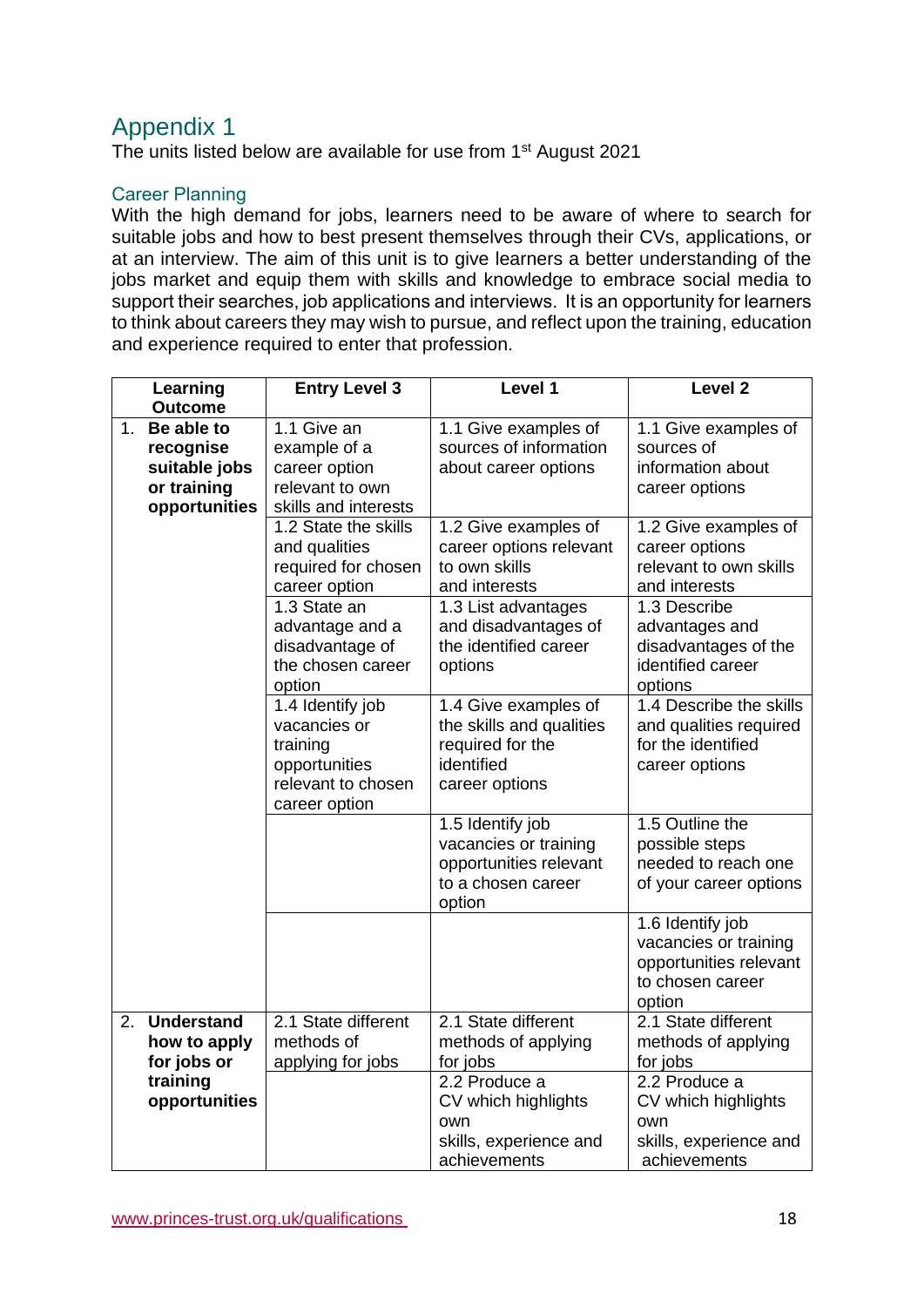|    |                                            | 2.2 Complete an<br>application to an<br>appropriate<br>standard for<br>submission   | 2.3 Complete an<br>application to an<br>appropriate standard<br>for submission                               | 2.3 Produce a<br>covering letter for a<br>specific job role                                                     |
|----|--------------------------------------------|-------------------------------------------------------------------------------------|--------------------------------------------------------------------------------------------------------------|-----------------------------------------------------------------------------------------------------------------|
|    |                                            |                                                                                     |                                                                                                              | 2.4 Complete an<br>application to an<br>appropriate standard<br>for submission                                  |
| 3. | Be able to<br>take part in<br>an interview | 3.1 State what to<br>consider when<br>preparing for an<br>interview                 | 3.1 Describe what to<br>consider when<br>preparing for an<br>interview                                       | 3.1 Describe what to<br>consider when<br>preparing for an<br>interview                                          |
|    |                                            | 3.2 Identify ways to<br>create a good<br>impression at an<br>interview              | 3.2 Give examples of<br>ways to create a good<br>impression at an<br>interview                               | 3.2 Explain how to<br>create a good<br>impression at an<br>interview                                            |
|    |                                            | 3.3 Prepare<br>potential responses<br>to given interview<br>questions               | 3.3 Prepare responses<br>to given potential<br>interview questions                                           | 3.3 Prepare<br>responses to<br>potential interview<br>questions                                                 |
|    |                                            |                                                                                     |                                                                                                              | 3.4 Give examples of<br>questions you might<br>pose at interview                                                |
|    |                                            | 3.4 Obtain<br>feedback on own<br>performance in a<br>real or simulated<br>interview | 3.4 Obtain feedback on<br>own performance in a<br>real or simulated<br>interview                             | 3.5 Obtain<br>feedback on own<br>performance in a real<br>or simulated<br>interview                             |
|    |                                            |                                                                                     | 3.5 Review own<br>performance at<br>interview to identify<br>personal strengths and<br>areas for improvement | 3.6 Review own<br>performance at<br>interview to identify<br>personal strengths<br>and areas for<br>improvement |

## Community Impact

The aim of this unit is to enable learners to consider the needs of their community and consider how the community can be supported.  Learners will plan and carry out a project to support a chosen community through direct or indirect support. 

| Learning<br><b>Outcome</b>                                                | <b>Entry Level 3</b>                                                | Level 1                                                                 | Level 2                                                               |
|---------------------------------------------------------------------------|---------------------------------------------------------------------|-------------------------------------------------------------------------|-----------------------------------------------------------------------|
| 1. Understand<br>the needs of<br>their wider<br>community<br>and how they | 1.1 Identify a group<br>within the<br>community who<br>need support | 1.1 Identify groups<br>within the community<br>who need support         | 1.1 Describe groups<br>within the community<br>who need support       |
| can be met                                                                | 1.2 Give an<br>example of a<br>project that could                   | 1.2 Give examples of<br>projects that could help<br>the wider community | 1.2 Describe projects<br>that could support the<br>needs of different |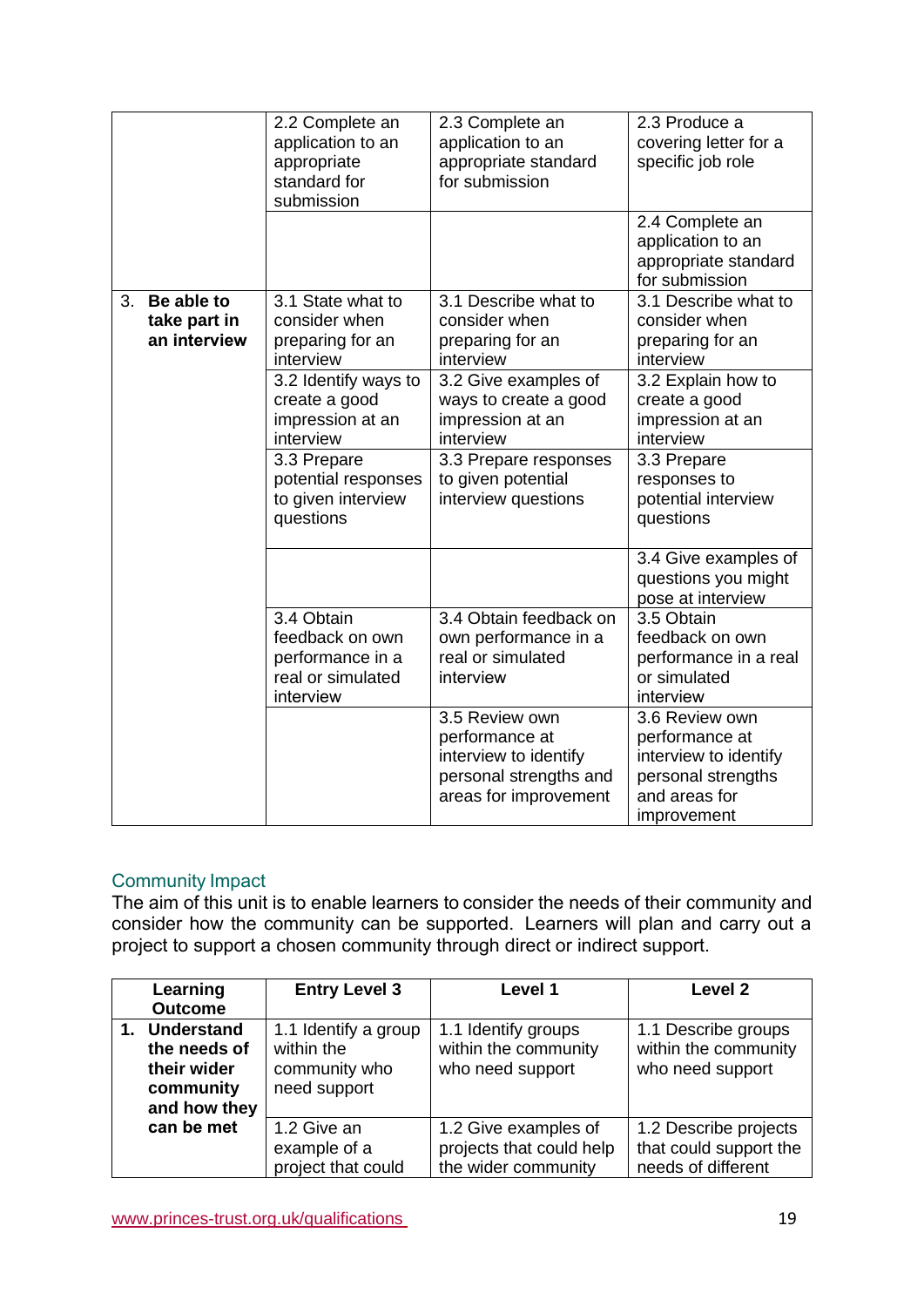|    |                                          | help the wider<br>community                                                                   |                                                                                          | groups within the<br>community                                                                 |
|----|------------------------------------------|-----------------------------------------------------------------------------------------------|------------------------------------------------------------------------------------------|------------------------------------------------------------------------------------------------|
| 2. | Be able to<br>plan and take<br>part in a | 2.1 Select a<br>community project<br>to undertake                                             | 2.1 Outline the aims of<br>a chosen community<br>project                                 | 2.1 Explain the<br>benefits of a chosen<br>community project                                   |
|    | community<br>project                     | 2.2 Identify the<br>tasks and<br>resources needed<br>to carry out the<br>project              | 2.2 List the tasks<br>and resources needed<br>to carry out the project                   | 2.2 Create a plan for<br>the community<br>project including<br>tasks and resources<br>required |
|    |                                          | 2.3 Take part in the<br>community project                                                     | 2.3 Take part in the<br>community project                                                | 2.3 Take part in the<br>community project                                                      |
| 3. | Be able to<br>review the<br>community    | 3.1 Identify what<br>went well with the<br>community project                                  | 3.1 Identify what went<br>well with the community<br>project                             | 3.1 Describe what<br>went well with the<br>community project                                   |
|    | project                                  | 3.2 Identify an<br>improvement that<br>could have been<br>made to<br>the community<br>project | 3.2 Identify<br>improvements that<br>could have been made<br>to<br>the community project | 3.2 Describe<br>improvements that<br>could have been<br>made to the<br>community project       |
|    |                                          |                                                                                               | 3.3 State how the<br>community has<br>benefitted from your<br>project                    | 3.3 State how the<br>community has<br>benefitted from your<br>project                          |
|    |                                          |                                                                                               |                                                                                          | 3.4 Describe own<br>skills developed<br>during the community<br>project                        |

# Customer Experience

The aim of this unit is to develop learners' understanding of what good customer experience means, how it can be given and why it is important.  

| Learning       | <b>Entry Level 3</b>  | Level 1                 | Level <sub>2</sub>    |
|----------------|-----------------------|-------------------------|-----------------------|
| <b>Outcome</b> |                       |                         |                       |
| 1. Understand  | 1.1 State what is     | 1.1 State what is       | 1.1 State what is     |
| features of    | meant by customer     | meant by customer       | meant by customer     |
| good           | experience            | experience              | experience            |
| customer       | 1.2 Identify a        | 1.2 Give examples of    | 1.2 Give examples of  |
| experience     | benefit of delivering | the benefits of         | the benefits of       |
|                | consistently high-    | delivering consistently | delivering            |
|                | quality customer      | high-quality customer   | consistently high-    |
|                | experience            | experience              | quality customer      |
|                |                       |                         | experience            |
|                |                       |                         | 1.3 Give examples of  |
|                |                       |                         | barriers to providing |
|                |                       |                         | effective customer    |
|                |                       |                         | experience            |
| 2. Understand  | 2.1 Give an           | 2.1 Give an example     | 2.1 Compare the       |
| customer       | example of an         | of an organisation and  | services/ products    |
| needs and      | organisation and      |                         | offered by at least   |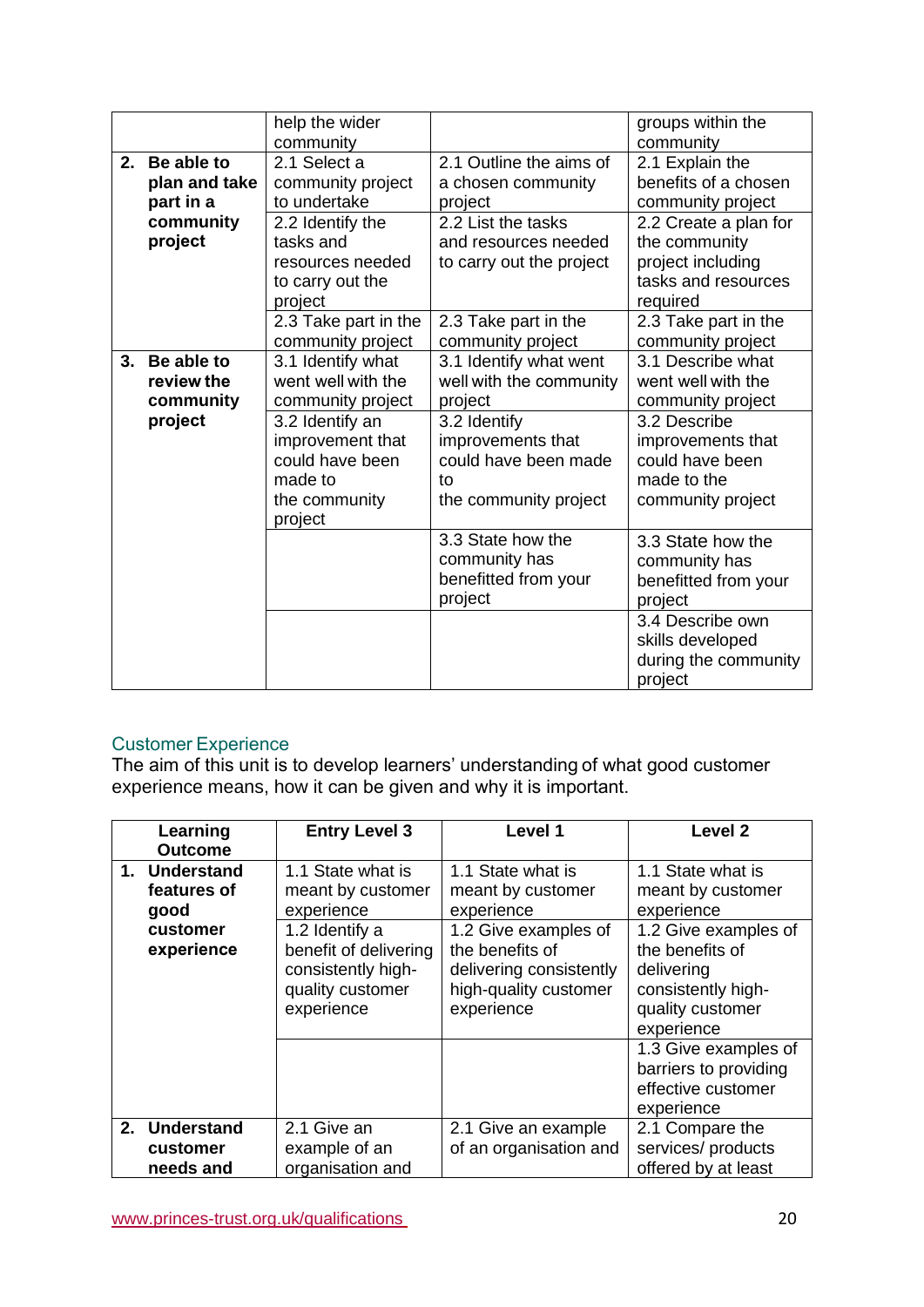|    | how different<br>organisations<br>try to meet              | the<br>service/products<br>they offer                                                                 | the services/ products<br>they offer                                                                      | two different<br>organisations                                                                   |
|----|------------------------------------------------------------|-------------------------------------------------------------------------------------------------------|-----------------------------------------------------------------------------------------------------------|--------------------------------------------------------------------------------------------------|
|    | them                                                       | 2.2 Give examples<br>of how an<br>organisation<br>delivers a good<br>customer<br>experience           | 2.2 Describe how an<br>organisation delivers<br>a good customer<br>experience                             | 2.2 Describe how at<br>least two<br>organisations deliver<br>a good customer<br>experience       |
|    |                                                            | 2.3 Identify ways<br>an individual<br>member of staff<br>can deliver a good<br>customer<br>experience | 2.3 Give examples of<br>how an individual<br>member of staff can<br>deliver a good<br>customer experience | 2.3 Explain how an<br>individual member of<br>staff can deliver a<br>good customer<br>experience |
|    |                                                            | 2.4 Identify ways of<br>gathering customer<br>feedback                                                | 2.3 Give examples of<br>ways organisations<br>can gather customer<br>feedback                             | 2.4 Describe how<br>organisations can<br>gather customer<br>feedback                             |
| 3. | Be able to<br>review<br>examples of<br>customer<br>service | 3.1 Give an<br>example of a time<br>you have received<br>good customer<br>service                     | 3.1 Give examples of<br>a time you have<br>received good<br>customer service                              | 3.1 Give examples of<br>when you have<br>received good<br>customer service                       |
|    |                                                            | 3.2 Give an<br>example of a<br>common customer<br>complaints                                          | 3.2 Give examples of<br>common customer<br>complaints                                                     | 3.2 Give examples of<br>common customer<br>complaints                                            |
|    |                                                            | 3.3 Identify how to<br>respond to a<br>customer complaint                                             | 3.3 Describe how you<br>could respond to a<br>customer complaint                                          | 3.3 Explain how you<br>could respond to two<br>different types of<br>customer complaint          |

## Digital Skills

This unit aims to support learners' use of digital technology to enhance their communication, problem solving and employability skills, as well as their use of social media in a safe and informed way. 

| Learning<br><b>Outcome</b>   | <b>Entry Level 3</b>                                               | Level 1                                                            | <b>Level 2</b>                                                     |
|------------------------------|--------------------------------------------------------------------|--------------------------------------------------------------------|--------------------------------------------------------------------|
| 1. Understand e-<br>safety   | 1.1 State what is<br>meant by "e-<br>safety"                       | 1.1 State what is<br>meant by "e-safety"                           | 1.1 State what is<br>meant by "e-safety"                           |
|                              | 1.2 Identify types of<br>online threats                            | 1.2 Identify how to<br>protect against online<br>threats           | 1.2 Explain how you<br>can protect against<br>online threats       |
|                              | 1.3 Give examples<br>of features that<br>make a password<br>secure | 1.3 Give examples of<br>features that make a<br>password secure    | 1.3 Explain features<br>that make a<br>password secure             |
| 2. Understand<br>appropriate | 2.1 Identify<br>examples of<br>positive and                        | 2.1 Give examples of<br>positive and negative<br>online behaviours | 2.1 Give examples of<br>positive and negative<br>online behaviours |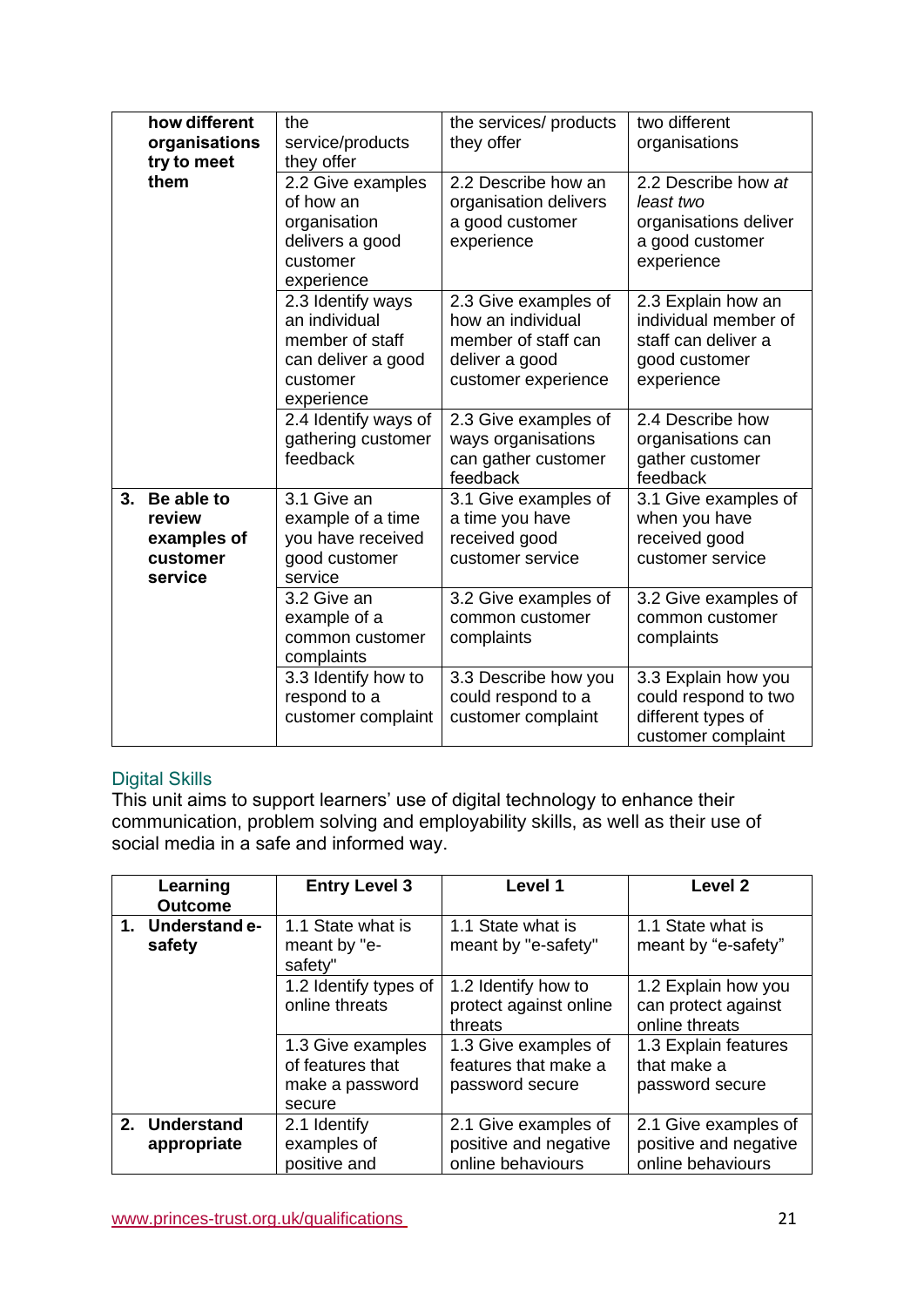|    | online<br>behaviour                                                     | negative online<br>behaviours                                                   |                                                                                    |                                                                                             |
|----|-------------------------------------------------------------------------|---------------------------------------------------------------------------------|------------------------------------------------------------------------------------|---------------------------------------------------------------------------------------------|
|    |                                                                         | 2.2 List the impacts<br>of inappropriate<br>online behaviour                    | 2.2 Outline the<br>importance of<br>maintaining<br>appropriate<br>online behaviour | 2.2 Explain the<br>importance of<br>maintaining<br>appropriate<br>online behaviour          |
| 3. | Understand<br>uses of digital<br>tools                                  | 3.1 Give examples<br>of digital tools                                           | 3.1 Give examples of<br>tasks which require<br>digital tools                       | 3.1 Give examples of<br>tasks which require<br>digital tools                                |
|    |                                                                         | 3.2 Give examples<br>of tasks which<br>require digital tools                    | 3.2 List the<br>advantages and<br>disadvantages of<br>different digital tools      | 3.2 Explain the<br>advantages and<br>disadvantages of<br>different digital tools            |
| 4. | Be able to<br>review own<br>digital skills<br>and identify<br>areas for |                                                                                 |                                                                                    | 4.1 Explain why it is<br>important to keep<br>digital skills and<br>knowledge up to<br>date |
|    | development                                                             | 4.1 Give an<br>example of own<br>digital skill that<br>needs to be<br>developed | 4.1 Give examples of<br>own digital skills that<br>need to be developed            | 4.2 Give examples of<br>own digital skills that<br>need to be<br>developed                  |
|    |                                                                         | 4.2 Identify a way<br>to develop this<br>digital skill                          | 4.2 Identify ways to<br>develop these digital<br>skills                            | 4.3 Plan activities to<br>develop these digital<br>skills                                   |

### Experiencing the World of Work

The aim of the unit is for the learner to develop their skills in, and understanding of, the workplace by preparing for, attending and reviewing a work experience placement. It is also an opportunity for learners to obtain a work reference which they may find useful in the future. Increasingly there is more and more research demonstrating how important work experience is in helping learners move into paid employment.   

While completing this unit learners will consider what they will gain by undertaking a work experience placement, how they can best prepare for that experience, and what they gained by completing it.

| Learning       | <b>Entry Level 3</b> | Level 1                  | Level <sub>2</sub>   |
|----------------|----------------------|--------------------------|----------------------|
| <b>Outcome</b> |                      |                          |                      |
| 1. Be able to  | 1.1 State where      | 1.1 State where you will | 1.1 Describe where   |
| plan for work  | you will be going    | be going on work         | you will be going on |
| experience     | on work              | experience               | work experience      |
|                | experience           |                          |                      |
|                | 1.2 Identify skills  | 1.2 State skills you     | 1.2 Describe skills  |
|                | you hope to gain     | hope to gain on your     | you hope to gain on  |
|                | on your work         | work experience          | your work            |
|                | experience           |                          | experience           |
|                |                      | 1.3 Plan own journey to  | 1.3 Plan own journey |
|                |                      | ensure you arrive on     | to ensure you arrive |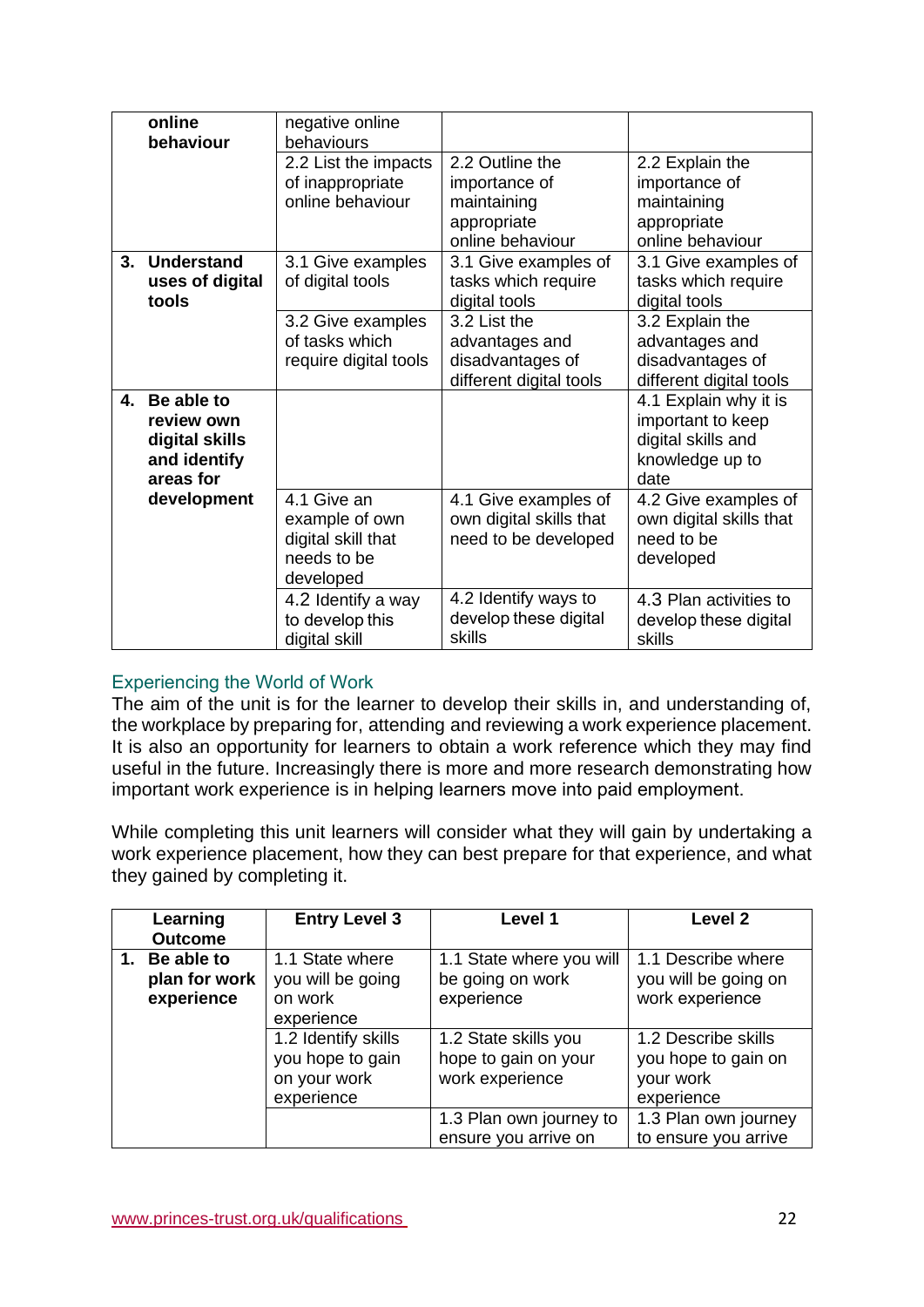| time at your work<br>on time at your work<br>experience<br>experience<br>1.4 Outline the dress<br>code required for<br>your work experience<br>Be able to<br>2.1 Complete a daily<br>2.<br>2.1 Complete a<br>2.1 Complete a daily<br>daily log about your<br>log about your work<br>complete a<br>log about your work<br>successful<br>work experience,<br>experience, covering<br>experience, covering<br>tasks undertaken<br>tasks undertaken<br>work<br>covering<br>tasks undertaken<br>experience<br>placement<br>2.2 Obtain<br>2.2 Give examples of<br>2.2 Give examples of<br>feedback on your<br>how you worked co-<br>how you worked co-<br>operatively with others<br>operatively<br>placement e.g.<br>with others<br>reliability, attitude<br>to work, and<br>communication<br>skills<br>2.3 Give examples of<br>2.3 Give examples of<br>how you adhered to<br>how you adhered to<br>health and safety in the<br>health and safety in<br>workplace<br>the workplace<br>2.4 Obtain feedback on<br>2.4 Obtain<br>feedback on your<br>your placement e.g.<br>reliability, attitude to<br>placement e.g.<br>work, and<br>reliability, attitude to<br>communication skills<br>work, and<br>communication skills<br>Be able to<br>3.1 Identify<br>3.1 Describe what<br>3.<br>3.1 Give examples of<br>something you<br>what you enjoyed about<br>review your<br>you enjoyed about<br>enjoyed about your<br>your work experience<br>work<br>your work<br>work experience<br>experience<br>experience<br>placement<br>3.2 Identify<br>3.2 Give examples of<br>3.2 Give examples of<br>something you<br>aspects of your work<br>aspects of your work<br>experience that you<br>experience that you<br>found<br>difficult/challenging<br>found<br>found<br>difficult/challenging<br>difficult/challenging<br>during your<br>work experience<br>$3.3$ State how this<br>3.3 State skills<br>3.3 Explain ways the<br>developed on your work<br>work experience<br>work experience<br>could have been<br>will help you in the<br>experience<br>improved<br>future<br>3.4 State how this work<br>3.4 Describe skills<br>experience will help you<br>developed on your<br>in the future<br>work experience<br>3.5 Describe how this<br>work experience will |  |  |                        |
|-------------------------------------------------------------------------------------------------------------------------------------------------------------------------------------------------------------------------------------------------------------------------------------------------------------------------------------------------------------------------------------------------------------------------------------------------------------------------------------------------------------------------------------------------------------------------------------------------------------------------------------------------------------------------------------------------------------------------------------------------------------------------------------------------------------------------------------------------------------------------------------------------------------------------------------------------------------------------------------------------------------------------------------------------------------------------------------------------------------------------------------------------------------------------------------------------------------------------------------------------------------------------------------------------------------------------------------------------------------------------------------------------------------------------------------------------------------------------------------------------------------------------------------------------------------------------------------------------------------------------------------------------------------------------------------------------------------------------------------------------------------------------------------------------------------------------------------------------------------------------------------------------------------------------------------------------------------------------------------------------------------------------------------------------------------------------------------------------------------------------------------------------------------------------------------------------------------------------------------------------------|--|--|------------------------|
|                                                                                                                                                                                                                                                                                                                                                                                                                                                                                                                                                                                                                                                                                                                                                                                                                                                                                                                                                                                                                                                                                                                                                                                                                                                                                                                                                                                                                                                                                                                                                                                                                                                                                                                                                                                                                                                                                                                                                                                                                                                                                                                                                                                                                                                       |  |  |                        |
|                                                                                                                                                                                                                                                                                                                                                                                                                                                                                                                                                                                                                                                                                                                                                                                                                                                                                                                                                                                                                                                                                                                                                                                                                                                                                                                                                                                                                                                                                                                                                                                                                                                                                                                                                                                                                                                                                                                                                                                                                                                                                                                                                                                                                                                       |  |  |                        |
|                                                                                                                                                                                                                                                                                                                                                                                                                                                                                                                                                                                                                                                                                                                                                                                                                                                                                                                                                                                                                                                                                                                                                                                                                                                                                                                                                                                                                                                                                                                                                                                                                                                                                                                                                                                                                                                                                                                                                                                                                                                                                                                                                                                                                                                       |  |  |                        |
|                                                                                                                                                                                                                                                                                                                                                                                                                                                                                                                                                                                                                                                                                                                                                                                                                                                                                                                                                                                                                                                                                                                                                                                                                                                                                                                                                                                                                                                                                                                                                                                                                                                                                                                                                                                                                                                                                                                                                                                                                                                                                                                                                                                                                                                       |  |  |                        |
|                                                                                                                                                                                                                                                                                                                                                                                                                                                                                                                                                                                                                                                                                                                                                                                                                                                                                                                                                                                                                                                                                                                                                                                                                                                                                                                                                                                                                                                                                                                                                                                                                                                                                                                                                                                                                                                                                                                                                                                                                                                                                                                                                                                                                                                       |  |  |                        |
|                                                                                                                                                                                                                                                                                                                                                                                                                                                                                                                                                                                                                                                                                                                                                                                                                                                                                                                                                                                                                                                                                                                                                                                                                                                                                                                                                                                                                                                                                                                                                                                                                                                                                                                                                                                                                                                                                                                                                                                                                                                                                                                                                                                                                                                       |  |  |                        |
|                                                                                                                                                                                                                                                                                                                                                                                                                                                                                                                                                                                                                                                                                                                                                                                                                                                                                                                                                                                                                                                                                                                                                                                                                                                                                                                                                                                                                                                                                                                                                                                                                                                                                                                                                                                                                                                                                                                                                                                                                                                                                                                                                                                                                                                       |  |  |                        |
|                                                                                                                                                                                                                                                                                                                                                                                                                                                                                                                                                                                                                                                                                                                                                                                                                                                                                                                                                                                                                                                                                                                                                                                                                                                                                                                                                                                                                                                                                                                                                                                                                                                                                                                                                                                                                                                                                                                                                                                                                                                                                                                                                                                                                                                       |  |  |                        |
|                                                                                                                                                                                                                                                                                                                                                                                                                                                                                                                                                                                                                                                                                                                                                                                                                                                                                                                                                                                                                                                                                                                                                                                                                                                                                                                                                                                                                                                                                                                                                                                                                                                                                                                                                                                                                                                                                                                                                                                                                                                                                                                                                                                                                                                       |  |  |                        |
|                                                                                                                                                                                                                                                                                                                                                                                                                                                                                                                                                                                                                                                                                                                                                                                                                                                                                                                                                                                                                                                                                                                                                                                                                                                                                                                                                                                                                                                                                                                                                                                                                                                                                                                                                                                                                                                                                                                                                                                                                                                                                                                                                                                                                                                       |  |  |                        |
|                                                                                                                                                                                                                                                                                                                                                                                                                                                                                                                                                                                                                                                                                                                                                                                                                                                                                                                                                                                                                                                                                                                                                                                                                                                                                                                                                                                                                                                                                                                                                                                                                                                                                                                                                                                                                                                                                                                                                                                                                                                                                                                                                                                                                                                       |  |  |                        |
|                                                                                                                                                                                                                                                                                                                                                                                                                                                                                                                                                                                                                                                                                                                                                                                                                                                                                                                                                                                                                                                                                                                                                                                                                                                                                                                                                                                                                                                                                                                                                                                                                                                                                                                                                                                                                                                                                                                                                                                                                                                                                                                                                                                                                                                       |  |  |                        |
|                                                                                                                                                                                                                                                                                                                                                                                                                                                                                                                                                                                                                                                                                                                                                                                                                                                                                                                                                                                                                                                                                                                                                                                                                                                                                                                                                                                                                                                                                                                                                                                                                                                                                                                                                                                                                                                                                                                                                                                                                                                                                                                                                                                                                                                       |  |  |                        |
|                                                                                                                                                                                                                                                                                                                                                                                                                                                                                                                                                                                                                                                                                                                                                                                                                                                                                                                                                                                                                                                                                                                                                                                                                                                                                                                                                                                                                                                                                                                                                                                                                                                                                                                                                                                                                                                                                                                                                                                                                                                                                                                                                                                                                                                       |  |  |                        |
|                                                                                                                                                                                                                                                                                                                                                                                                                                                                                                                                                                                                                                                                                                                                                                                                                                                                                                                                                                                                                                                                                                                                                                                                                                                                                                                                                                                                                                                                                                                                                                                                                                                                                                                                                                                                                                                                                                                                                                                                                                                                                                                                                                                                                                                       |  |  |                        |
|                                                                                                                                                                                                                                                                                                                                                                                                                                                                                                                                                                                                                                                                                                                                                                                                                                                                                                                                                                                                                                                                                                                                                                                                                                                                                                                                                                                                                                                                                                                                                                                                                                                                                                                                                                                                                                                                                                                                                                                                                                                                                                                                                                                                                                                       |  |  |                        |
|                                                                                                                                                                                                                                                                                                                                                                                                                                                                                                                                                                                                                                                                                                                                                                                                                                                                                                                                                                                                                                                                                                                                                                                                                                                                                                                                                                                                                                                                                                                                                                                                                                                                                                                                                                                                                                                                                                                                                                                                                                                                                                                                                                                                                                                       |  |  |                        |
|                                                                                                                                                                                                                                                                                                                                                                                                                                                                                                                                                                                                                                                                                                                                                                                                                                                                                                                                                                                                                                                                                                                                                                                                                                                                                                                                                                                                                                                                                                                                                                                                                                                                                                                                                                                                                                                                                                                                                                                                                                                                                                                                                                                                                                                       |  |  |                        |
|                                                                                                                                                                                                                                                                                                                                                                                                                                                                                                                                                                                                                                                                                                                                                                                                                                                                                                                                                                                                                                                                                                                                                                                                                                                                                                                                                                                                                                                                                                                                                                                                                                                                                                                                                                                                                                                                                                                                                                                                                                                                                                                                                                                                                                                       |  |  |                        |
|                                                                                                                                                                                                                                                                                                                                                                                                                                                                                                                                                                                                                                                                                                                                                                                                                                                                                                                                                                                                                                                                                                                                                                                                                                                                                                                                                                                                                                                                                                                                                                                                                                                                                                                                                                                                                                                                                                                                                                                                                                                                                                                                                                                                                                                       |  |  |                        |
|                                                                                                                                                                                                                                                                                                                                                                                                                                                                                                                                                                                                                                                                                                                                                                                                                                                                                                                                                                                                                                                                                                                                                                                                                                                                                                                                                                                                                                                                                                                                                                                                                                                                                                                                                                                                                                                                                                                                                                                                                                                                                                                                                                                                                                                       |  |  |                        |
|                                                                                                                                                                                                                                                                                                                                                                                                                                                                                                                                                                                                                                                                                                                                                                                                                                                                                                                                                                                                                                                                                                                                                                                                                                                                                                                                                                                                                                                                                                                                                                                                                                                                                                                                                                                                                                                                                                                                                                                                                                                                                                                                                                                                                                                       |  |  |                        |
|                                                                                                                                                                                                                                                                                                                                                                                                                                                                                                                                                                                                                                                                                                                                                                                                                                                                                                                                                                                                                                                                                                                                                                                                                                                                                                                                                                                                                                                                                                                                                                                                                                                                                                                                                                                                                                                                                                                                                                                                                                                                                                                                                                                                                                                       |  |  |                        |
|                                                                                                                                                                                                                                                                                                                                                                                                                                                                                                                                                                                                                                                                                                                                                                                                                                                                                                                                                                                                                                                                                                                                                                                                                                                                                                                                                                                                                                                                                                                                                                                                                                                                                                                                                                                                                                                                                                                                                                                                                                                                                                                                                                                                                                                       |  |  |                        |
|                                                                                                                                                                                                                                                                                                                                                                                                                                                                                                                                                                                                                                                                                                                                                                                                                                                                                                                                                                                                                                                                                                                                                                                                                                                                                                                                                                                                                                                                                                                                                                                                                                                                                                                                                                                                                                                                                                                                                                                                                                                                                                                                                                                                                                                       |  |  |                        |
|                                                                                                                                                                                                                                                                                                                                                                                                                                                                                                                                                                                                                                                                                                                                                                                                                                                                                                                                                                                                                                                                                                                                                                                                                                                                                                                                                                                                                                                                                                                                                                                                                                                                                                                                                                                                                                                                                                                                                                                                                                                                                                                                                                                                                                                       |  |  |                        |
|                                                                                                                                                                                                                                                                                                                                                                                                                                                                                                                                                                                                                                                                                                                                                                                                                                                                                                                                                                                                                                                                                                                                                                                                                                                                                                                                                                                                                                                                                                                                                                                                                                                                                                                                                                                                                                                                                                                                                                                                                                                                                                                                                                                                                                                       |  |  |                        |
|                                                                                                                                                                                                                                                                                                                                                                                                                                                                                                                                                                                                                                                                                                                                                                                                                                                                                                                                                                                                                                                                                                                                                                                                                                                                                                                                                                                                                                                                                                                                                                                                                                                                                                                                                                                                                                                                                                                                                                                                                                                                                                                                                                                                                                                       |  |  |                        |
|                                                                                                                                                                                                                                                                                                                                                                                                                                                                                                                                                                                                                                                                                                                                                                                                                                                                                                                                                                                                                                                                                                                                                                                                                                                                                                                                                                                                                                                                                                                                                                                                                                                                                                                                                                                                                                                                                                                                                                                                                                                                                                                                                                                                                                                       |  |  |                        |
|                                                                                                                                                                                                                                                                                                                                                                                                                                                                                                                                                                                                                                                                                                                                                                                                                                                                                                                                                                                                                                                                                                                                                                                                                                                                                                                                                                                                                                                                                                                                                                                                                                                                                                                                                                                                                                                                                                                                                                                                                                                                                                                                                                                                                                                       |  |  |                        |
|                                                                                                                                                                                                                                                                                                                                                                                                                                                                                                                                                                                                                                                                                                                                                                                                                                                                                                                                                                                                                                                                                                                                                                                                                                                                                                                                                                                                                                                                                                                                                                                                                                                                                                                                                                                                                                                                                                                                                                                                                                                                                                                                                                                                                                                       |  |  |                        |
|                                                                                                                                                                                                                                                                                                                                                                                                                                                                                                                                                                                                                                                                                                                                                                                                                                                                                                                                                                                                                                                                                                                                                                                                                                                                                                                                                                                                                                                                                                                                                                                                                                                                                                                                                                                                                                                                                                                                                                                                                                                                                                                                                                                                                                                       |  |  |                        |
|                                                                                                                                                                                                                                                                                                                                                                                                                                                                                                                                                                                                                                                                                                                                                                                                                                                                                                                                                                                                                                                                                                                                                                                                                                                                                                                                                                                                                                                                                                                                                                                                                                                                                                                                                                                                                                                                                                                                                                                                                                                                                                                                                                                                                                                       |  |  |                        |
|                                                                                                                                                                                                                                                                                                                                                                                                                                                                                                                                                                                                                                                                                                                                                                                                                                                                                                                                                                                                                                                                                                                                                                                                                                                                                                                                                                                                                                                                                                                                                                                                                                                                                                                                                                                                                                                                                                                                                                                                                                                                                                                                                                                                                                                       |  |  |                        |
|                                                                                                                                                                                                                                                                                                                                                                                                                                                                                                                                                                                                                                                                                                                                                                                                                                                                                                                                                                                                                                                                                                                                                                                                                                                                                                                                                                                                                                                                                                                                                                                                                                                                                                                                                                                                                                                                                                                                                                                                                                                                                                                                                                                                                                                       |  |  |                        |
|                                                                                                                                                                                                                                                                                                                                                                                                                                                                                                                                                                                                                                                                                                                                                                                                                                                                                                                                                                                                                                                                                                                                                                                                                                                                                                                                                                                                                                                                                                                                                                                                                                                                                                                                                                                                                                                                                                                                                                                                                                                                                                                                                                                                                                                       |  |  |                        |
|                                                                                                                                                                                                                                                                                                                                                                                                                                                                                                                                                                                                                                                                                                                                                                                                                                                                                                                                                                                                                                                                                                                                                                                                                                                                                                                                                                                                                                                                                                                                                                                                                                                                                                                                                                                                                                                                                                                                                                                                                                                                                                                                                                                                                                                       |  |  |                        |
|                                                                                                                                                                                                                                                                                                                                                                                                                                                                                                                                                                                                                                                                                                                                                                                                                                                                                                                                                                                                                                                                                                                                                                                                                                                                                                                                                                                                                                                                                                                                                                                                                                                                                                                                                                                                                                                                                                                                                                                                                                                                                                                                                                                                                                                       |  |  |                        |
|                                                                                                                                                                                                                                                                                                                                                                                                                                                                                                                                                                                                                                                                                                                                                                                                                                                                                                                                                                                                                                                                                                                                                                                                                                                                                                                                                                                                                                                                                                                                                                                                                                                                                                                                                                                                                                                                                                                                                                                                                                                                                                                                                                                                                                                       |  |  |                        |
|                                                                                                                                                                                                                                                                                                                                                                                                                                                                                                                                                                                                                                                                                                                                                                                                                                                                                                                                                                                                                                                                                                                                                                                                                                                                                                                                                                                                                                                                                                                                                                                                                                                                                                                                                                                                                                                                                                                                                                                                                                                                                                                                                                                                                                                       |  |  | help you in the future |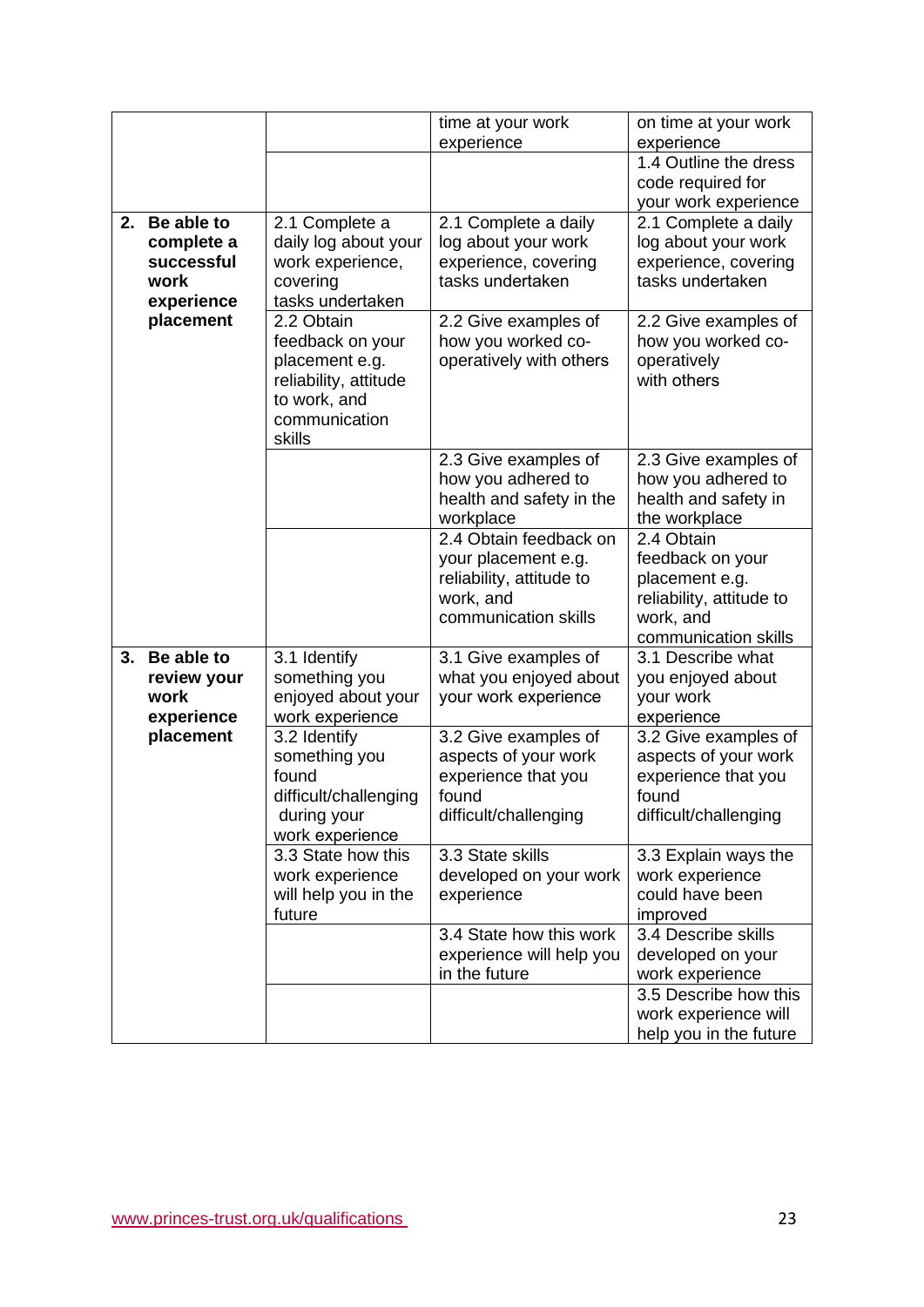## Managing Money

The aim of this unit is to support learners to understand some of the basic principles around personal money management. 

Throughout this unit, learners will be given the opportunity to gain knowledge on how to budget and how to plan their own personal spending, whilst looking at wage slips and bank statements.   

|    | <b>Learning Outcome</b>                                       | <b>Entry Level 3</b>                                                                     | Level 1                                                                                     | Level <sub>2</sub>                                                                                             |
|----|---------------------------------------------------------------|------------------------------------------------------------------------------------------|---------------------------------------------------------------------------------------------|----------------------------------------------------------------------------------------------------------------|
|    | 1. Know about<br>saving<br>and borrowing<br>options           | 1.1 Give examples of<br>financial services<br>provided by banks or<br>building societies | 1.1 Give examples<br>of financial<br>services provided<br>by banks or<br>building societies | 1.1 Give<br>examples of<br>financial<br>services<br>provided by<br>different banks<br>or building<br>societies |
|    |                                                               | 1.2 Identify an<br>advantage of saving<br>money                                          | 1.2 Give examples<br>of advantages of<br>saving money                                       | 1.2 Give<br>examples of<br>advantages of<br>saving money                                                       |
|    |                                                               | 1.3 Identify an<br>advantage of borrowing<br>money                                       | 1.3 Give examples<br>of advantages of<br>borrowing money                                    | 1.3 Give<br>examples of<br>advantages of<br>borrowing<br>money                                                 |
|    |                                                               | 1.4 Identify a<br>disadvantage of<br>borrowing money                                     | 1.4 Give examples<br>of disadvantages<br>of borrowing<br>money                              | 1.4 Give<br>examples of<br>disadvantages<br>of borrowing<br>money                                              |
| 2. | <b>Understand money</b><br>matters in the<br>world of work    | 2.1 Identify different<br>ways to be paid for<br>work                                    | 2.1 Give examples<br>of different ways<br>to be paid for<br>work                            | 2.1 Give<br>examples of<br>different ways<br>to be paid for<br>work                                            |
|    |                                                               |                                                                                          |                                                                                             | 2.2 Explain<br>the difference<br>between<br>the national<br>minimum wage<br>and national<br>living wage        |
|    |                                                               | 2.2 Identify different<br>types of deductions<br>from earnings                           | 2.2 State different<br>types of<br>deductions from<br>earnings                              | 2.3 Explain the<br>reasons for<br>different types<br>of deductions<br>from earnings                            |
|    | 3. Understand the<br>importance of own<br>money<br>management | 3.1 Identify items that<br>make up a household<br>budget                                 | 3.1 Give examples<br>of items that make<br>up a household<br>budget                         | 3.1 Complete a<br>monthly<br>household<br>budget showing                                                       |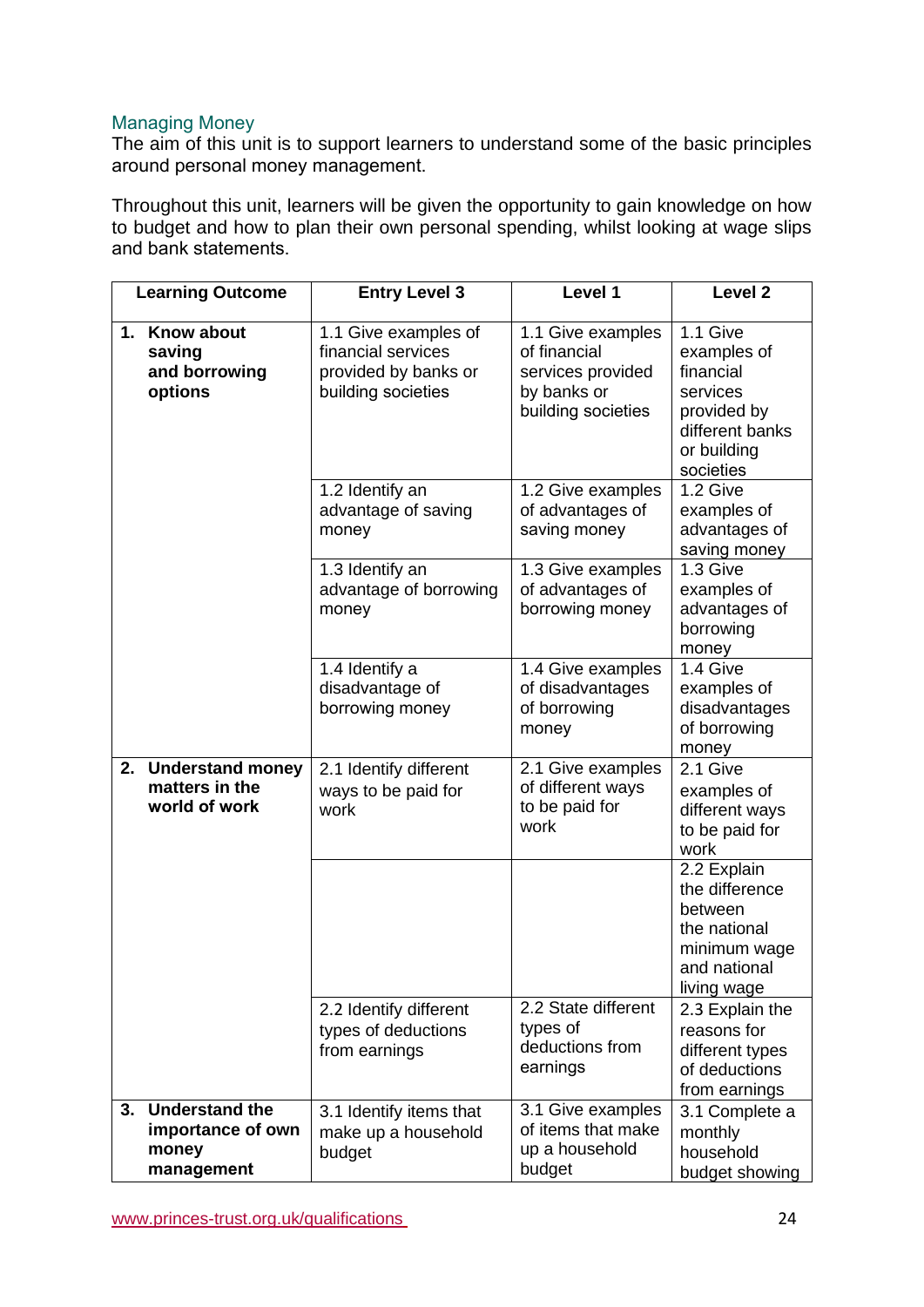|                         |                     | income and      |
|-------------------------|---------------------|-----------------|
|                         |                     | expenditure     |
| 3.2 State a personal    | 3.2 Give            | 3.2 Give        |
| want and a personal     | examples, with      | examples, with  |
| need                    | costs, of personal  | costs, of       |
|                         | needs and wants     | personal needs  |
|                         |                     | and wants       |
|                         | 3.3 Outline the     | 3.3 Give        |
|                         | importance of       | examples of     |
|                         | personal            | how someone's   |
|                         | budgeting           | financial       |
|                         |                     | situation may   |
|                         |                     | impact on their |
|                         |                     | wellbeing       |
| 3.3 Give an advantage   | 3.4 Give an         | 3.4 Give        |
| of a payment method     | advantage of at     | advantages of   |
|                         | least two different | at least two    |
|                         | payment methods     | different       |
|                         |                     | payment         |
|                         |                     | methods         |
| 3.4 Give a disadvantage | 3.5 Give            | 3.5 Give        |
| of a payment method     | a disadvantage of   | disadvantages   |
|                         | at least two        | of at least two |
|                         | different payment   | different       |
|                         | methods             | payment         |
|                         |                     | methods         |
| 3.5 Give an example of  | 3.6 Give examples   | 3.6 Give        |
| an organisation that    | of organisations    | examples of     |
| provides help and       | that provide help   | organisations   |
| advice on money         | and advice on       | that provide    |
| management              | money               | help and advice |
|                         | management          | on money        |
|                         |                     | management      |
| 3.6 Identify ways to    | 3.7 Identify ways   | 3.7Describe     |
| protect yourself from   | to protect yourself | ways to protect |
| fraud                   | from fraud          | yourself from   |
|                         |                     | fraud           |

### Personal Development

The aim of this unit is for learners to assess their strengths and weaknesses, to set manageable, achievable goals for work and/or personal life. A key part in any action plan is the review so changes can be made along the way or adaptations used for future targets. This process is about increasing learners' resilience to change by encouraging them to focus on their future and demonstrate to themselves that they can achieve targets they set. 

| Learning                 | <b>Entry Level 3</b>                | Level 1                                            | Level 2                                 |
|--------------------------|-------------------------------------|----------------------------------------------------|-----------------------------------------|
| <b>Outcome</b>           |                                     |                                                    |                                         |
| Be able to<br>understand | 1.1 Identify a<br>personal strength | 1.1 Give examples of<br>your personal<br>strengths | 1.1 Describe your<br>personal strengths |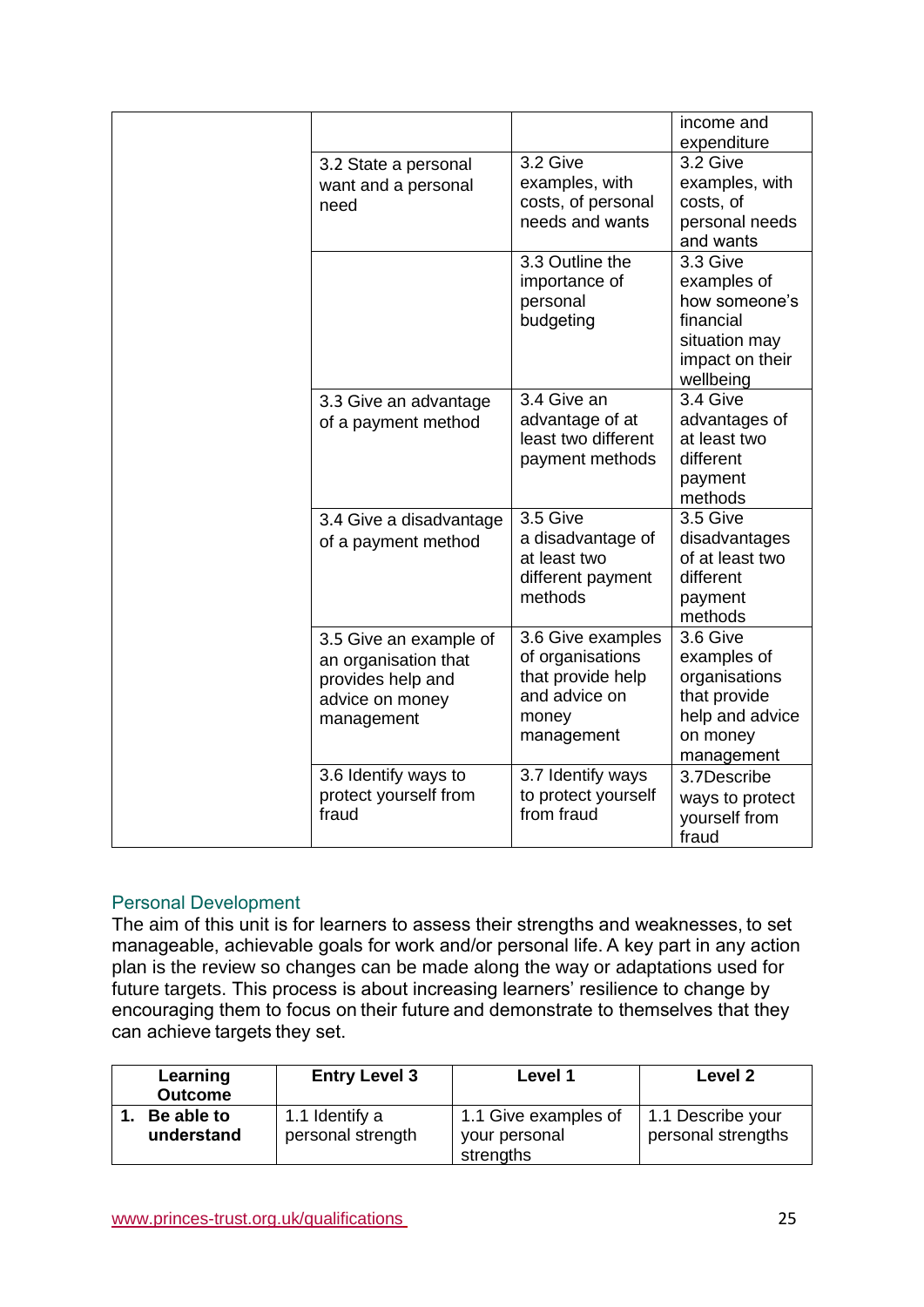|                | own personal<br>development<br>needs                     | 1.2 Identify an area<br>for own personal<br>development                    | 1.2 Give examples<br>of areas<br>for own personal<br>development                                                                                                                | 1.2 Describe areas<br>for own personal<br>development                                                                                                                           |
|----------------|----------------------------------------------------------|----------------------------------------------------------------------------|---------------------------------------------------------------------------------------------------------------------------------------------------------------------------------|---------------------------------------------------------------------------------------------------------------------------------------------------------------------------------|
| 2.             | Be able to<br>plan own<br>personal<br>development        | 2.1 Set a target for<br>personal<br>development                            | 2.1 Set targets for<br>personal<br>development                                                                                                                                  | 2.1 Set targets for<br>personal<br>development<br>2.2 Explain your<br>choice of targets                                                                                         |
|                |                                                          | 2.2 State how you<br>could meet this<br>target                             | 2.2 Produce a<br>personal<br>development plan with<br>actions and dates for<br>reviewing targets                                                                                | 2.3 Produce a<br>personal<br>development plan w<br>ith<br>actions and dates<br>for reviewing<br>targets                                                                         |
| 3 <sub>1</sub> | Be able to<br>review own<br>personal<br>development      | 3.1 Identify what you<br>have achieved whilst<br>working on your<br>target | 3.1 Outline what you<br>have achieved whilst<br>working on<br>your personal<br>development plan<br>3.2 Obtain feedback<br>from at least one<br>other person on your<br>progress | 3.1 Outline what<br>you have achieved<br>whilst working on<br>your personal<br>development plan<br>3.2 Obtain feedback<br>from at least one<br>other person on<br>your progress |
| 4.             | Be able to<br>plan for future<br>personal<br>development | 4.1 Give an<br>example of a future<br>target for personal<br>development   | 4.1 Give examples of<br>future targets for<br>personal<br>development                                                                                                           | 4.1 Give examples<br>of future targets for<br>personal<br>development<br>4.2 Explain how<br>personal<br>development can<br>build resilience                                     |

## Preparing for the World of Work

This unit could be taken by learners doing the PDE qualification who want to prepare themselves for joining the workforce in the future.

The aim of the unit is for the learner to start to prepare for the world of work. It is an opportunity to explore different ways of working, legal considerations and rights in the workplace and what the learner might expect from the world of work. It is also an opportunity for the learner to consider suitable employment options for the future.

| Learning<br><b>Outcome</b>        | <b>Entry Level 3</b>                | Level 1                                | Level 2                                |
|-----------------------------------|-------------------------------------|----------------------------------------|----------------------------------------|
| <b>Understand</b><br>the value of | 1.1 Identify<br>advantages of being | 1.1 Outline the<br>advantages of being | 1.1 Outline the<br>advantages of being |
| work                              | in work                             | in work                                | in work                                |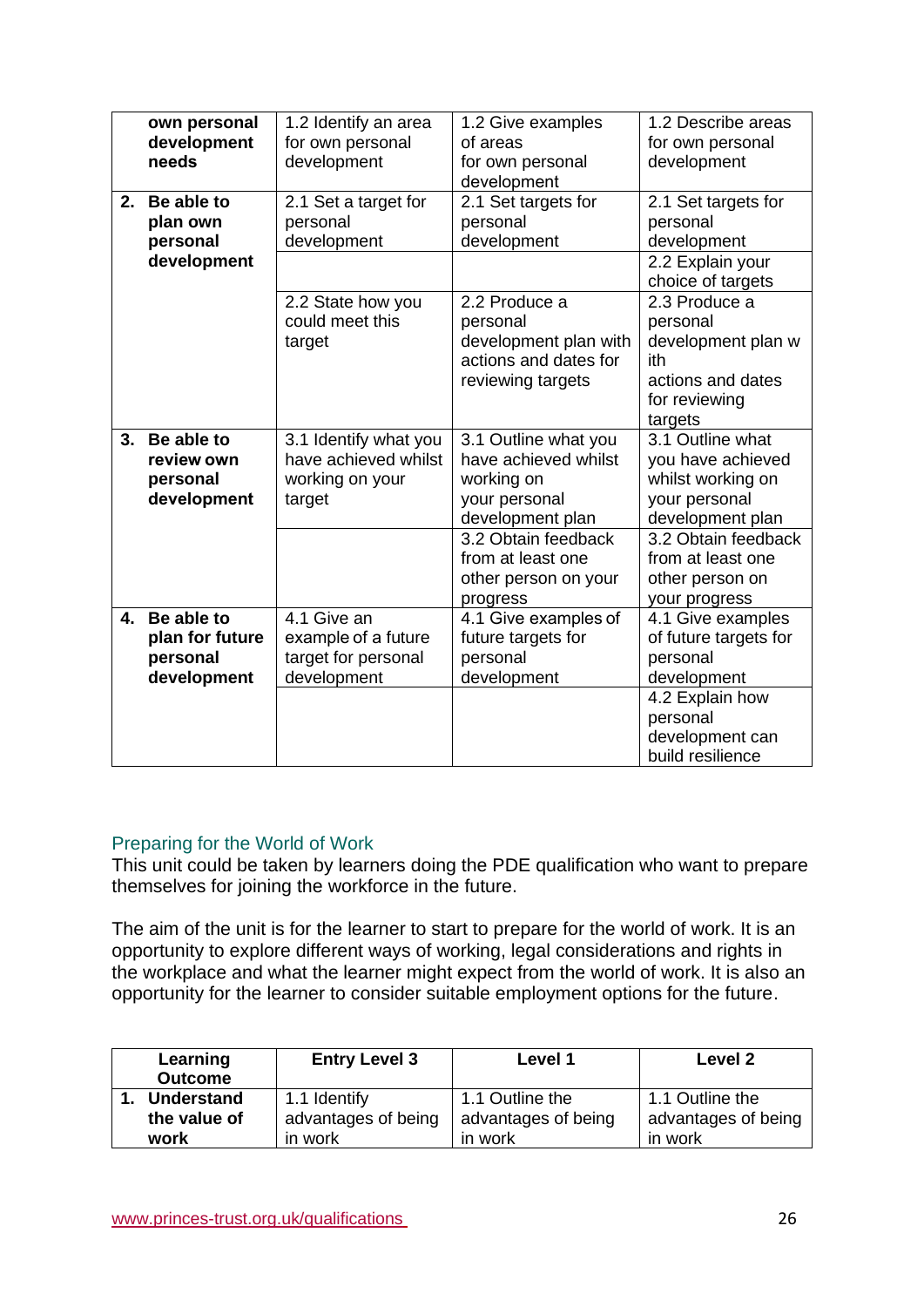|                                                                                   |                                                                                      |                                                                                      | 1.2 Outline the<br>meaning of having a<br>work-life balance                             |
|-----------------------------------------------------------------------------------|--------------------------------------------------------------------------------------|--------------------------------------------------------------------------------------|-----------------------------------------------------------------------------------------|
| 2. Understand<br>the world of<br>work                                             | 2.1 Identify different<br>types of<br>employment/<br>work contracts                  | 2.1 Give examples of<br>different types of<br>employment/work<br>contracts           | 2.1 Describe<br>different types of<br>employment/work<br>contracts                      |
|                                                                                   | 2.2 Give examples<br>of different ways to<br>undertake job<br>search activities      | 2.2 Give examples of<br>different ways to<br>undertake job search<br>activities      | 2.2 Give examples<br>of different ways to<br>undertake job<br>search activities         |
|                                                                                   | 2.3 Identify the<br>information given on<br>a payslip                                | 2.3 Identify the<br>information given on a<br>payslip                                | 2.3 Identify the<br>information given on<br>a payslip                                   |
|                                                                                   |                                                                                      | 2.4 Outline rights of<br>an employee                                                 | 2.4 Outline rights of<br>an employee                                                    |
|                                                                                   |                                                                                      |                                                                                      | 2.5 Describe how<br>employees might<br>resolve disputes at<br>work                      |
| 3. Understand<br>the knowledge,<br>skills and<br>attributes that<br>are valued in | 3.1 Identify<br>interpersonal skills<br>which are valued in<br>the workplace         | 3.1 Give examples of<br>interpersonal skills<br>which are valued in<br>the workplace | 3.1 Give examples<br>of interpersonal<br>skills which are<br>valued in<br>the workplace |
| the workplace                                                                     | 3.2 Identify<br>behaviours that are<br>expected within<br>the workplace              | 3.2 Outline<br>behaviours that are<br>expected within<br>the workplace               | 3.2 Outline<br>behaviours that are<br>expected within<br>the workplace                  |
|                                                                                   |                                                                                      |                                                                                      | 3.3 Describe the<br>skills required in two<br>different workplaces                      |
|                                                                                   | 3.3 Give an example<br>of a career option<br>relevant to own skills<br>and interests | 3.3 Give examples of<br>career options<br>relevant to own skills<br>and interests    | 3.4 Give examples<br>of career options<br>relevant to<br>own skills<br>and interests    |

## Presentation Skills

The aim of this unit is to support the learner to develop their understanding of the benefits and different purposes presentations have, as well as develop the skills needed to give a presentation. The unit requires the learner to prepare, deliver and review their own presentation. 

| <b>Learning Outcome</b>                          | <b>Entry Level 3</b>          | Level 1                                      | Level 2                                      |
|--------------------------------------------------|-------------------------------|----------------------------------------------|----------------------------------------------|
| 1. Understand<br>the purpose of<br>presentations |                               |                                              | 1.1 Explain why<br>presentations are<br>used |
|                                                  | 1.1Give an<br>example of when | 1.1 Give examples of<br>different situations | 1.2 Give examples<br>of different            |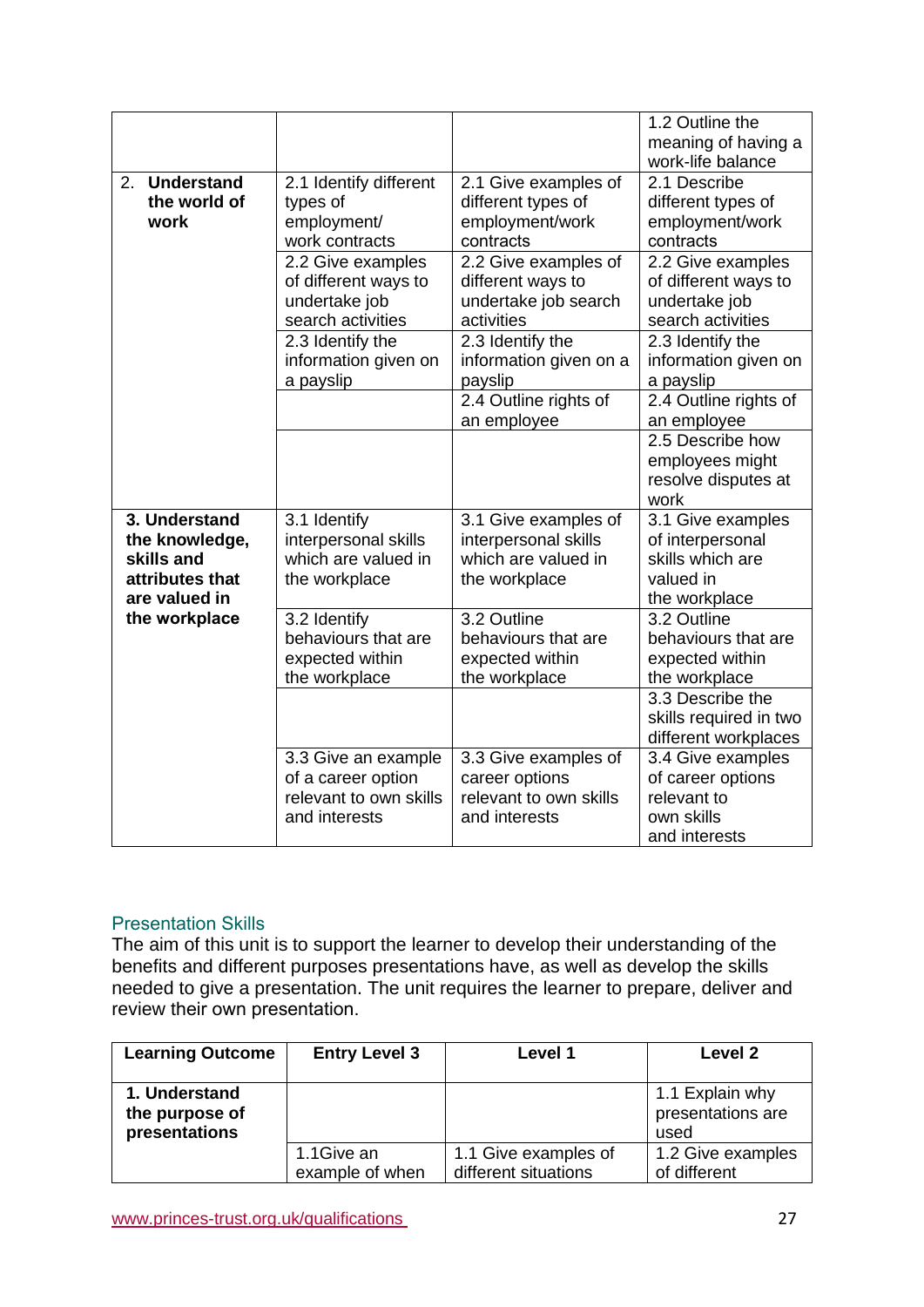|                                                | a presentation<br>may be used                                                         | when presentations may<br>be used                                                         | situations when<br>presentations may<br>be used                                                 |
|------------------------------------------------|---------------------------------------------------------------------------------------|-------------------------------------------------------------------------------------------|-------------------------------------------------------------------------------------------------|
| 2. Be able<br>to prepare for a<br>presentation | 2.1 Identify the<br>features of<br>effective<br>presentations                         | 2.1 List the features of<br>effective presentations                                       | 2.1 Describe the<br>features of an<br>effective<br>presentation you<br>have<br>reviewed/watched |
|                                                | 2.2 Give an<br>example of<br>something to<br>avoid when<br>creating a<br>presentation | 2.2 Give examples of<br>things to avoid when<br>creating presentations                    | 2.2 Give examples<br>of things to avoid<br>when creating<br>presentations                       |
|                                                |                                                                                       | 2.3 Give examples of<br>the benefits of practising<br>before delivering a<br>presentation | 2.3 Give examples<br>of the benefits of<br>practising before<br>delivering a<br>presentation    |
| 3. Be able to<br>deliver a<br>presentation     | 3.1 Give a<br>presentation                                                            | 3.1 List materials<br>needed to deliver your<br>presentation                              | 3.1 Explain the<br>materials used to<br>support your<br>presentation                            |
|                                                |                                                                                       | 3.2 Give a<br>presentation using at<br>least one presentation<br>aid                      | 3.2 Give a<br>presentation using<br>at least one<br>presentation aid                            |
| 4. Be able to<br>review own<br>presentation    | 4.1 Obtain<br>feedback on your<br>presentation                                        | 4.1 Obtain feedback on<br>your presentation                                               | 4.1 Obtain<br>feedback on your<br>presentation                                                  |
| <b>skills</b>                                  | 4.2 Identify what<br>went well in your<br>presentation                                | 4.2 Identify what<br>aspects of your<br>presentation went well                            | 4.2 Describe what<br>aspects of your<br>presentation went<br>well                               |
|                                                | 4.3 Identify what<br>you would change<br>next time                                    | 4.3 Identify what<br>aspects of your<br>presentation could have<br>been improved          | 4.3 Describe what<br>aspects of your<br>presentation could<br>have been<br>improved             |
|                                                |                                                                                       |                                                                                           | 4.4 Give examples<br>of skills that you<br>have developed                                       |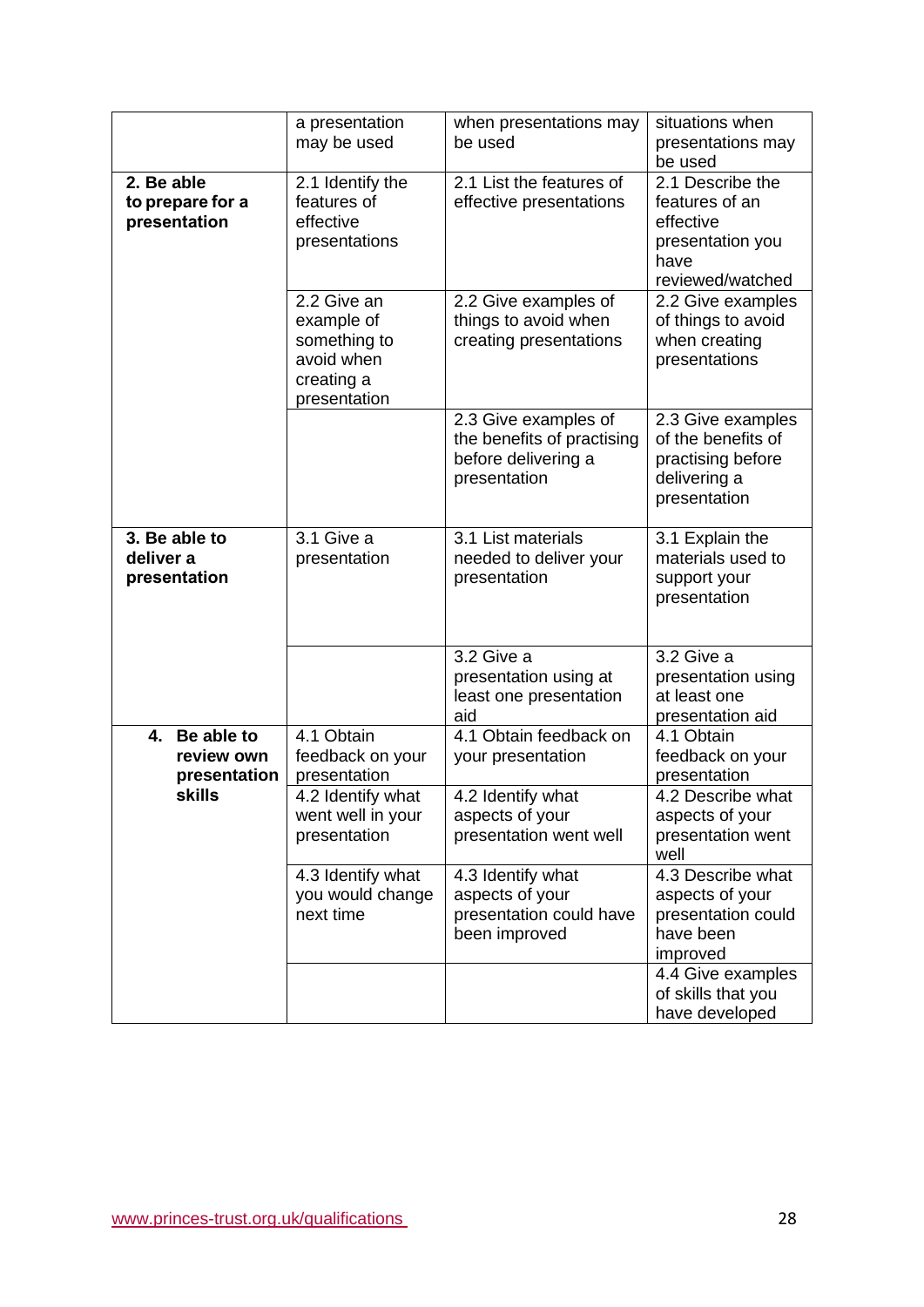## Project-based Learning

The aim of this unit is to enable learners, working as groups or as individuals, to investigate and work upon a problem, challenge or area of interest. Learners will have the opportunity to use a variety of skills as part of their projectbased learning and present their work to an audience.  

|    | <b>Learning Outcome</b>         | <b>Entry Level 3</b>                                       | Level 1                                                                                      | Level <sub>2</sub>                                                                                |
|----|---------------------------------|------------------------------------------------------------|----------------------------------------------------------------------------------------------|---------------------------------------------------------------------------------------------------|
|    | 1. Be able to plan<br>a project | 1.1 Outline the<br>project                                 | 1.1 Outline the project                                                                      | 1.1 Outline the<br>project and its aims                                                           |
|    |                                 |                                                            | 1.2 State why the                                                                            | 1.2 Explain why the                                                                               |
|    |                                 | 1.2 Create a plan                                          | project was chosen<br>1.3 Create a plan for                                                  | project was chosen<br>1.3 Create a plan                                                           |
|    |                                 | for the project                                            | the project                                                                                  | for the project                                                                                   |
|    |                                 | 1.3 List resources                                         | 1.4 List resources                                                                           | 1.4 List resources                                                                                |
|    |                                 | needed to                                                  | needed to complete the                                                                       | needed to complete                                                                                |
|    |                                 | complete the<br>project                                    | project                                                                                      | the project                                                                                       |
| 2. | Be able to                      |                                                            | 2.1 List sources of                                                                          | 2.1 List sources of                                                                               |
|    | deliver                         |                                                            | information to support                                                                       | information to                                                                                    |
|    | a project                       | 2.1 Deliver the                                            | the project<br>2.2 Deliver the project                                                       | support the project<br>2.2 Deliver the                                                            |
|    |                                 | project to agreed                                          | to agreed objectives                                                                         | project to agreed                                                                                 |
|    |                                 | objectives                                                 |                                                                                              | objectives                                                                                        |
|    |                                 | 2.2 Present the                                            | 2.3 Present the                                                                              | 2.3 Present the                                                                                   |
|    |                                 | outcome of the                                             | outcome of the project                                                                       | outcome of the                                                                                    |
|    |                                 | project                                                    | to an audience                                                                               | project to an                                                                                     |
|    | Be able to<br>3.                | 3.1 State                                                  | 3.1 Give examples of                                                                         | audience<br>3.1 3Give examples                                                                    |
|    | review                          | something that                                             | what went well with the                                                                      | of what went well                                                                                 |
|    | the project                     | went well with the                                         | project                                                                                      | with the project                                                                                  |
|    |                                 | project                                                    |                                                                                              |                                                                                                   |
|    |                                 |                                                            |                                                                                              | 3.2 Explain whether<br>the project aims<br>were met                                               |
|    |                                 | 3.2 State<br>something that<br>could have been<br>improved | 3.2 Give examples of<br>what could have been<br>improved                                     | 3.3 Give examples<br>of what could have<br>been improved                                          |
|    |                                 |                                                            | 3.3 Identify what skills<br>and knowledge you<br>have developed by<br>completing the project | 3.4 Explain what<br>skills and<br>knowledge you<br>have developed by<br>completing the<br>project |
|    |                                 |                                                            |                                                                                              | 3.5 Explain how you<br>may use these new<br>skills and<br>knowledge in the<br>future              |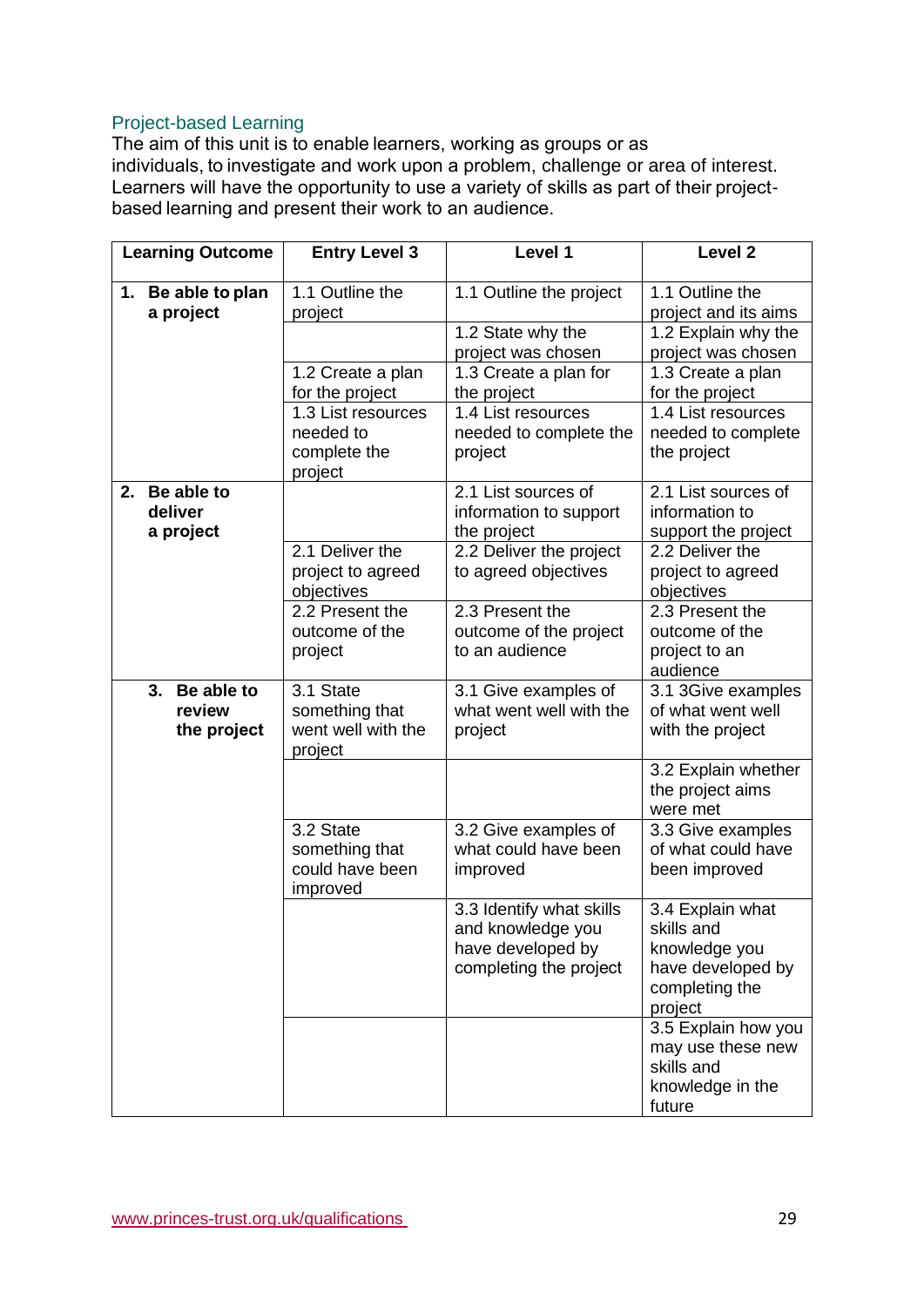## **Sustainability**

The aim of this unit is for learners to develop an understanding of the basic principles of sustainability. The unit aims to introduce learners to key issues in the natural world and encourage them to consider their role as an individual in making sustainable choices. Learners will undertake a project which promotes sustainability; examples could include (but are not limited to) food and drink, renewable energy, recycling, travel and traffic, purchases and waste and buildings.

|                | Learning<br><b>Outcome</b>                                | <b>Entry Level 3</b>                                                                                 | Level 1                                                                                                         | Level <sub>2</sub>                                                                      |
|----------------|-----------------------------------------------------------|------------------------------------------------------------------------------------------------------|-----------------------------------------------------------------------------------------------------------------|-----------------------------------------------------------------------------------------|
| 1 <sub>1</sub> | Be able to<br>understand<br>the principles<br>of          | 1.1 State what is<br>meant<br>by "environmental<br>sustainability"                                   | 1.1 State what is<br>meant<br>by "environmental<br>sustainability"                                              | 1.1 State what is<br>meant<br>by "environmental<br>sustainability"                      |
|                | environmental<br>sustainability                           | 1.2 Identify different<br>organisations /<br>initiatives which<br>work to protect<br>the environment | 1.2 Give examples<br>of different<br>organisations /<br>initiatives which work<br>to protect<br>the environment | 1.2 Describe at<br>least two<br>initiatives that aim to<br>protect<br>the environment   |
|                |                                                           | 1.3 Identify ways<br>you could support<br>environmental<br>sustainability                            | 1.3 Give examples of<br>ways you could<br>support<br>environmental<br>sustainability                            | 1.3 Give examples<br>of ways you could<br>support<br>environmental<br>sustainability    |
| 2.             | Be able to<br>understand<br>the principles                | 2.1 State what is<br>meant by "global<br>citizenship"                                                | 2.1 State what is<br>meant by "global<br>citizenship"                                                           | 2.1 State what is<br>meant by "global<br>citizenship"                                   |
|                | of global<br>citizenship                                  | 2.2 Identify an<br>example of an<br>initiative which<br>encourages global<br>citizenship             | 2.2 Give an example<br>of an initiative which<br>encourages global<br>citizenship                               | 2.2 Describe at<br>least two initiatives<br>which encourage<br>global citizenship       |
| 3.             | Be able to<br>understand<br>the principles<br>of economic | 3.1 State what is<br>meant by "economic<br>sustainability"                                           | 3.1 State what is<br>meant by "economic<br>sustainability"                                                      | 3.1 State what is<br>meant<br>by "economic<br>sustainability"                           |
|                | sustainability                                            | 3.2 Identify different<br>organisations /<br>initiatives which<br>promote economic<br>sustainability | 3.2 Give examples<br>of different organisatio<br>ns / initiatives which<br>promote economic<br>sustainability   | 3.2 Describe at<br>least two initiatives<br>which promote<br>economic<br>sustainability |
|                |                                                           | 3.3 Identify ways<br>you could support<br>economic<br>sustainability                                 | 3.3 Give examples of<br>ways you could<br>support economic<br>sustainability                                    | 3.3 Give examples<br>of ways you could<br>support economic<br>sustainability            |
| 4.             | Be able to<br>participate in                              | 4.1 Take part in<br>an initiative which<br>supports                                                  | 4.1 Take part in<br>an initiative which<br>supports                                                             | 4.1 Take part in<br>an initiative which<br>supports                                     |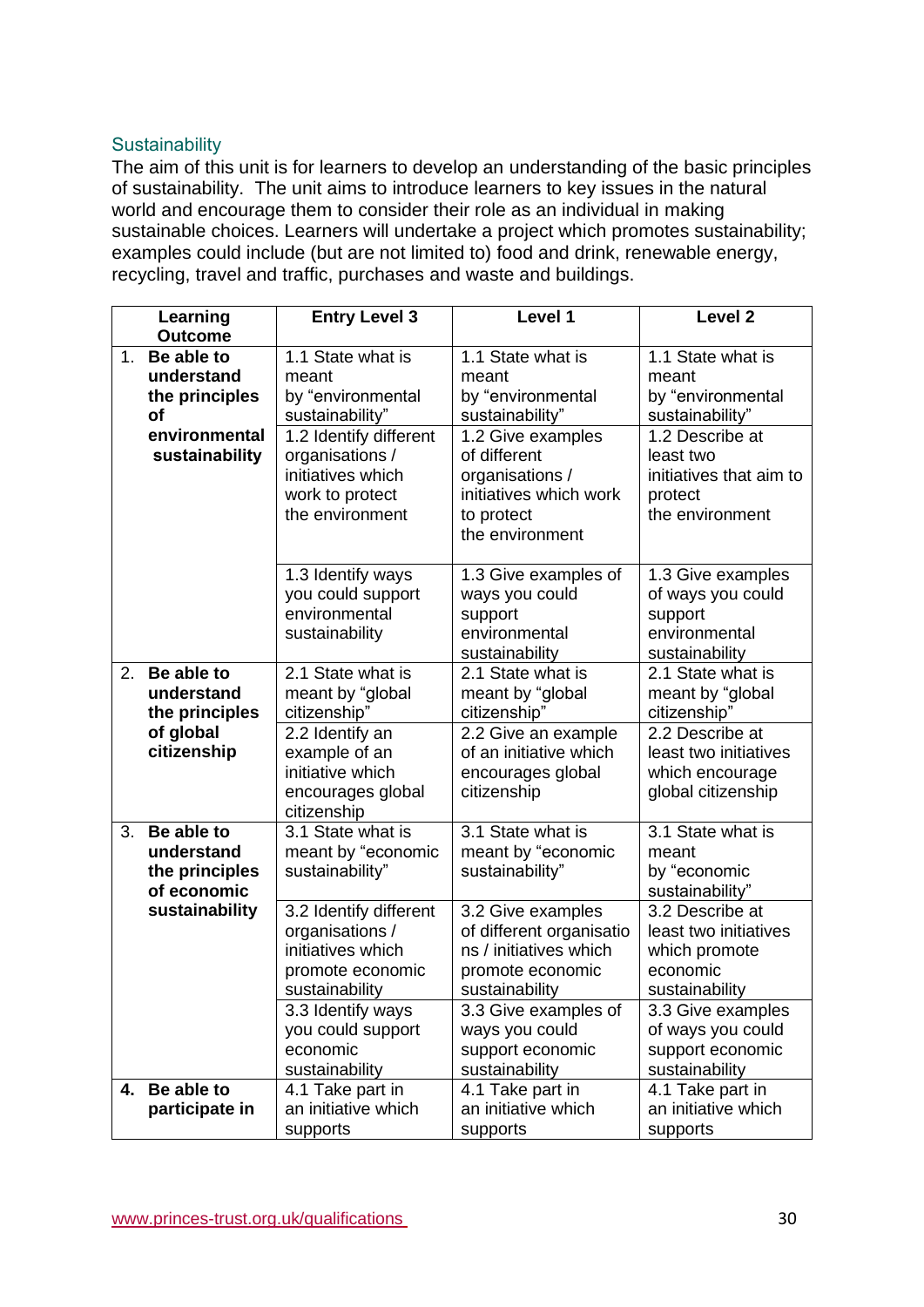| sustainable<br>activities | environmental,<br>global citizenship or<br>economic<br>sustainability | environmental, global<br>citizenship or<br>economic<br>sustainability | environmental,<br>global citizenship or<br>economic<br>sustainability                  |
|---------------------------|-----------------------------------------------------------------------|-----------------------------------------------------------------------|----------------------------------------------------------------------------------------|
|                           |                                                                       |                                                                       | 4.2 Outline ways<br>you will continue to<br>promote<br>sustainability in<br>the future |

### Teamwork Skills

The aim of this unit is to help the learner develop team working skills by understanding the roles and ways of working within a team to achieve a shared goal. Learners will have the opportunities to experience working as part of a team to practice teamworking skills.  

| <b>Learning Outcome</b>                                                                 | <b>Entry Level 3</b>                                                               | Level 1                                                                                  | Level <sub>2</sub>                                                                          |
|-----------------------------------------------------------------------------------------|------------------------------------------------------------------------------------|------------------------------------------------------------------------------------------|---------------------------------------------------------------------------------------------|
| 1. Understand<br>the characteristics<br>of an<br>effective team                         | 1.1 Identify an<br>advantage of working<br>as a team<br>1.2 Identify a             | 1.1 State<br>advantages of<br>working as a team<br>1.2 State problems                    | 1.1 State<br>advantages of<br>working as a team<br>1.2 State                                |
|                                                                                         | problem of working<br>as a team                                                    | of working as a<br>team                                                                  | problems of<br>working as a team                                                            |
|                                                                                         | 1.3 Give examples of<br>how to communicate<br>appropriately within a<br>team       | 1.3 Give examples<br>of how to<br>communicate<br>appropriately within<br>a team          | 1.3 Explain why<br>appropriate<br>communication is<br>important for team<br>working         |
|                                                                                         |                                                                                    | 1.4 Describe<br>individual<br>behaviours that are<br>important when<br>working in a team | 1.4 Describe<br>individual<br>behaviours that<br>are important<br>when working in a<br>team |
|                                                                                         |                                                                                    |                                                                                          | 1.5 Explain the<br>role of a team<br>leader                                                 |
| 2. Be able to take<br>part in team<br>activities                                        | 2.1 Give examples of<br>activities you have<br>participated in as a<br>team member | 2.1 Give examples<br>of activities you<br>have participated in<br>as a team member       | 2.1 Give examples<br>of activities you<br>have participated<br>in as a team<br>member       |
| 3. Be able to learn<br>from experiences of<br>teamwork to<br>improve own<br>performance | 3.1 Identify the<br>contribution you<br>made during<br>teamwork activities         | 3.1 Identify the<br>contributions you<br>made during<br>teamwork activities              | 3.1 Describe the<br>contributions you<br>made during<br>teamwork<br>activities              |
|                                                                                         | 3.2 Obtain feedback<br>on your own<br>teamwork skills                              | 3.2 Obtain<br>feedback on your<br>own teamwork<br>skills                                 | 3.2 Obtain<br>feedback on your<br>own teamwork<br>skills                                    |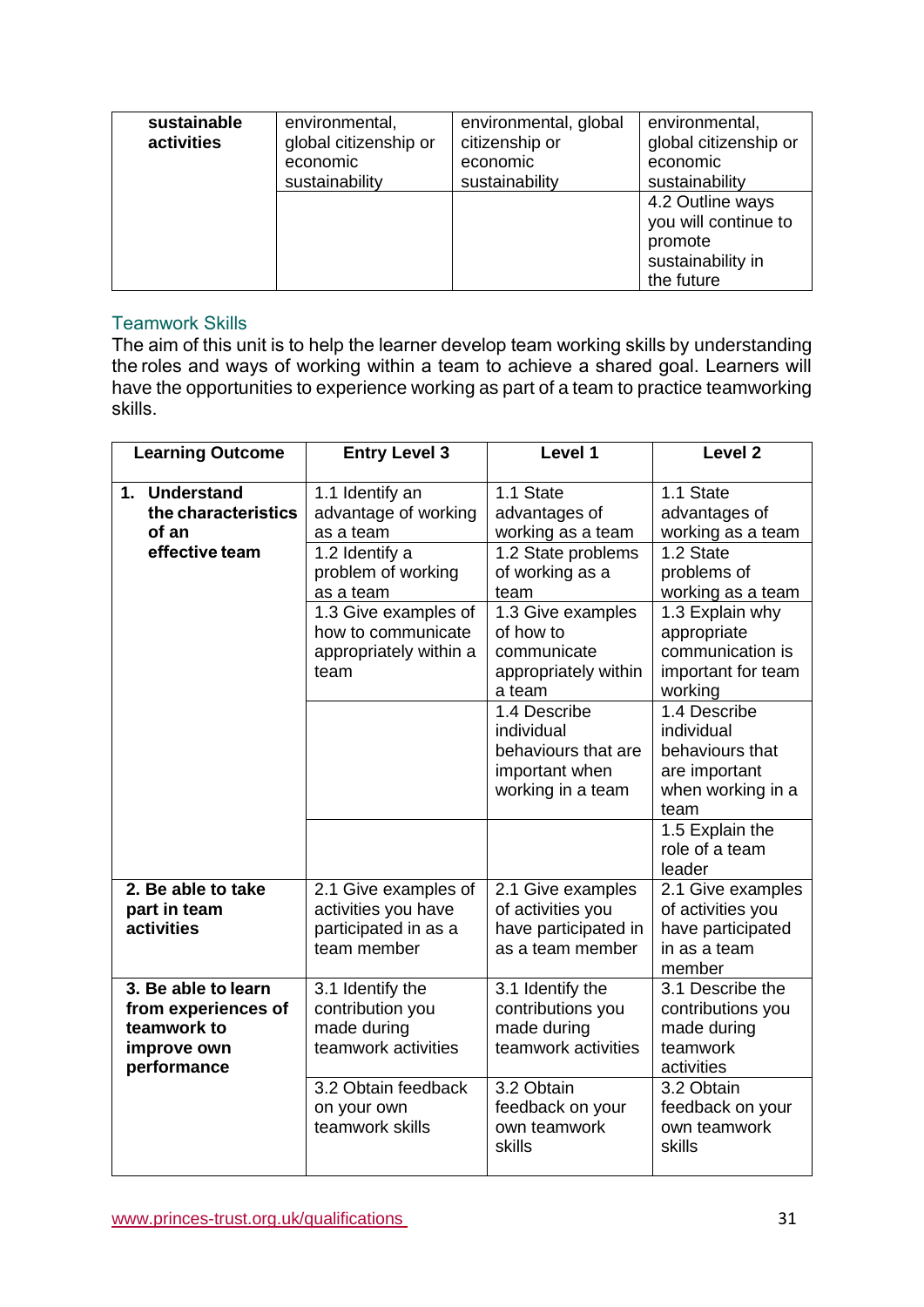| 3.3 Give an example  | 3.3 Give examples  | 3.3 Give examples    |
|----------------------|--------------------|----------------------|
| of a skill you have  | of how the team    | of how the team      |
| developed whilst     | worked             | worked well          |
| working in a team    | well together      | together             |
| 3.4 Give examples of | 3.4 Give examples  | 3.4 Explain          |
| teamwork skills you  | of skills you have | how being part of    |
| want to develop.     | developed while    | a team provides      |
|                      | working in a team  | opportunities for    |
|                      |                    | personal             |
|                      |                    | development          |
|                      | 3.5Give examples   | 3.5 Give examples    |
|                      | of teamwork skills | of teamwork skills   |
|                      | you want to        | you want to          |
|                      | develop            | develop              |
|                      |                    | 3.6 Explain what     |
|                      |                    | skills you could     |
|                      |                    | bring to the role of |
|                      |                    | a team leader        |

### Undertaking an Enterprise Project

The aim of this unit is to help the learner develop their enterprise skills by planning, costing, promoting and selling a product or providing a service. An enterprise activity might include a group activity (e.g. baking cakes, washing cars) or an individual activity (e.g. making cards) which often raises money. Projects can be social enterprises.

| <b>Learning Outcome</b>                                  | <b>Entry Level 3</b>                                                                    | Level 1                                                                                        | Level <sub>2</sub>                                                                                                  |
|----------------------------------------------------------|-----------------------------------------------------------------------------------------|------------------------------------------------------------------------------------------------|---------------------------------------------------------------------------------------------------------------------|
| 1.Understand<br>aspects of a<br>successful<br>enterprise | 1.1 Identify the<br>features of a<br>successful<br>enterprise                           | 1.1 Give an example<br>of a successful<br>enterprise                                           | 1.1 Give examples<br>of successful<br>enterprises                                                                   |
|                                                          |                                                                                         | 1.2 Explain why the<br>enterprise is<br>successful                                             | 1.2 Explain why the<br>enterprises are<br>successful                                                                |
| 2. Be able to plan<br>an enterprise<br>project           | 2.1 List the<br>strengths and<br>weaknesses of a<br>potential enterprise<br>project     | 2.1 Outline the<br>strengths and<br>weaknesses of<br>potential enterprise<br>project ideas     | 2.1 Outline the<br>strengths and<br>weaknesses of<br>potential enterprise<br>project ideas                          |
|                                                          | 2.2 List the tasks<br>and resources<br>needed to carry out<br>the enterprise<br>project | 2.2 List the tasks<br>and resources needed<br>to carry out the<br>chosen enterprise<br>project | 2.2 Create a<br>timeline for the<br>chosen enterprise<br>project including<br>tasks and resources<br>required       |
|                                                          |                                                                                         | 2.3 State how much<br>you will charge for the<br>products or services                          | 2.3 Contribute to<br>undertaking some<br>market research for<br>the chosen<br>enterprise project<br>2.4 Explain how |
|                                                          |                                                                                         |                                                                                                | much you will                                                                                                       |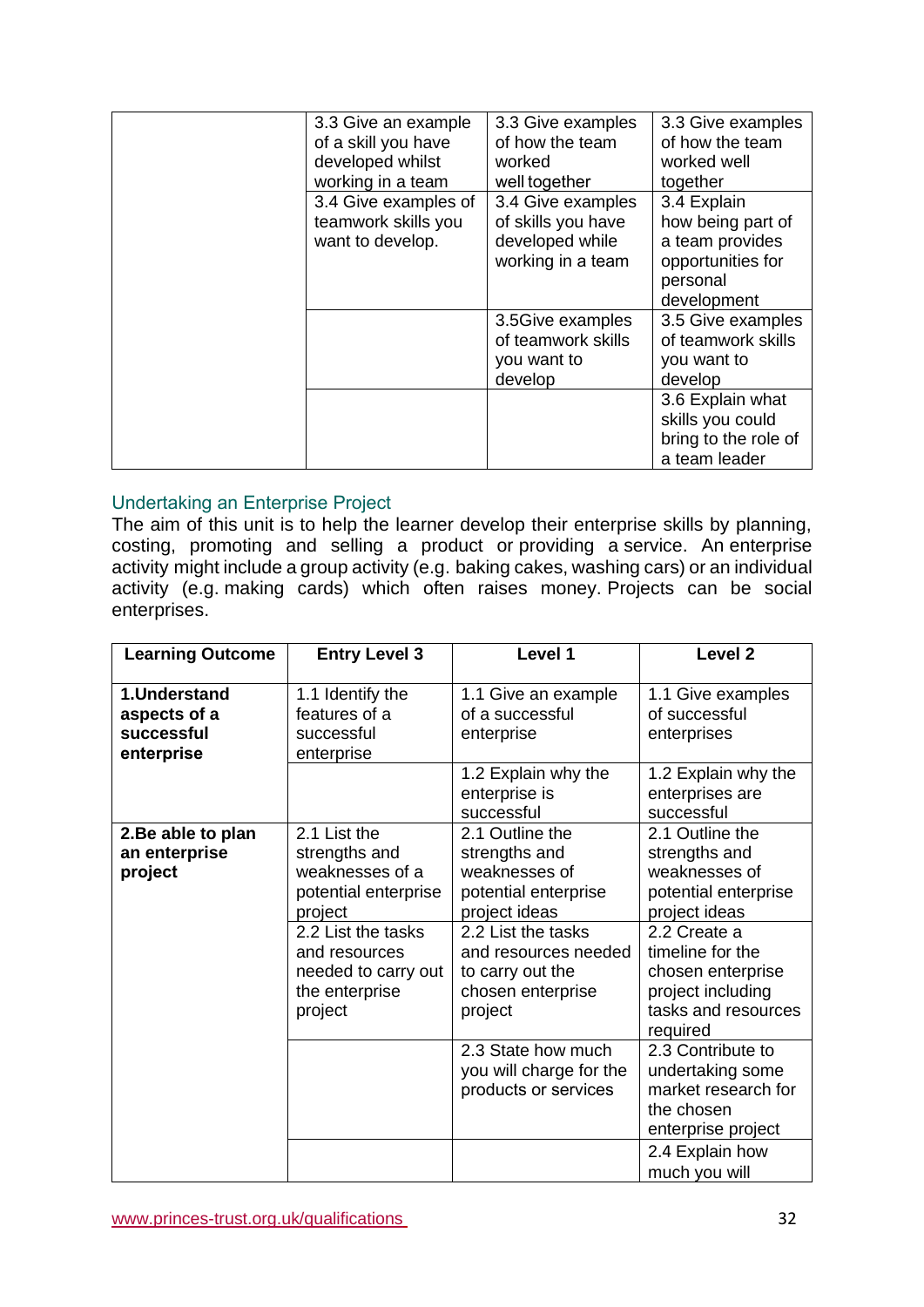|                                                                               |                                                                                    |                                                                                    | charge for the                                                                       |
|-------------------------------------------------------------------------------|------------------------------------------------------------------------------------|------------------------------------------------------------------------------------|--------------------------------------------------------------------------------------|
|                                                                               |                                                                                    |                                                                                    | products or services                                                                 |
| 3. Be able to carry<br>out an enterprise<br>project                           | 3.1 Take part in the<br>enterprise project                                         | 3.1 Contribute to the<br>creation of a<br>marketing resource<br>for the enterprise | 3.1 Contribute to the<br>creation of a<br>marketing resource<br>for the enterprise   |
|                                                                               |                                                                                    | project                                                                            | project                                                                              |
|                                                                               |                                                                                    | 3.2 Take part in the<br>enterprise project                                         | 3.2 Take part in the<br>enterprise project                                           |
| 4. Be able to review<br>the enterprise<br>project and your<br>own performance | 4.1 Identify<br>something that<br>went well with the<br>enterprise project         | 4.1 Give examples of<br>what went well with<br>the enterprise project              | 4.1 Give examples<br>of what went well<br>with the enterprise<br>project             |
|                                                                               | 4.2 Identify<br>something that<br>could have<br>improved the<br>enterprise project | 4.2 Give examples of<br>how the enterprise<br>project could have<br>been improved  | 4.2 Give examples<br>of how the<br>enterprise project<br>could have been<br>improved |
|                                                                               |                                                                                    | 4.3 Calculate how<br>much profit or loss the<br>enterprise project<br>made         | 4.3 Calculate how<br>much profit or loss<br>the enterprise<br>project made           |
|                                                                               |                                                                                    |                                                                                    | 4.4 Review your<br>own participation in<br>the enterprise<br>project                 |

### Wellbeing

By undertaking this unit learners will become more aware of their own wellbeing and can focus on different aspects to support understanding and techniques to keep it in good condition. Learners will look at their self-esteem and confidence, emotional and physical wellbeing and how to manage situations that may cause stress.  

| <b>Learning Outcome</b>                               | <b>Entry Level 3</b>                                                | Level 1                                                          | Level <sub>2</sub>                                               |
|-------------------------------------------------------|---------------------------------------------------------------------|------------------------------------------------------------------|------------------------------------------------------------------|
| 1. Be able to<br>understand<br>emotional<br>wellbeing | 1.1 State what is<br>meant by<br>emotional wellbeing                | 1.1 State what is<br>meant by<br>emotional wellbeing             | 1.1 State what is<br>meant by<br>emotional wellbeing             |
|                                                       | 1.2 Give an example<br>of a factor that can<br>affect mental health | 1.2 Give examples<br>of factors that can<br>affect mental health | 1.2 Give examples<br>of factors that can<br>affect mental health |
|                                                       |                                                                     |                                                                  | 1.3 Explain what is<br>meant by resilience                       |
|                                                       |                                                                     | 1.3 Give an example<br>of how resilience can<br>be developed     | 1.4 Give examples<br>of ways to<br>develop resilience            |
| 2. Be able to                                         | 2.1 State what is                                                   | 2.1 State what is                                                | 2.1 State what is                                                |
| understand<br>physical wellbeing                      | meant by<br>physical wellbeing                                      | meant by<br>physical wellbeing                                   | meant by<br>physical wellbeing                                   |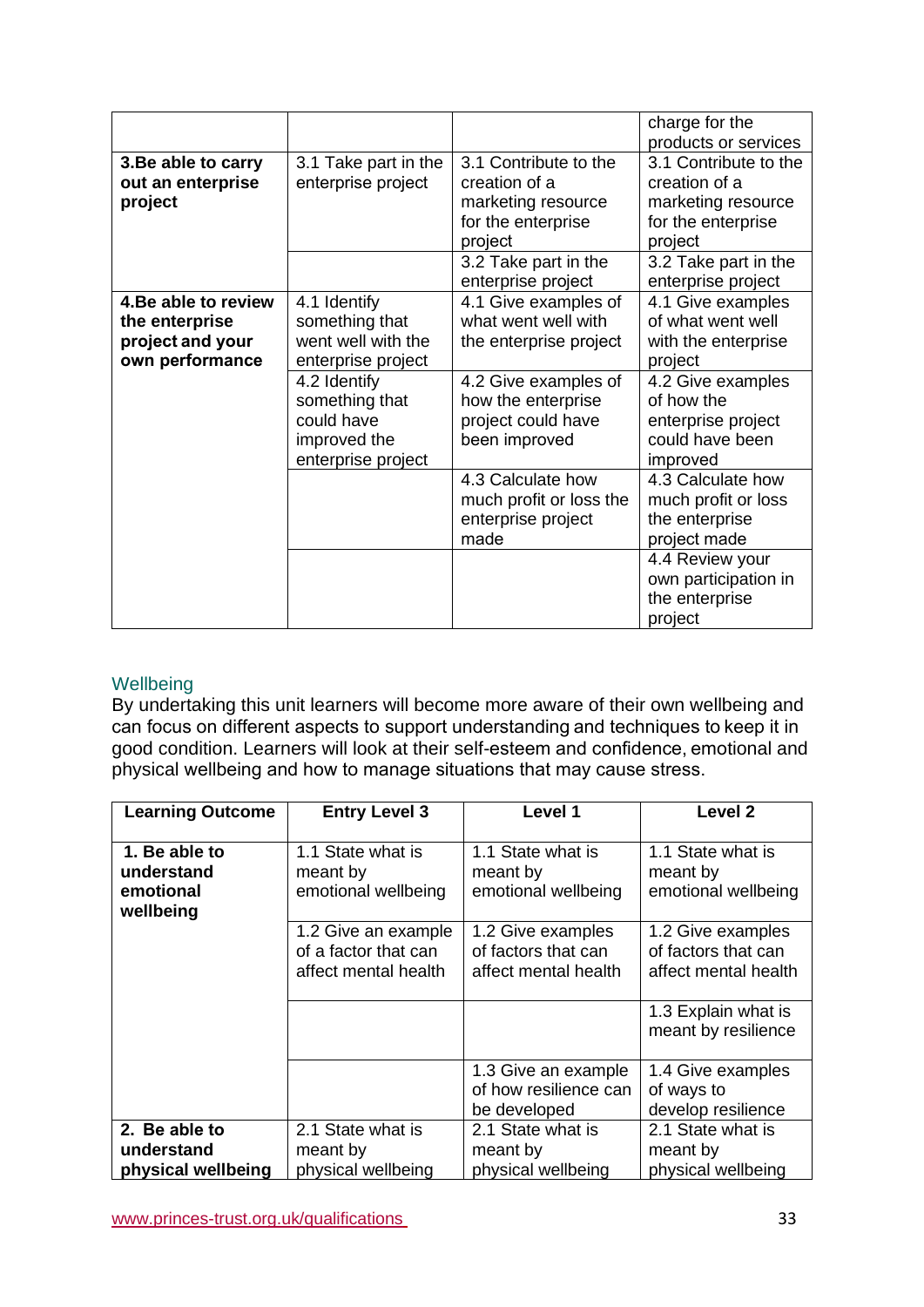|                                                          | 2.2 Give an example<br>of a factor that can<br>affect physical<br>wellbeing                                                         | 2.2 Give examples<br>of factors that impact<br>on physical<br>wellbeing                                                         | 2.2 Describe how<br>your physical<br>wellbeing can be<br>impacted by your<br>lifestyle                                          |
|----------------------------------------------------------|-------------------------------------------------------------------------------------------------------------------------------------|---------------------------------------------------------------------------------------------------------------------------------|---------------------------------------------------------------------------------------------------------------------------------|
|                                                          |                                                                                                                                     | 2.3 Identify<br>characteristics of<br>healthy<br>relationships                                                                  | 2.3 Identify<br>characteristics of<br>healthy<br>relationships                                                                  |
|                                                          | 2.3 Give an example<br>of personal hygiene<br>that is important for<br>physical wellbeing                                           | 2.4 Give examples<br>of elements of<br>personal hygiene<br>that are important for<br>physical wellbeing                         | 2.4 Give examples<br>of elements of<br>personal hygiene<br>that are important<br>for<br>physical wellbeing                      |
| 3. Be able to<br>understand how to                       | 3.1 State what is                                                                                                                   | 3.1 State what is                                                                                                               | 3.1 State what is                                                                                                               |
| respond positively<br>to stress                          | meant by stress<br>3.2 Give an example<br>of a possible cause<br>of stress                                                          | meant by stress<br>3.2 Give examples<br>of possible causes<br>of stress                                                         | meant by stress<br>3.2 Give examples<br>of possible causes<br>of stress                                                         |
|                                                          | 3.3 Identify physical<br>signs of stress                                                                                            | 3.3 Identify physical<br>signs of stress                                                                                        | 3.3 Give examples<br>of physical and<br>emotional<br>signs of stress                                                            |
|                                                          | 3.4 Identify a<br>strategy for reducing<br>and<br>managing stress                                                                   | 3.4 Identify<br>strategies for<br>reducing and<br>managing stress                                                               | 3.4 Identify<br>strategies for<br>reducing and<br>managing stress                                                               |
| 4. Be able to take<br>action to improve<br>own wellbeing | 4.1 Identify a way to<br>develop your<br>self-esteem                                                                                | 4.1 Identify ways of<br>developing your own<br>self-esteem                                                                      | 4.1 Identify ways of<br>developing your<br>own self-esteem                                                                      |
|                                                          | 4.2 Identify<br>strategies you<br>could use to<br>support your own<br>mental health                                                 | 4.2 Give examples<br>of how you<br>could support your<br>own mental health                                                      | 4.2 Give examples<br>of how you<br>could support your<br>own mental health                                                      |
|                                                          | 4.3 Give an example<br>of an organisation or<br>person who could<br>provide information,<br>advice or support for<br>your wellbeing | 4.3 Give examples<br>of organisations or<br>people who could<br>provide information,<br>advice or support for<br>your wellbeing | 4.3 Give examples<br>of organisations or<br>people who could<br>provide information,<br>advice or support<br>for your wellbeing |
|                                                          |                                                                                                                                     |                                                                                                                                 | 4.4 Plan activities<br>that will support<br>your wellbeing                                                                      |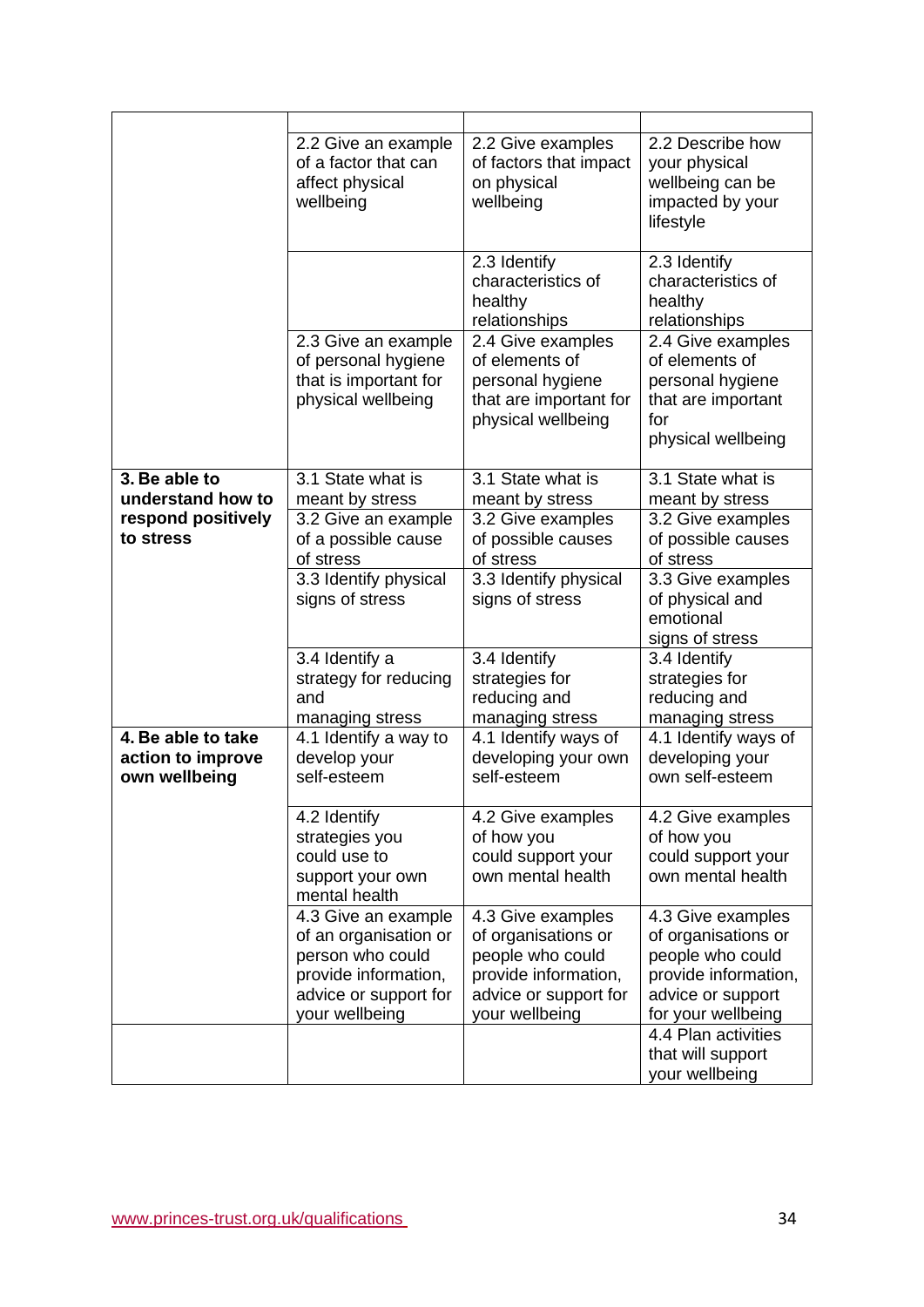## Wellbeing – Healthy Eating

This unit enables learners to explore and understand the benefits of a balanced diet as part of a healthy lifestyle and encourages learners to develop independent living skills. 

| <b>Learning Outcome</b>                                        | <b>Entry Level 3</b>                                                      | Level 1                                                                                            | Level <sub>2</sub>                                                                                    |
|----------------------------------------------------------------|---------------------------------------------------------------------------|----------------------------------------------------------------------------------------------------|-------------------------------------------------------------------------------------------------------|
| 1. Understand how a<br>balanced<br>diet contributes to         | 1.1 Give an example<br>of a benefit of eating<br>a balanced diet          | 1.1 State the<br>benefits of eating a<br>balanced diet                                             | 1.1 Describe the<br>benefits of eating a<br>balanced diet                                             |
| a healthy lifestyle                                            |                                                                           | 1.2 Outline the<br>main components<br>of a balanced diet                                           | 1.2 Outline the<br>main components<br>of a balanced diet                                              |
|                                                                | 1.2 Give an example<br>of what should be<br>avoided in a<br>balanced diet | 1.3 Give examples<br>of what should be<br>avoided in a<br>balanced diet                            | 1.3 Give examples<br>of what should be<br>avoided in a<br>balanced diet                               |
| 2. Understand how<br>culture and social<br>media can impact on |                                                                           |                                                                                                    | 2.1 Outline what is<br>meant by "body<br>image"                                                       |
| healthy eating<br>choices                                      | 2.1 Identify factors<br>that may impact on<br>dietary choices             | 2.1 Give examples<br>of factors that may<br>impact on dietary<br>choices                           | 2.2 Give examples<br>of factors that may<br>impact on dietary<br>choices                              |
|                                                                | 2.2 Give examples<br>of how social media<br>can impact dietary<br>choices | 2.2 Explain how<br>social media may<br>impact negatively<br>on dietary choices                     | 2.3 Explain how<br>social media may<br>impact on dietary<br>choices                                   |
| 3. Be able to plan<br>and make<br>a healthy meal               | 3.1 Select a<br>nutritious meal<br>to make                                | 3.1 Select a<br>nutritious meal<br>to make                                                         | 3.1 Select a<br>nutritious meal<br>to cook                                                            |
|                                                                |                                                                           |                                                                                                    | 3.2 Outline how<br>the chosen meal<br>meets the<br>components of a<br>balanced diet                   |
|                                                                | 3.2 State the<br>ingredients required<br>to make the meal                 | 3.2 Plan how to<br>make the meal<br>including<br>ingredients, timings<br>and equipment<br>required | 3.3 Plan how to<br>make the meal<br>including<br>ingredients,<br>timings and<br>equipment<br>required |
|                                                                |                                                                           |                                                                                                    | 3.4 Calculate the<br>cost of the<br>ingredients                                                       |
|                                                                | 3.3 Prepare the<br>chosen meal                                            | 3.3 Give examples<br>of how to minimise<br>hygiene risks when<br>preparing food                    | 3.5 Give examples<br>of how to minimise<br>hygiene risks when<br>preparing food                       |
|                                                                |                                                                           | 3.4 Prepare the<br>chosen meal                                                                     | 3.6 Prepare the<br>chosen meal                                                                        |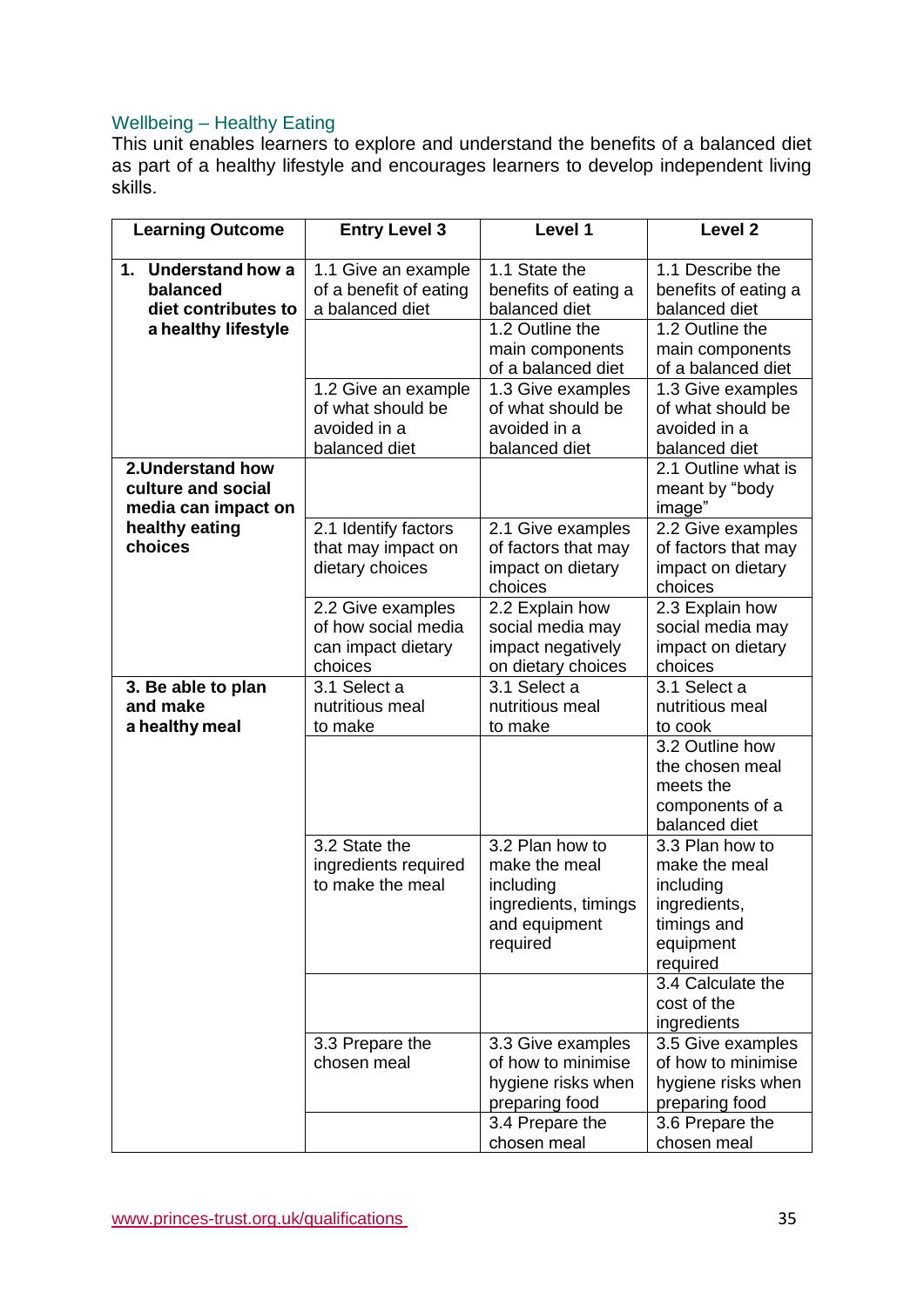|                      |                     |                   | 3.7 Give examples<br>of skills used in<br>preparing the meal |
|----------------------|---------------------|-------------------|--------------------------------------------------------------|
| 4. Be able to review | 4.1 Give an example | 4.1 Give examples | 4.1 Describe ways                                            |
| own healthy eating   | of how you could    | of how you could  | you could make                                               |
| practices            | make your own diet  | make your own     | your own diet more                                           |
|                      | more healthy        | diet more healthy | healthy                                                      |

## Wellbeing – Physical Activity

This unit enables learners to explore and understand the benefits of being physically active as part of a healthy lifestyle. Learners will take part in physical activities and be encouraged to think about introducing higher levels of physical activity into their own lives.

|    | Learning                                                                                                                | <b>Entry Level 3</b>                                                                                                                                            | Level 1                                                                                                                                                            | Level <sub>2</sub>                                                                                                                                             |
|----|-------------------------------------------------------------------------------------------------------------------------|-----------------------------------------------------------------------------------------------------------------------------------------------------------------|--------------------------------------------------------------------------------------------------------------------------------------------------------------------|----------------------------------------------------------------------------------------------------------------------------------------------------------------|
| 1. | <b>Outcome</b><br><b>Understand</b><br>how physical<br>activity can<br>support<br>emotional and<br>physical<br>wellness | 1.1 State how<br>physical activity can<br>contribute to a healthy<br>lifestyle<br>1.2 Identify how lack<br>of physical activity can<br>affect the human<br>body | 1.1 State how<br>physical activity can<br>contribute to a<br>healthy lifestyle<br>1.2 Give examples<br>of how lack of<br>physical activity can<br>affect the human | 1.1 State how<br>physical activity can<br>contribute to a<br>healthy lifestyle<br>1.2 Explain how<br>lack of physical<br>activity can affect<br>the human body |
|    |                                                                                                                         |                                                                                                                                                                 | body                                                                                                                                                               | 1.3 Outline<br>recommended<br>levels of physical<br>activity                                                                                                   |
| 2. | Be able to<br>plan for<br>physical<br>activity                                                                          | 2.1 Identify resources<br>and facilities which<br>can support physical<br>activity                                                                              | 2.1 Identify<br>resources and<br>facilities which can<br>support physical<br>activity                                                                              | 2.1 Identify<br>resources and<br>facilities which can<br>support physical<br>activity                                                                          |
|    |                                                                                                                         | 2.2 Identify a risk that<br>may occur when<br>participating in<br>physical activities                                                                           | 2.2 Identify risks that<br>may occur when<br>taking part in<br>physical activities                                                                                 | 2.2 Describe risks<br>that may occur<br>when taking part in<br>physical activities                                                                             |
|    |                                                                                                                         |                                                                                                                                                                 | 2.3 State how you<br>could reduce the<br>risks identified                                                                                                          | 2.3 Explain how you<br>could reduce the<br>risks identified                                                                                                    |
| 3. | Be able to<br>participate in<br>physical<br>activity                                                                    | 3.1 Provide evidence<br>of own participation in<br>a physical activity                                                                                          | 3.1 Provide<br>evidence of own<br>participation in<br>physical activities                                                                                          | 3.1 Provide<br>evidence of own<br>participation in<br>physical activities                                                                                      |
|    |                                                                                                                         |                                                                                                                                                                 |                                                                                                                                                                    | 3.2 Describe how<br>you ensured you<br>reduced risks when<br>participating in<br>physical activities                                                           |
|    |                                                                                                                         | 4.1 Identify what you<br>enjoyed about taking                                                                                                                   | 4.1 Identify what you<br>enjoyed about taking                                                                                                                      | 4.1 Describe what<br>you enjoyed about                                                                                                                         |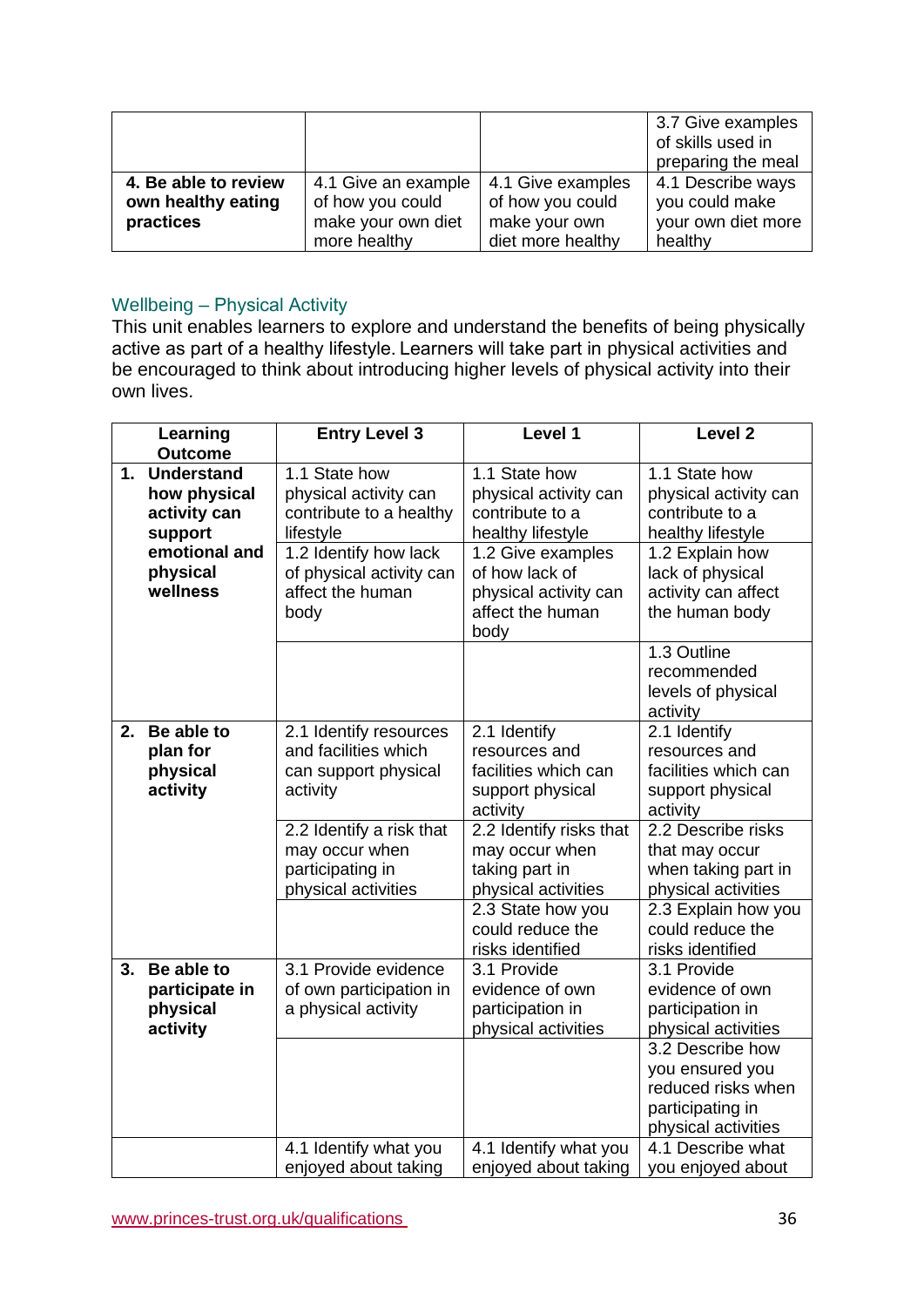| 4. Review<br>participation in | part in a physical<br>activity | part in physical<br>activities | taking part in<br>physical activities |
|-------------------------------|--------------------------------|--------------------------------|---------------------------------------|
| physical activity             | 4.2 Give an example            | 4.2 Give examples              | 4.2 Describe how                      |
|                               | of how you could               | of how you could               | you could make                        |
|                               | make own life more             | make own life more             | own life more                         |
|                               | physically active              | physically active              | physically active                     |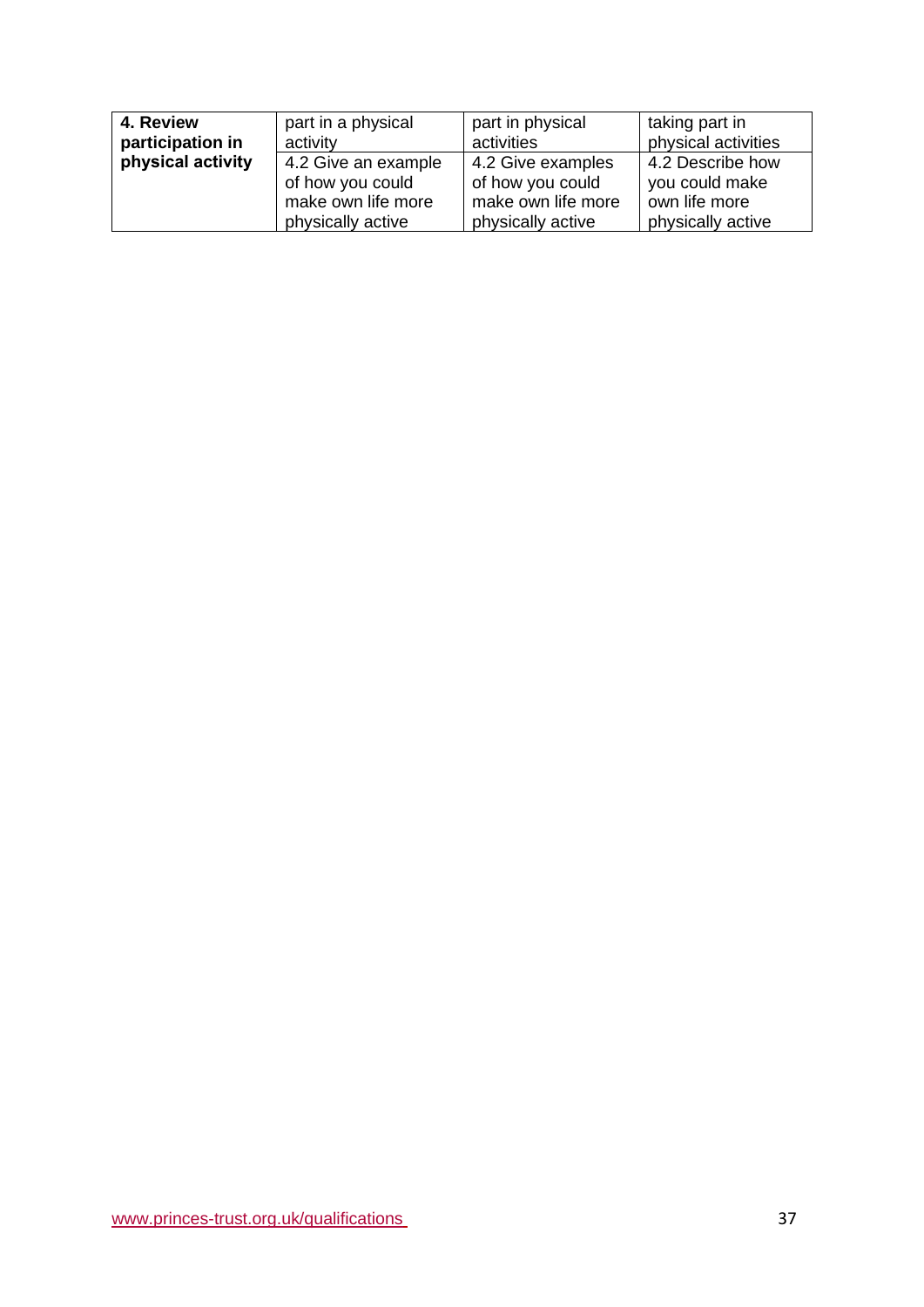### <span id="page-37-0"></span>Level Descriptors

The Regulated Qualification Framework (RQF) incorporates levels from Entry 1 through to Level 8. For the purposes of this document only the levels at which these qualifications are offered at have been included below.

The descriptors set out the generic knowledge and skills associated with the typical holder of a qualification at that level. The level descriptors are framed as outcomes and each category starts with a stem statement ("the holder can…") which then links into the outcomes associated with each level of the framework.

Centre staff and learners can use the descriptors to understand more about the difference between and relative demand of the units and qualifications offered by PTQ.

| <b>Level</b>       | Knowledge descriptor (the holder                                                                                                                                                                                                       | <b>Skills descriptor (the holder</b>                                                                                                                         |
|--------------------|----------------------------------------------------------------------------------------------------------------------------------------------------------------------------------------------------------------------------------------|--------------------------------------------------------------------------------------------------------------------------------------------------------------|
|                    | )                                                                                                                                                                                                                                      | can                                                                                                                                                          |
| Entry 3            | Has basic knowledge and<br>understanding to carry out<br>structured tasks and activities in<br>familiar contexts; and<br>Knows and understands the steps<br>needed to complete structured tasks<br>and activities in familiar contexts | Carry out structured tasks and<br>activities in familiar contexts. Be<br>aware of the consequences of<br>actions for self and others                         |
| Level 1            | Has basic factual knowledge of a<br>subject and/or knowledge of facts,<br>procedures and ideas to complete<br>well-defined routine tasks and<br>address simple problems                                                                | Use basic cognitive and<br>practical skills to complete well-<br>defined routine tasks and<br>procedures<br>Select and use relevant                          |
|                    | Is aware of aspects of information<br>relevant to the area of study or work                                                                                                                                                            | information<br>Identify whether actions have                                                                                                                 |
|                    |                                                                                                                                                                                                                                        | been effective                                                                                                                                               |
| Level <sub>2</sub> | Has knowledge and understanding<br>of facts, procedures and ideas in an<br>area of study or field of work to<br>complete well-defined tasks and<br>address straightforward problems                                                    | Select and use relevant<br>cognitive and practical skills to<br>complete well-defined,<br>generally routine tasks and<br>address straightforward<br>problems |
|                    | Can interpret relevant information                                                                                                                                                                                                     |                                                                                                                                                              |
|                    | and ideas                                                                                                                                                                                                                              | Identify, gather and use<br>relevant information to inform                                                                                                   |
|                    | Is aware of a range of information                                                                                                                                                                                                     | actions                                                                                                                                                      |
|                    | that is relevant to the area of study                                                                                                                                                                                                  |                                                                                                                                                              |
|                    | or work                                                                                                                                                                                                                                | Identify how effective actions<br>have been                                                                                                                  |
|                    |                                                                                                                                                                                                                                        |                                                                                                                                                              |

Source: www.gov.uk/guidance/ofqual-handbook/section-e-design-and-development-of-qualifications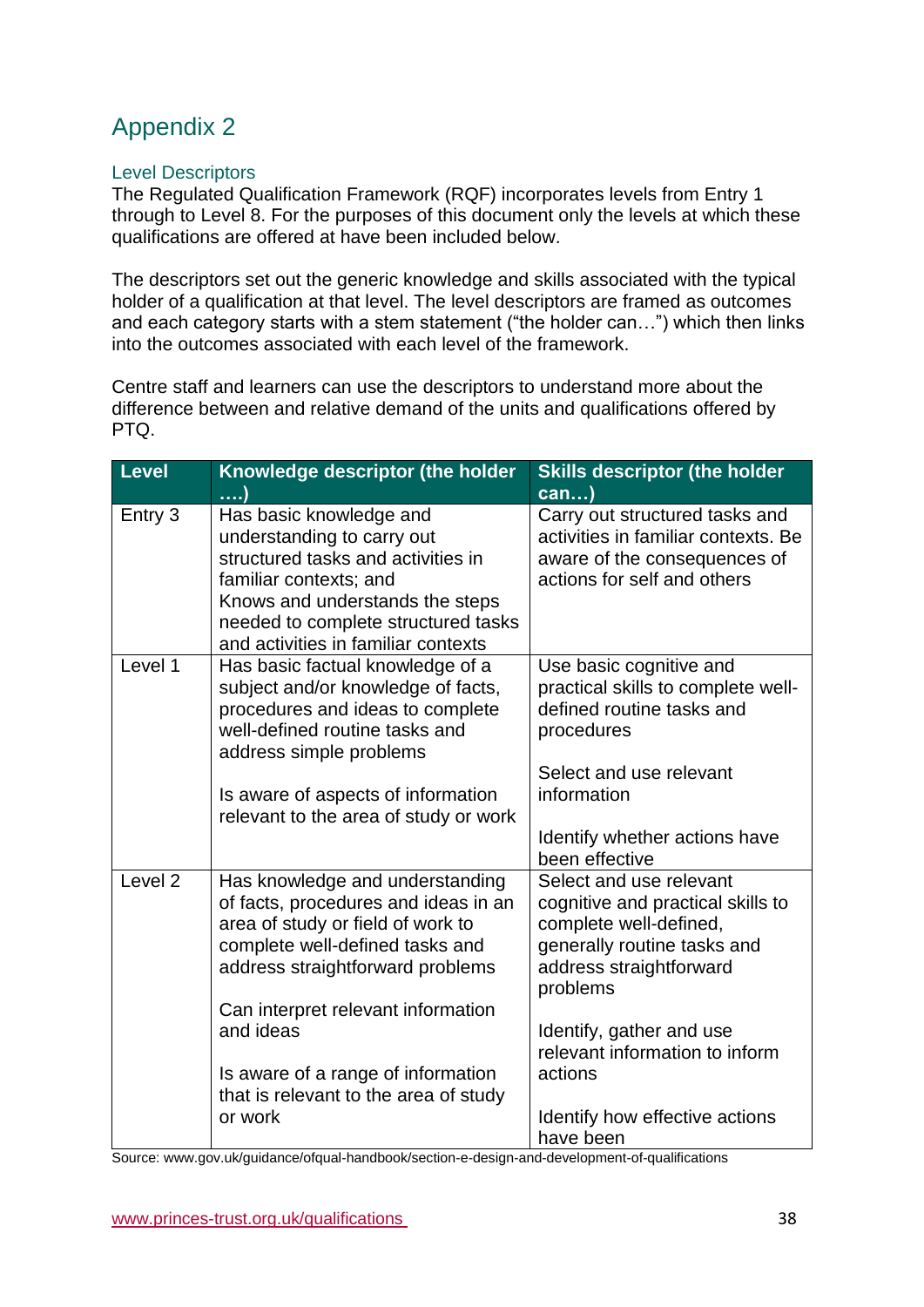## <span id="page-38-0"></span>Qualification Structure Examples

The examples below detail situations where a learner has passed units at different and highlights the qualification (size and level) that they can then claim for.

### Example 1

A learner achieves the following:

| Number of units           | 2 at Level 1                                      |
|---------------------------|---------------------------------------------------|
| Qualification that can be | Level 1 Award                                     |
| claimed                   |                                                   |
| Explanation               | Both units have been completed at the same level. |

### Example 2

A learner achieves the following:

|                           | ີ                                                    |
|---------------------------|------------------------------------------------------|
| Total units achieved      | 6                                                    |
| Number of units at L1     | 3                                                    |
| Number of units at L2     | 3                                                    |
| Qualification that can be | <b>None</b>                                          |
| claimed                   |                                                      |
| Explanation               | The learner has not achieved four units at a single  |
|                           | level so a Certificate cannot be awarded.            |
|                           |                                                      |
|                           | However, if not already claimed, an Award at either  |
|                           | level could be awarded as the number of units        |
|                           | required for the Award sized qualifications has been |
|                           | met.                                                 |

### Example 3

A learner achieves the following:

| Total units achieved                 |                                                                                                                                                              |
|--------------------------------------|--------------------------------------------------------------------------------------------------------------------------------------------------------------|
| Number of units at L1                |                                                                                                                                                              |
| Number of units at L2                | 3                                                                                                                                                            |
| Qualification that can be<br>claimed | Level 1 Extended Certificate                                                                                                                                 |
| Explanation                          | The learner has achieved 6 units at Level 1, so has<br>met the minimum number of units required at a single<br>level to be awarded the Extended Certificate. |

### Example 4

A learner achieves the following:

| Total units achieved      | 13                           |
|---------------------------|------------------------------|
| Number of units at E3     |                              |
| Number of units at L1     |                              |
| Number of units at L2     |                              |
| Qualification that can be | Level 2 Extended Certificate |
| claimed                   |                              |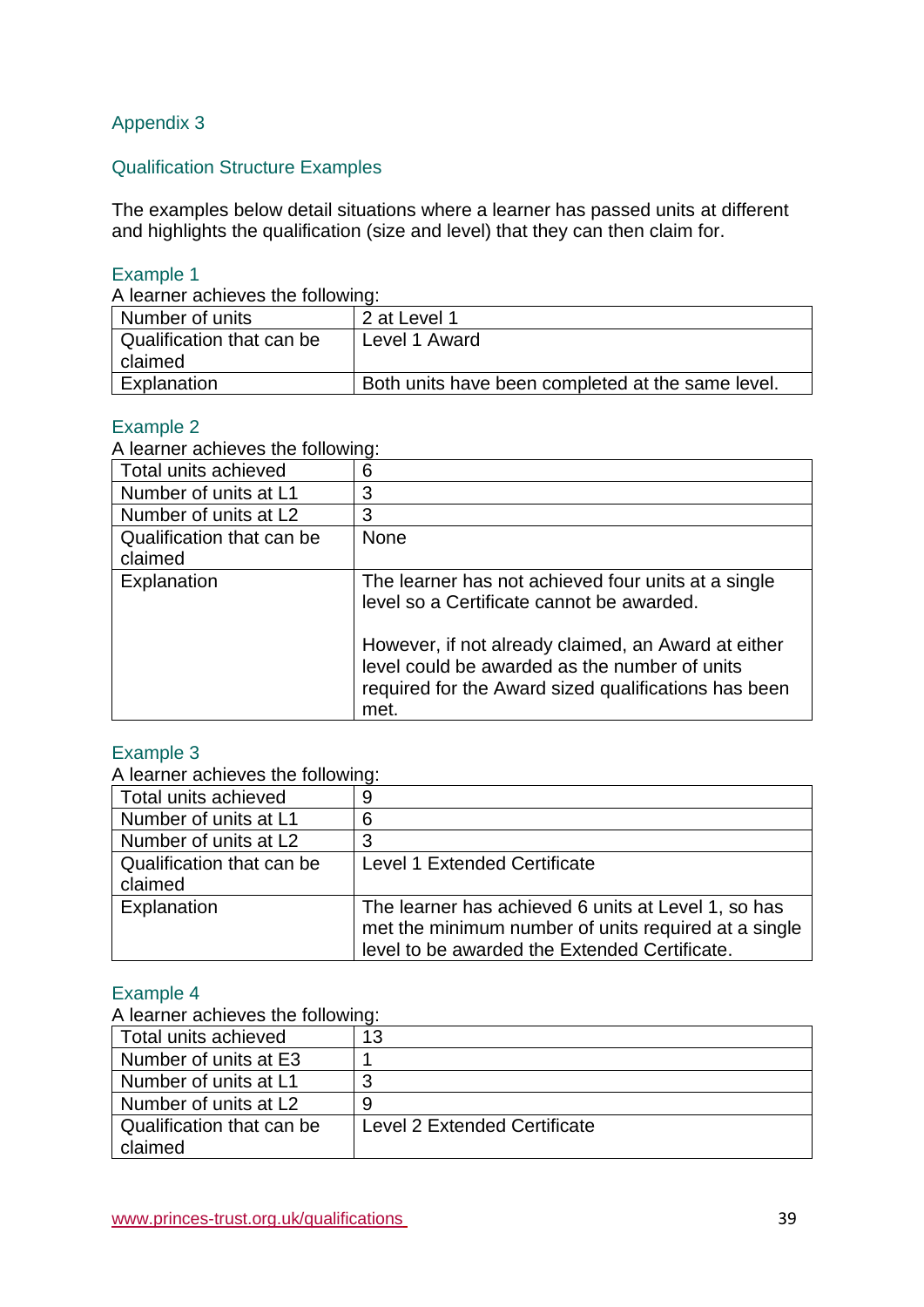| Explanation | Although the learner has completed the correct<br>number of units for a Diploma, one cannot be<br>awarded as Entry 3 units cannot be included in Level<br>2 qualifications. |
|-------------|-----------------------------------------------------------------------------------------------------------------------------------------------------------------------------|
|             | The learner has achieved 9 units at Level 2, which<br>meets the number of units required to achieve the<br><b>Extended Certificate.</b>                                     |